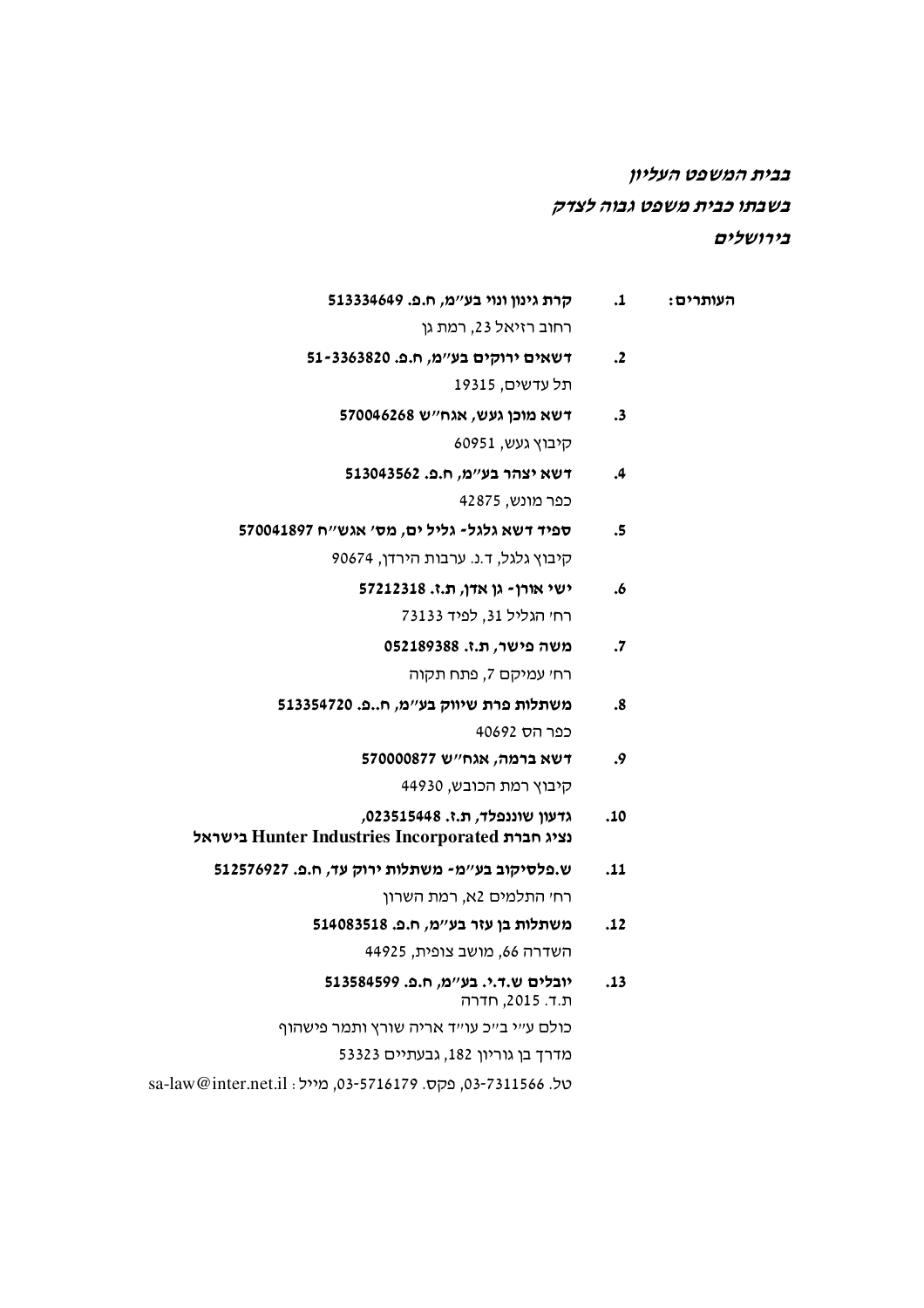#### הרשות הממשלתית למים ולביוב המשיבה:

עייי פרקליטות המדינה רחוב צלאח א- דין 29, ירושלים

# עתירה למתן צו על תנאי, וקביעת מועד לדיון דחוף

כבי ביהמייש מתבקש בזאת ליתן צו על תנאי ולחייב את המשיבה (להלן : *יי***המשיבה׳**׳ או י**׳הרשות׳׳**) ליתן צו על תנאי ולחייב את המשיבה לנמק כדלקמן :

- מדוע לא תבטל את סעיף 18 לכללי המים (שימוש במים באזורי קיצוב) תשל״ו -1976, האוסר כליל על השקיית גינות ושתילת צמחים חדשים שאינם צמחים חסכוניים במים :
- מדוע לא תבטל את מסע הפרסום שהיא מנהלת על מנת לפרסם את כניסתם של אותם האיסורים לתוקף החל מ- 1.11.2008;
- מדוע לא תודיע לציבור כי השקיית גינות מותרת במשך כל השנה, במסגרת המגבלות האחרות המפורטות בכלל האמור.

כן מתבקש כבי ביהמייש לקבוע דיון דחוף בעתירה, בשים לב לנזקים הכבדים הנגרמים לעותרים ולציבור מידי יום ביומו, כמפורט בעתירה שלהלן.

#### תוכו העניינים:

| עמי 4  |                                   | $\cdot$ 1 |
|--------|-----------------------------------|-----------|
|        | הרקע העובדתי                      | $\cdot$   |
| עמי 8  |                                   |           |
| עמי 9  | ב. סקירת משק המים בישראל – הצריכה |           |
| עמי 12 |                                   |           |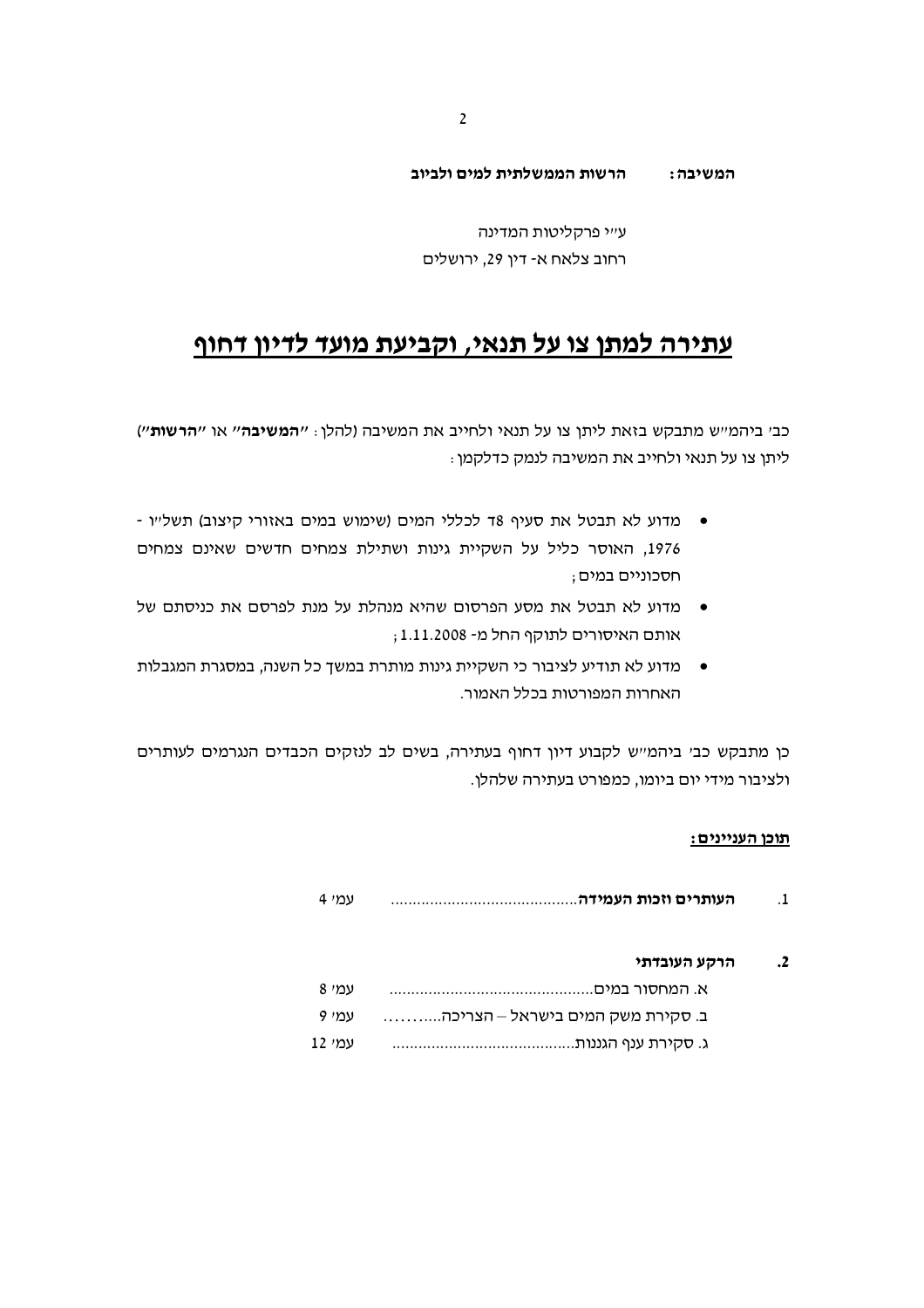# 3. איסור ההשקיה והשתילה

| ההיסטוריה החקיקתית של הכללים  עמי 14 |
|--------------------------------------|
|                                      |

# 4. החלופות האפשריות

| א. מיחזור מים דרך שימוש בקולחים  עמ׳ 21        |  |
|------------------------------------------------|--|
| ב. יעול השימוש במים בחקלאות  עמ׳ 22            |  |
|                                                |  |
| ד. חסכון במים ומניעת אובדנים  עמי 24           |  |
|                                                |  |
|                                                |  |
|                                                |  |
| ח. המחדלים בדרך למציאת פתרונות חלופיים  עמי 27 |  |

# 5. הפגיעה

| ב. פגיעה בזכות להתפרנס בכבוד עמ׳ 29           |               |
|-----------------------------------------------|---------------|
|                                               | $\Lambda$     |
| ד. פגיעה במערכת האקולוגית בישראל  עמ׳ 31      |               |
| ה. נזק כלכלי עתידי – השבת המצב לקדמותו עמי 33 |               |
| פגיעה באיכות החיים של תושבי הערים  עמ׳ 34     | $\cdot$ .     |
| פגיעה בריאותית בהעדר ״ריאות ירוקות״ עמ׳ 38    | $\mathcal{L}$ |
| ח. פגיעה בערכי הציונות והקהילה  עמי 41        |               |
|                                               |               |

# 6. הטיעון המשפטי

| ב. פגיעה בזכויות מכח חוק יסוד : חופש העיסוק  עמי 46 |  |
|-----------------------------------------------------|--|
| ג. _ פגיעה באינטרס ההסתמכות  עמי 50                 |  |
|                                                     |  |

## 7. סיכומו של דבר.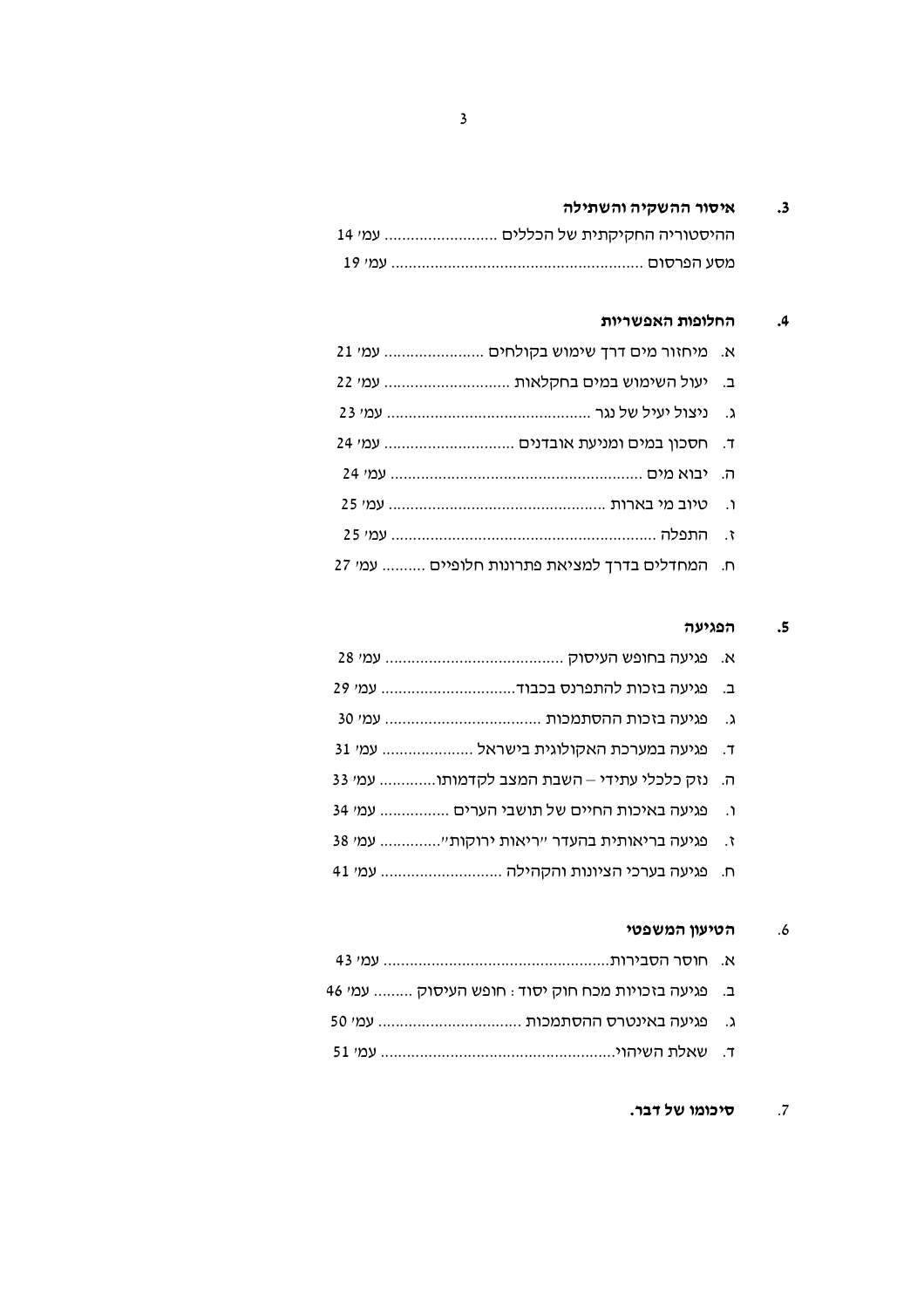# 1. העותרים וזכות העמידה

- העותרת 1. **קרת גינון ונוי בע"מ**, היא חברה העוסקת בהקמה ואחזקת גינות וגנים במגזר  $1.1$ העסקי והציבורי. החברה קיימת משנת 2000, ועוד קודם לכן התנהלה כעסק פרטי משנת 1985. החברה מעסיקה כ- 20 עובדים.
- מאז פורסמו האיסורים על השקית גינות ושתילת צמחים הצטמצמה כמות ההזמנות אצל  $1.2$ העותרת 1 באופן ניכר, פרוייקטים שהתחילה את ביצועם נעצרו, הוקפאו ואף בוטלו ולקוחותיה שוקלים לייבש ולבטל את עבודות האחזקה בחלק מהשטחים שאותם היא מתחזקת. העותרת 1 חוששת כי אם יימשך מצב זה תאלץ בזמן הקרוב לפטר חלק מעובדיה, הואיל והיא מתקשה למצוא עבורם עבודה, ומתקשה לעמוד בהוצאות עלות שכרם.
- העותרת 2, **דשאים ירוקים בע**״מ היא חברה העוסקת בגידול של משטחי דשא מוכנים במגוון  $1.3$ זנים, על כ- 200 דונם שיווקם ומכירתם. החברה מעסיקה עשרה עובדים. בין לקוחותיה של החברה נמצאים לקוחות פרטיים ולקוחות מוסדיים וכו רשויות מקומיות.
- מאז פורסמו האיסורים על השקית גינות ושתילת צמחים קטנה כמות ההזמנות אצל העותרת  $1.4$ 2 באופן ניכר, והיא נאלצה לספוג אבדן הכנסות משמעותי.
- העותרת 3, ״**דשא מוכן געש**״ היא ענף בקיבוץ געש העוסק בגידול שיווק והשתלה של דשא  $1.5$ מוכן. הענף מעסיק כעשרה עובדים.בין לקוחות הענף נמצאים לקוחות פרטיים ומוסדיים.
- מאז פורסמו האיסורים על השקית גינות ושתילת צמחים קטנה כמות ההזמנות אצל העותרת 1.6 3 באופן ניכר, פרוייקטים שסיפקה להם צמחים נעצרו ובוטלו, לקוחות ביטלו הזמנות ועצרו הזמנות חדשות. העותרת 3 צופה פגיעה חזקה בעסקיה וירידה בהכנסות שתהיה גדולה יותר מזו שעברה בשנת השמיטה.
- העותרת 4, **דשא יצהר בע"מ**, היא חברה שהתפתחה ממשק חקלאי פרטי בכפר מונש ועוסקת  $1.7$ בין היתר בהשתלת דשא. החברה מעסיקה כעשרים עובדים. בין לקוחות החברה נמצאים לקוחות פרטיים. מוסדיים ורשויות מקומיות. ביו היתר עיריית כפר סבא. עיריית פתח תקווה ביה״ח בית לוינשטיין ועוד.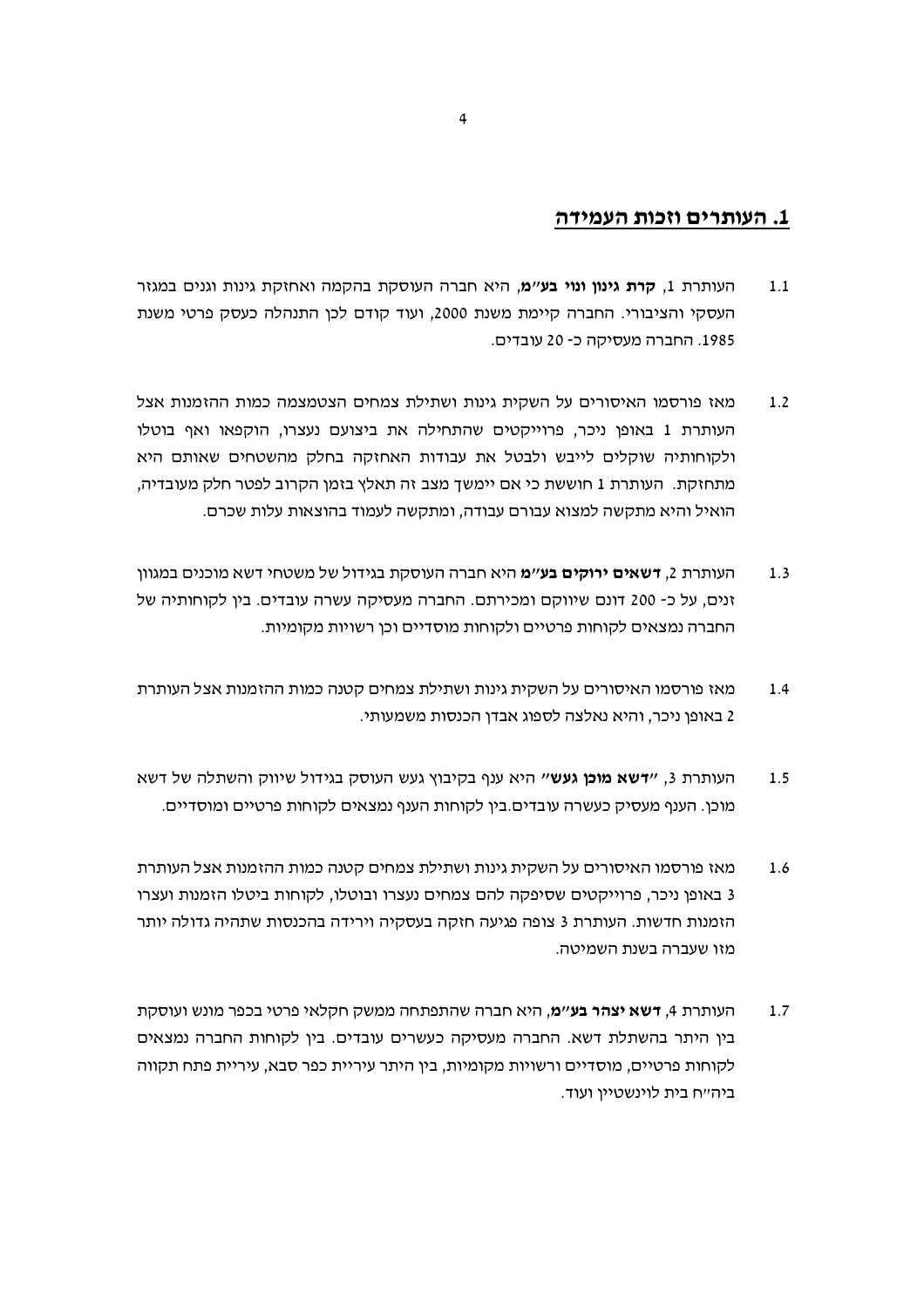- מאז פורסמו האיסורים על השקית גינות ושתילת צמחים קטנה כמות ההזמנות אצל העותרת 1.8 4 באופן ניכר, פרוייקטים שסיפקה להם צמחים נעצרו ובוטלו – כך למשל בוטל פרוייקטים גדול של שתילת דשאים שהוזמן ממנה על ידי עיריית כפר סבא, פרוייקט של שתילת 20 דונם דשא בפתח תקווה בוטל ועוד. העותרת חוששת שלא תוכל לעמוד בהוצאותיה ושוקלת למכור בעתיד הקרוב חלק מצי המשאיות שלה ולפטר מספר עובדים.
- העותרת 5, ספיד דשא גלגל גליל ים היא אגודה שיתופית חקלאית של הקיבוצים גלגל  $1.9$ וגליל-ים במשותף, העוסקת בגידול ושיווק של דשא ועצי דקלים. האגודה מעסיקה שבעה עובדים. החברה מגדלת דשא על שטחים בגודל של כחמש מאות ועשרים דונמים ומשווקת דשא בהיקפים גדולים אף יותר. על חוג לקוחותיה של האגודה נמנים כל המגזרים, לקוחות פרטיים כמו גם מוסדות , רשויות מקומיות ועיריות.
- מאז פורסמו האיסורים על השקית גינות ושתילת צמחים קטנה כמות ההזמנות אצל העותרת 1.10 5 באופו ניכר עד כדי 50%.
- העותר 6, **ישי אורו** הוא עצמאי בתחום הגינון, אשר מתמחה בהקמת גינות חדשות. החל  $1.11$ משלב התכנון ועד לשלב הביצוע, ובתחזוקת גינות קיימות. העסק מונה כשבעה עובדים. העסק פונה בעיקר למגזר הפרטי, אך במסגרת שותפות עסקית עם העותרת 1 מתכנן ומקים העותר 7 גינות חדשות, פארקים ופרוייקטים נוספים גם עבור לקוחות מהמגזר העסקי והציבורי, בין היתר לישוב לפיד, לחברת מקורות ועוד.
- מאז פורסמו האיסורים על השקית גינות ושתילת צמחים קטנה כמות ההזמנות אצל העותר  $112$ 6 באופן ניכר, לקוחות כגון בית החולים "בית לוינשטיין" ביטלו הזמנות ועצרו הזמנות חדשות. בשל הירידה החדה בהזמנות ובהכנסות נאלץ העותר 7 ימים ספורים לפני הגשת עתירה זו לפטר את מנהלת המכירות שלו.
- העותר 7 **משה פישר** הוא גנן, טכנאי חקלאות בהכשרתו, אשר עוסק בענף מזה -25 שנים.  $1.13$ הוא עצמאי מאז שנת 1983, בתחום הגינון במגזר הפרטי : בתים פרטיים וגני אירועים. הוא עוסק בהקמת גינות חדשות ותחזוקת גינות קיימות. העותר 7 מעסיק שלושה עובדים.
- מאז פורסמו האיסורים על השקית גינות ושתילת צמחים קטנה כמות ההזמנות אצל העותר 1.14 7 באופן ניכר, והוא ייאלץ לפטר את עובדיו בעתיד הקרוב.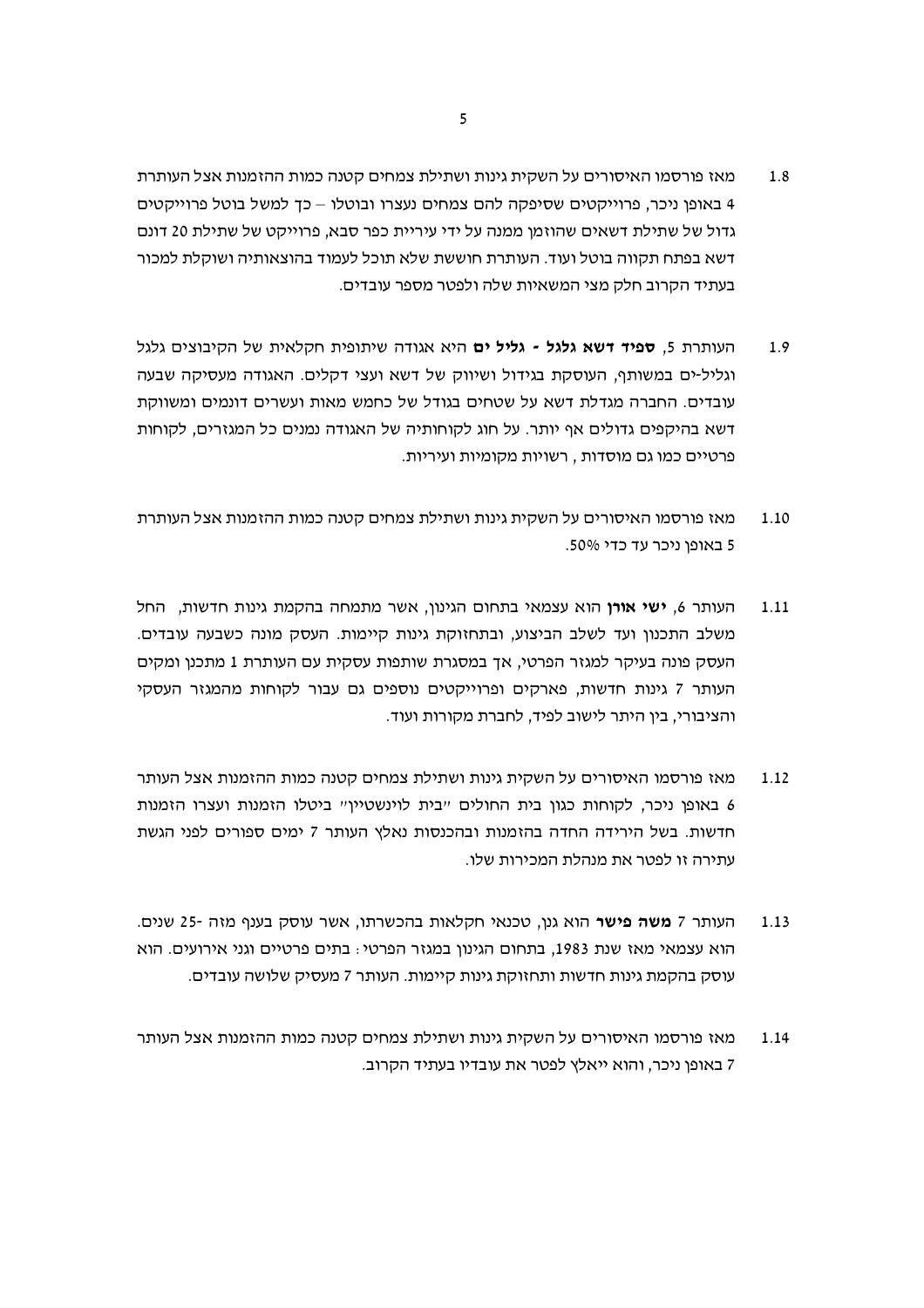- העותרת 8, **משתלות פרת** בכפר הס, היא חברה אשר צמחה מעסק משפחתי הפועל למעלה 1.15 מעשרים וחמש שנה בתחום הגינון, על מגוון ענפיו : ייצור, שיווק, ייבוא וייצוא של צמחי נוי לבית ולגו. העותרת מגדלת את תוצרתה על כ-70 דונמים ומשווקת. מלבדה, את תוצרתם של עשרה מגדלים נוספים בשוק המקומי. העותרת 8 מעסיקה עשרה עובדים זרים עונתיים ושמונה עובדים ישראליים קבועים. חוג הלקוחות של העותרת בנוי על משתלות קמעוניות בכל הארץ.
- מאז פורסמו האיסורים על השקית גינות ושתילת צמחים קטנה כמות ההזמנות אצל העותרת 1.16 8 באופו ניכר. במחסניה של העותרת הצטבר מלאי סחורה עודף, אשר הולד וגדל עקב הירידה בכמות ההזמנות והביטולים הרבים. המלאי דורש טיפול והשקיה הכרוכים בהוצאות גדולות. העותרת נמצאת במצב שבו היא אינה יכולה לתכנן את פעילותה העסקית העתידית והיא חוששת כי תאלץ לפטר חלק מהעובדים בעתיד הקרוב.
- העותרת 9, **דשא ברמה** היא ענף בקיבוץ רמת הכובש העוסק בגידול דשא מוכן. העותרת 1.17 מגדלת מספר זנים שונים של דשא על חמש מאות דונמים. העותרת פועלת גם כגוף מחבר ביו לקוחות לקבלנים בתחום. רוב לקוחותיה של החברה נמנים על המגזר הפרטי, אך היא מספקת שירותים גם לעיריות וקיבוצים שונים. העותרת מעסיקה שמונה עובדים.
- מאז פורסמו האיסורים על השקית גינות ושתילת צמחים קטנה כמות ההזמנות אצל העותרת 1.18 9 באופן ניכר, פרוייקטים שסיפקה להם דשא נעצרו ובוטלו, לקוחות ביטלו הזמנות ועצרו הזמנות חדשות.
- Hunter, The Irrigation Innovators העותר 10, גדעון שוננפלד, הוא הנציג של חברת 1.19 בישראל. המדובר בחברה אמריקאית אשר משווקת את מוצריה בישראל דרד העותר 10 מאז שנת 2000. העותר מוכר את מוצרי החברה- ציוד גננות עם דגש על תחום ההשקיה ומייעץ בנושא השקית נוי. מעגל לקוחותיו של העותר 10 מורכב מהמגזר הציבורי : רשויות מקומיות, מוסדות שונים והפרטי : רשתות מכירה. חנויות ועוד.
- מאז פורסמו האיסורים על השקית גינות ושתילת צמחים קטנה כמות ההזמנות אצל העותר 1.20 10 באופן ניכר, עד לגובה 40% מהיקף ההזמנות בהשוואה לחודשים אלו בשנים קודמות. מעבר לכד. ספג העותר 10 ביטולי הזמנות ציוד מרשויות מקומיות וחנויות בהיקף של מאות אלפי שקלים. ראיה לירידה בכמות ההזמנות של העותר 10 ניתן ללמוד מכמות הציוד הנמצאת במחסני העסק : בשנה רגילה כמות המלאי הטבעי הנמצא בעסק בכל זמן נתון לא עולה על 20% מהיקף המלאי השנתי. נכון להיום, כמות המלאי הטבעי בעסק עומדת על 50%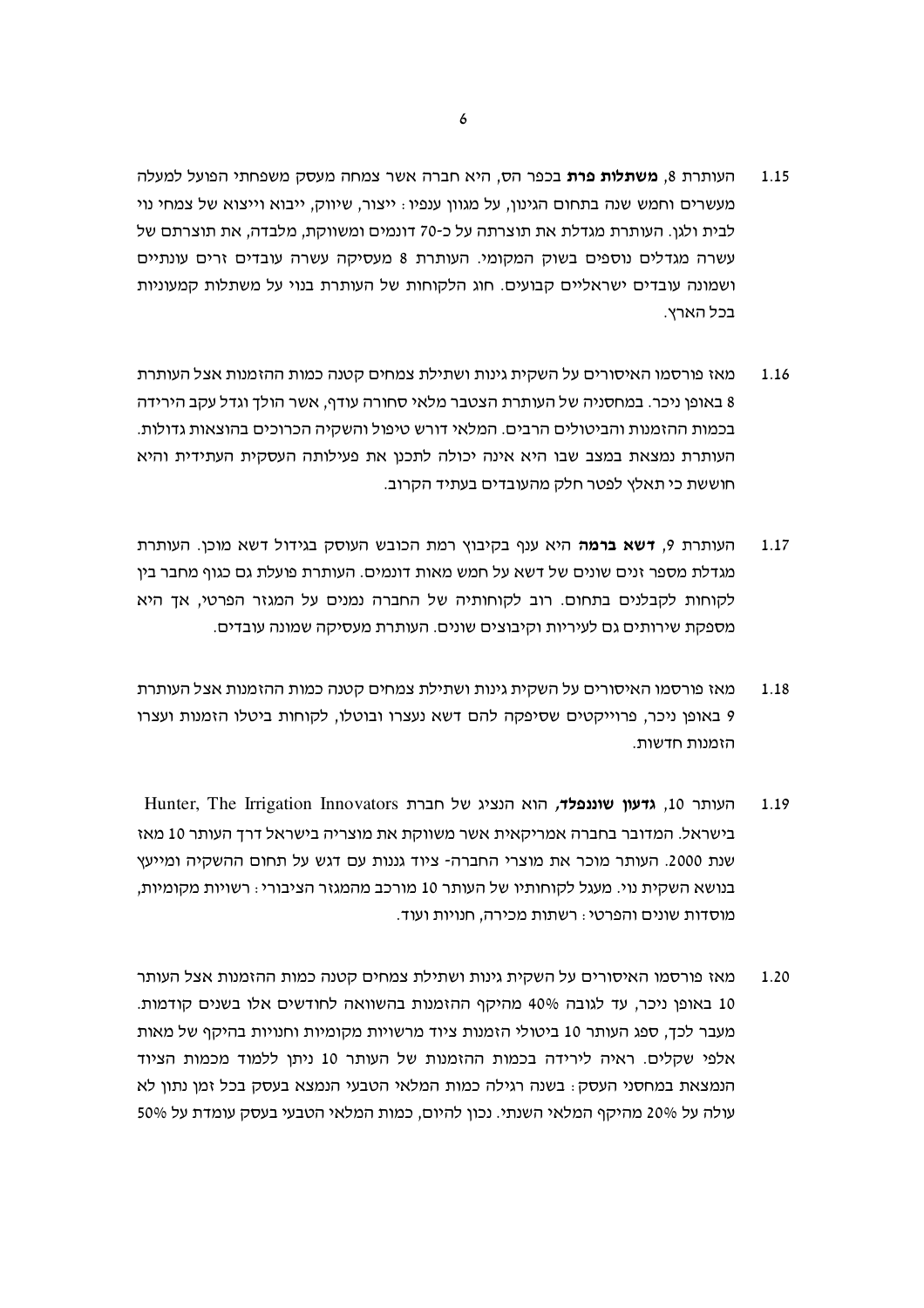מהיקף המלאי השנתי ונתון זה אינו הולך להשתנות לטובה עקב ביטולי ההזמנות אשר ממשיכים להגיע.

- העותרת 11, **ש.פלסיקוב בע"מ**, היא חברה פרטית שהוקמה לפני למעלה מ-20 שנה. החברה  $1.21$ עוסקת בגידול ושיווק צמחים לגינון על פני שטח של כ- 45 דונם, ומשווקת צמחים המיוצרים על ידי כ-70 משתלות נוספות. החברה מספקת מוצרים ללקוחות פרטיים, רשויות מקומיות, מוסדות וחברות גננות. החברה מעסיקה כ- 25 עובדים.
- מאז פורסמו האיסורים על השקית גינות ושתילת צמחים קטנה כמות ההזמנות אצל העותרת 1.22 11 באופן ניכר, פרוייקטים שסיפקה להם צמחים נעצרו ובוטלו, לקוחות ביטלו הזמנות ועצרו הזמנות חדשות והיא סובלת מעודף גדול בסחורה, שבניגוד לסחורות מסוגים אחרים לא ניתן לשמור לאורד זמו.
- העותרת 12, **משתלות בן עזר בע״מ**, היא חברה אשר הוקמה על גבי עסק משפחתי הפועל  $1.23$ בתחום למעלה משלושים ושלוש שנה. משתלת העותרת היא משתלה המגדלת ומשווקת צמחים ועצי נוי. העותרת מגדלת את תוצרתה על כשלושים דונם ומשווקת תוצרת של מגדלים נוספים מלבדה. העותרת מעסיקה ארבעה עשר עובדים, שבעה מהם עובדים זרים בהתאם למכסה שהוקצבה לה. חוג הלקוחות של העותרת משתייד, ברובו, למגזר הציבורי: עיריות כגון עיריית הרצליה, רשויות מקומיות, מוסדות שונים ומיעוטו למגזר העסקי והפרטי: קבלנים בתחום הגינון, גננים וכדו׳.
- מאז פורסמו האיסורים על השקית גינות ושתילת צמחים נעצרו פרויקטים אותם ניהלה  $1.24$ העותרת 12 אל מול מוסדות ועיריות. בנוסף, עקב האיסורים פחתה ההתעניינות בפרוייקטים ומיזמים חדשים אל מול העותרת לשנה הקרובה וכמות ההזמנות ירדה בהתאם.
- העותרת 13, **יובלים ש.ד.י בע"מ**, חברה פרטית העוסקת במכירת ציוד השקיה וגינון לגננים 1.25 ואנשי מקצוע נוספים. העותרת 13 מעסיקה שישה עובדים.
- מאז פורסמו האיסורים על השקית גינות ושתילת צמחים קטנה כמות ההזמנות אצל העותר 1.26 באופן ניכר. רוב לקוחותיה של העותרת 13, גננים פרטיים בעצמם, צמצמו את היקף הזמנת הציוד עקב ההתדרדרות בענף, צמצום אשר פגע ישירות בהכנסותיה של העותרת 13.
- זכות העמידה של העותרים ברורה: כל אחד מהם נפגע, כאמור לעיל, באופן ישיר ובאופן  $1.27$ עקיף מפעולותיהם של המשיבים כפי שיתוארו בהמשך. לא זו בלבד, העותרים מעלים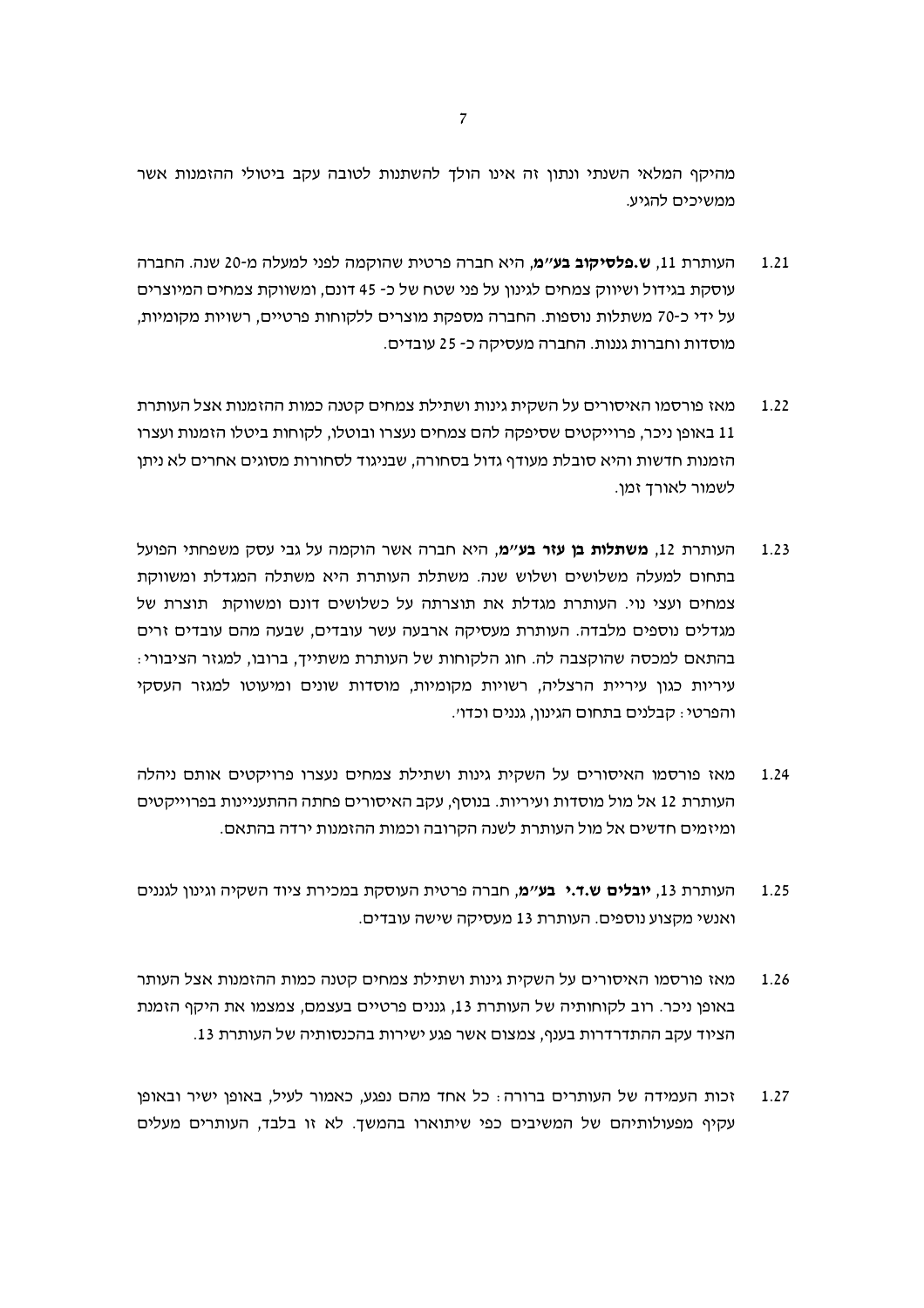בעתירה זו עניין בעל חשיבות ציבורית רבה במיוחד שיש בו השפעה לא רק עליהם אלא, במעגל הראשון - על ציבור של עשרות אלפי נפגעים ישירים, ובמעגל השני - על מאות אלפי נפגעים בציבור כולו.

# 2. הרקע העובדתי

#### א. המחסור במים

על פי הנתונים שהמציאה המשיבה במסגרת תכנית החירום שבנתה עבור ממשלת ישראל  $2.1$ בחודש מאי 2008 (יימשק המים בישראל- תכנית חירום", הנחיות רשות המים, ז' אייר התשסייח, http://www.water.gov.il/default1.aspx (להלן: ייתכנית החירום'י) ניכרת בשנים האחרונות מגמה ברורה של ירידה בהיצע המים הטבעיים בישראל. היצע המים הטבעיים ירד בשש עשרה השנים האחרונות ממוצע של 1,310 מליון מייק בשנה ל- 1,175 מליון מייק.

העתק תכנית החירום מצ״ב **מסומן כנספח א׳.** 

- כתוצאה ממספר שנות בצורת, עמד נפח המילוי. החוזר של מאגרי המים בחורף האחרון על כ- $2.2$ 55% מהממוצע הרב שנתי. במקביל לירידה בהיצע המים ישנו גידול חריג בצריכה.
	- המשיבה צופה כי שנת 2008 תסתיים בגירעוו מאזני של כ- 580 מליוו מייק מים.  $2.3$
- על מנת לפתור את המחסור במים, מציעה המשיבה לבצע פעולות שונות להגדלת היצע המים  $2.4$ ופעולות תומכות אחרות מחד, ופעולות לצמצום הביקושים למים מאידך.
- על פי תכנית החירום, מציעה המשיבה להרחיב את מתקני ההתפלה הקיימים, לנצל ניצול  $2.5$ מקסימלי את מקורות המים הטבעיים, לבצע פרוייקט של הפקת מים באתר שמיר, לבצע פעולות טיוב מקורות מים ולהגביר את השאיבה מאקוויפר החוף הצפוני. פעולות אלה יחד עשויות, לטענת המשיבה, להביא לגידול של 49.5 מליון מייק בהיצע המים בשנת 2008 (כלומר כ־ 8.5% מהגירעון המאזני הצפוי), ולגידול של 129 מליון מייק בהיצע המים בשנת 2009 (כלומר כ- 22% מהגירעון המאזני במשק המים).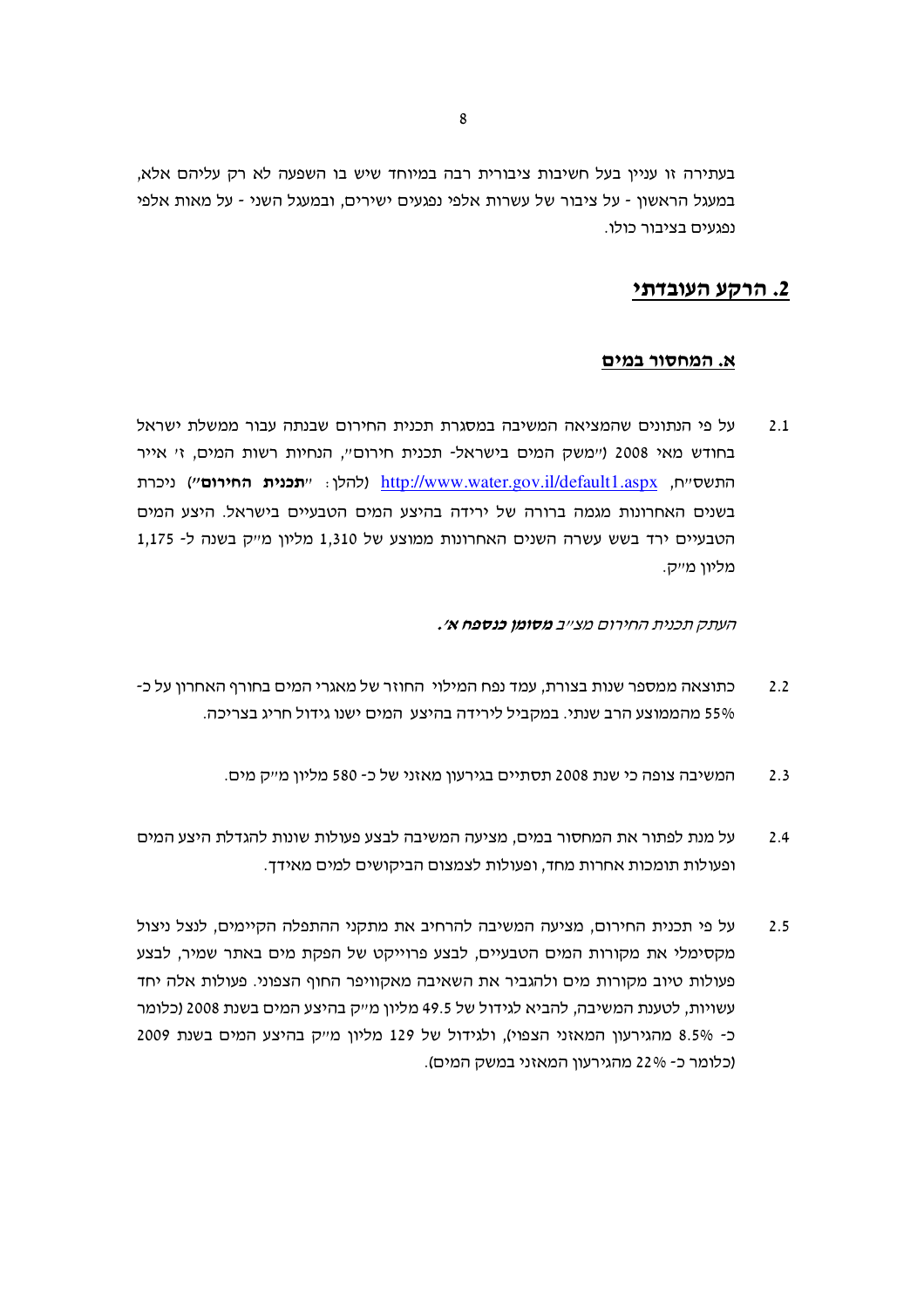- לטענת המשיבה, בהנחה שכל פעולות החירום שהציעה בתכנית החירום שלה יבוצעו יהיה 2.6 עדיין מחסור במאזן משק המים בכ- 250 מליון מ״ק. נתון זה לא ברור, כיוון שעל פי נתוניה היא צפוי המאזן הגרעוני לקטון ב- 22% בלבד, כלומר מגירעון של 580 מליון מייק לגירעון של 475 מליון מייק ולא 250 מליון.
- כד או כד. טוענת המשיבה כי יהיה הכרח לגרום לירידה דראסטית בביקוש למים. את הירידה  $2.7$ הדראסטית הזו מציעה המשיבה לגרום באמצעות צמצום ההקצאות למים שפירים בחקלאות לשנים 2008 - 2009 בכ –175 מליון מייק, ולצמצם בסד הצריכה לבית ולתעשייה בהיקף של כ- 100 מליון מ״ק, אשר יושת ברובו על הגינון.
- כפי שיובהר להלן יש בהצגת הדברים האמורה משום הטעייה, באשר לפי הנתונים של 2.8 המשיבה עצמה, אשר פורסמו באתר האינטרנט של רשות המים :

## http://www.water.gov.il

/2006+2006/מאגרי+מידע/מאגרי+נתונים/נתוני+צריכה+והפקה/סקר+צריכת+המים+2006/ תחת הכותרת: "דוח שנתי 2006- נתוני צריכת המים ברשויות המקומיות", ספטמבר 2007 בעמי 33 (להלן : "**הדו"ח השנתי**") עומדת צריכה המים לגינון בישראל, פרטי וציבורי כאחד, על כ- 75 מליון מייק בלבד, כך שגם הפסקה מוחלטת של הצריכה בענף זה לא תביא לקיצוץ בביקוש של 100 מליון מייק.

העתק החלק הרלוונטי מהדוייח השנתי, לרבות דוחות מ-14.10.2007 ו- 16.10.2007 מצייב מסומן כנספח ב׳.

המלצתה של המשיבה היא כי הקצאות המים לתעשייה לעומת זאת יופחתו בכמות של 10-8  $2.9$ מליון מייק בלבד. למותר לציין כי המשיבה לא יצאה במסע פרסום כל שהוא להקטנת צריכת המים בתעשייה.

## ב. סקירת משק המים בישראל - הצריכה

על פי הנתונים שפרסמה המשיבה בדו׳יח השנתי היתה צריכת המים הכוללת במדינת ישראל  $2.10$ בשנת 2006 כ- 2,061,296 אלפי מייק. צריכה זו חולקה כדלקמן:

> 1,107,842 אלפי מייק הופנו לחקלאות 113.849 אלפי מייק הופנו לתעשייה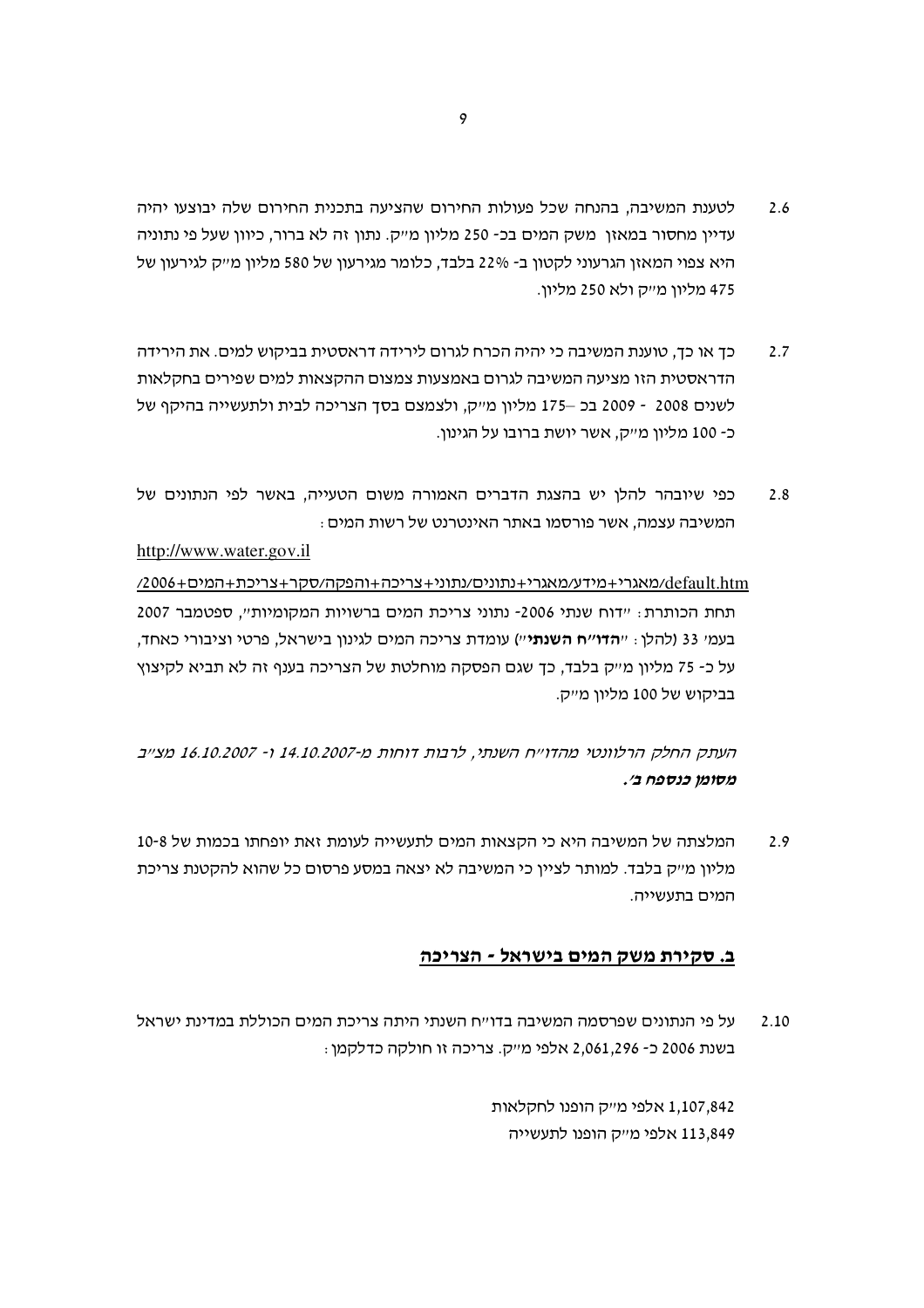737,412 אלפי מייק הופנו לצריכה ביתית

יתרת הצריכה מופנית לממלכת ירדן ולשטחי הרשות הפלשתינאית.

צריכת המים העירונית התפלגה בשנת 2006, לפי נתוני המשיבה, כדלקמן : 2.11

| מגורים              | 384,436,329 מייק | שהם 71.1% מהצריכה העירונית. |
|---------------------|------------------|-----------------------------|
| צריכה במוסדות חינוך | 18,090,656 מייק  | שהם 3.3% מהצריכה העירונית.  |
| ספורט               | 6,430,082 מייק   | שהם 1.2% מהצריכה העירונית.  |
| גינון ציבורי        | 608, 41,977 מייק | שהם 7.8% מהצריכה העירונית.  |
| מוסדות ציבור        | 18,118,401 מייק  | שהם 3.4% מהצריכה העירונית.  |
| בריאות              | 5,744,884 מייק   | שהם 1.1% מהצריכה העירונית.  |
| בתי מלון            | 9,923,425 מייק   | שהם 1.8% מהצריכה העירונית.  |
| מלאכה ומסחר         | 34,168,539 מייק  | שהם 6.3% מהצריכה העירונית.  |
| ביטחון ותחבורה      | 4,115,519 מייק   | שהם 0.8% מהצריכה העירונית.  |
| בניה                | 420, 6,592 מייק  | שהם 1.2% מהצריכה העירונית.  |
| צריכה אחרת          | 11,239,115 מייק  | שהם 2.1% מהצריכה העירונית.  |
|                     |                  |                             |

סה"כ צריכה עירונית 540,836,978 מ"ק.

- על פי נתוני הדו״ח השנתי, קיים פחת של 64,200,000 מ״ק במסגרת צריכה העירונית, שהוא  $2.12$ כ-10% מכלל צריכה המים העירונית בישראל. למען הסר ספק, מדובר על מים שפירים היוצאים ללא כל שימוש ממערכת המים, בדרך של נזילות מקווי המים, והולכים לאיבוד.
- אנו רואים אם כן כי מתוך צריכת מים שנתית כוללת במדינת ישראל של מעל שני מיליארד  $2.13$ מייק, למעלה מרבע נצרך במסגרת הצריכה העירונית, מתוכה כ- 7% הם צריכה לגינון ציבורי, היינו - כשני אחוז מכלל צריכת המים בישראל הם לגינון ציבורי.
- הואיל ועל פי הנתונים שיובאו להלן במסגרת סקירת ענף הגינון תופסים שטחי הגינון הפרטי 2.14 כ- 220,000 דונם, בעוד הגינון הציבורי תופס כ- 270,000 דונם, ניתן לחשב את צריכת המים לגינוו הפרטי בישראל. **לכ- 1.65% מכלל צריכת המים בישראל**.
- על פי נתונים אלו, סך כל צריכת המים לגינון בישראל, פרטי וציבורי כאחד, נכון לשנת 2006 2.15 עולה לכדי 3.65% מצריכת המים הכוללת, ובסך הכל – 75,237,304 מ"ק.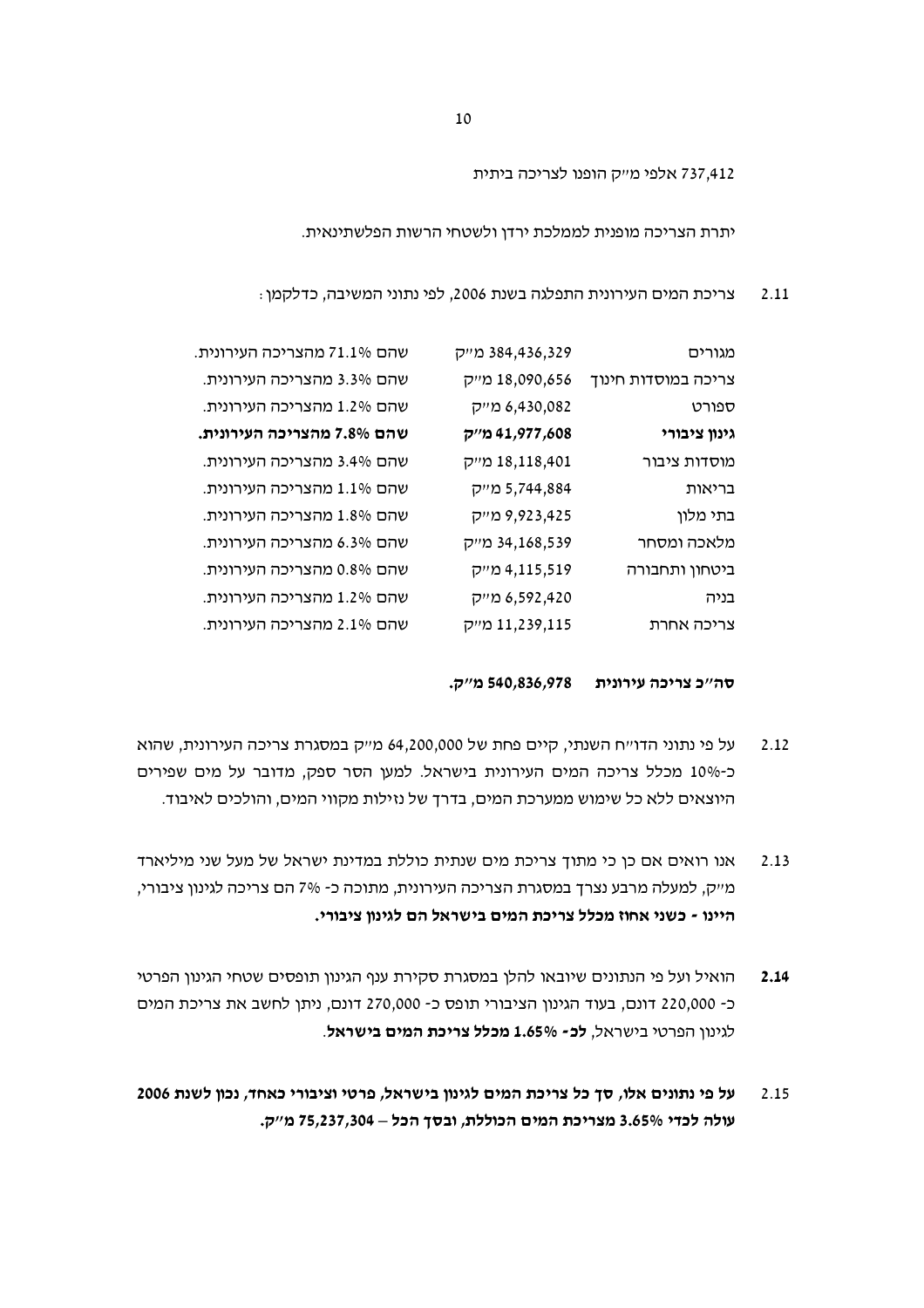- העותרים סבורים כי נתוני המשיבה אשר פורטו בדו״ח השנתי באשר לצריכת המים לגינון 2.16 נמוכים מכפי שהם במציאות, שכן על פי הידע המקצועי וניסיונם צורך דונם גן ציבורי בממוצע 500 מייק מים בשנה. כך או כך, עתירה זו מתבססת מטעמים מובנים על נתוני המשיבה עצמה, והדבר אינו משנה את טיעוני העתירה באופן משמעותי כל שהוא.
- נתוו נוסף שלא מצוי בידי העותרים. הוא כמות המים החוזרת לאקוות החוף וההר מתוד 2.17 המים המשמשים לגינון. חלק משמעותי ביותר מתוך המים המשמשים לגינון, אשר העותרים מעריכים בכ- 70% חוזרים למעשה לאקוות ואינם יוצאים ממאגר המים בישראל, אך הכמות המדויקת אינה ידועה לעותרים.
- מנתוני המשיבה בדו״ח השנתי עולה כי צריכת המים לשנת 2006 עלתה בכ- 2.4% לעומת 2.18 צריכת המים של שנת 2005. יש להניח כי התפלגות הצריכה נותרה כשהיתה, והכמויות גדלו בהתאם. בכ- 2.5% לשנה גם בשנים 2007 ו- 2008.
- נתוני צריכת המים שמפרסמת המשיבה בדוייח השנתי אינם ברורים, בלשון המעטה. כך 2.19 לדוגמא, בטבלת "התפלגות צריכת המים העירונית לפי סוגי השימוש לשנת 2006" (עמ' 33) מופיעה צריכה למסחר ומלאכה של 34,168,539 מייק מים. לעומת זאת, בדו׳יח ׳׳צריכת המים הכללית בשנת 2006 לפי צורת יישוב" (עמ' 2) מופיעה צריכה לתעשייה בכל צורות היישוב למיניהם של 113,849,200 מייק מים.
- זאת ועוד בטבלת ״התפלגות צריכת המים העירונית לפי סוגי השימוש לשנת 2006״ אשר  $2.20$ הוזכרה לעיל מופיעה סך הצריכה העירונית של מים כ – 540,836978 מייק מים. לעומת זאת, בדוייח ייצריכת המים הכללית בשנת 2006 לפי צורת יישוביי המוזכר לעיל מופיעה צריכה לבית (בניגוד לצריכה לחקלאות ולתעשייה) של 839,604,100 מייק מים. הפרש זה של למעלה משלוש מאות מליון מייק מים אינו מוסבר, וההסבר האפשרי היחיד הוא שבתוך הצריכה הביתית בדוייח השני מוסתרת צריכה לתעשייה של למעלה משלוש מאות מליון מייק מים בשנה. פי שלושה מכל הצריכה לגינוו בישראל.
- לא ניתן לפיכך להבין מנתונים אלו מהי צריכת המים במגזר התעשייתי בישראל, אך דבר  $2.21$ אחד ברור וידוע: המשיבה לא עשתה דבר וחצי דבר על מנת להביא לחסכון במים במגזר זה, לא הגבילה את צריכת המים שלו בשום צורה והיא מאפשרת לו לבזבז מים כעולה על רוחו, בעוד את ענף הגינוו היא כורתת באחת.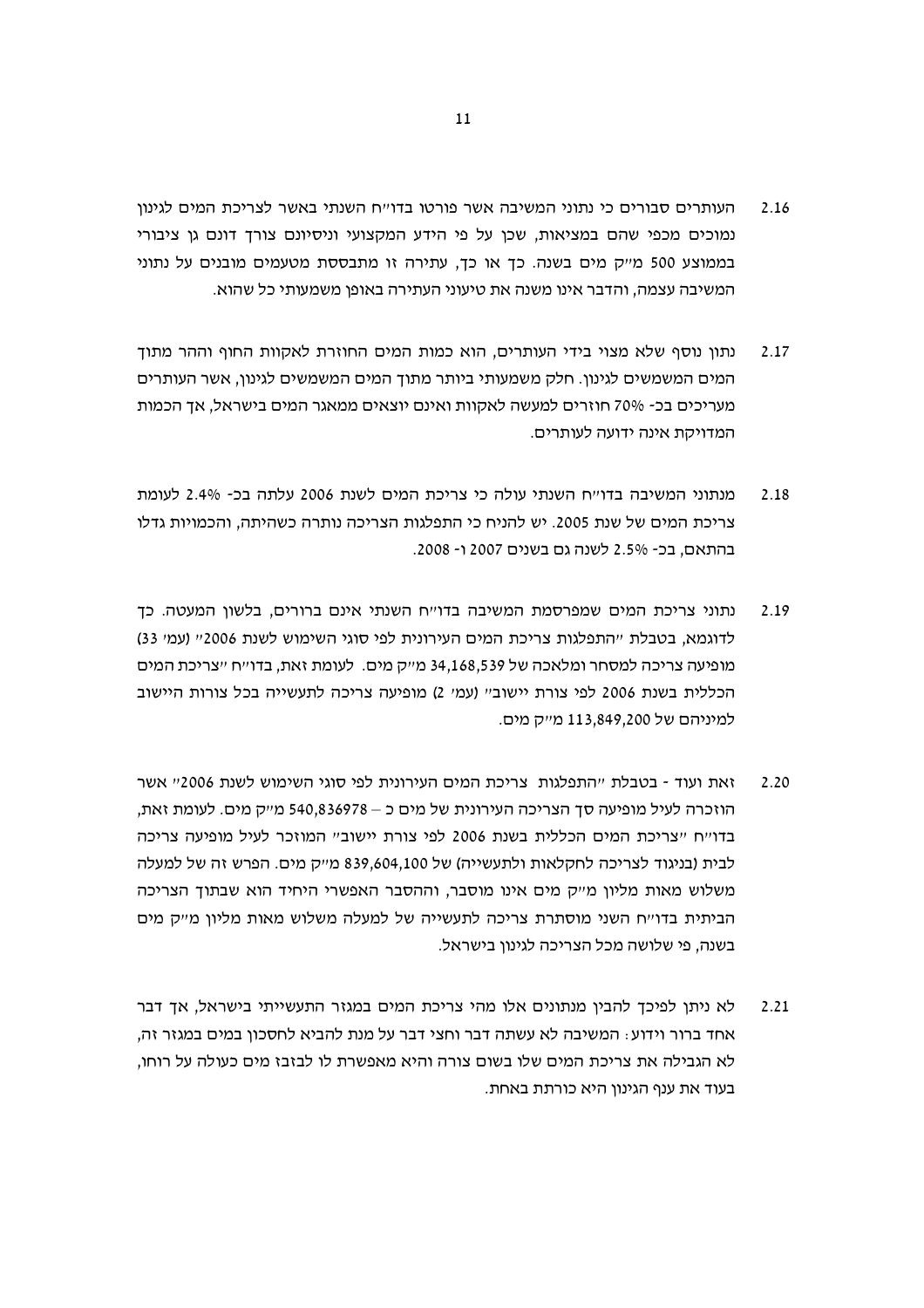ואם הזכרנו את צריכת המים לתעשייה, נזכיר כבדרך אגב את צרכני המים הגדולים מאוד 2.22 בתעשייה – מפעלי המלח. למרות שמלח הוא מוצר שניתן בקלות לייבא מחו״ל, ומבחינה כלכלית אין סיבה מיוחדת לייצרו בישראל, ממשיכה תעשייה זו לשגשג למרות שהיא צורכת כמויות עתק של מים שפירים.

#### ג. סקירת ענף הגננות

על פי נתונים שאסף מר ישראל גלון, ממלא מקום מנהל המחלקה להנדסת הצומח וממייר  $2.23$ בכיר במשרד החקלאות, תופסים שטחי הגינון בישראל כדלקמן :

| כ- 520,000 דונם. | סה״כ שטחי גינון    |
|------------------|--------------------|
| כ- 30,000 דונם   | הגינון בצדי הדרכים |
| כ- 220,000 דונם  | הגינון הפרטי       |
| כ- 270,000 דונם  | הגינון הציבורי     |

- סך הכל מתבצע גינון ציבורי חדש על כ- 10,000 דונם בשנה.  $2.24$
- מפרסומים שונים עולה כי בישראל עובדים ומתפרנסים ישירות מענף הגינון למעלה מ- 50 2.25 : אלף משפחות
	- כ- 5,000 אנשי מקצוע, אגרונומים, הנדסאים, וגננים.
		- כ-400 אדריכלי נוף.
		- כ- 4,000 יצרני דשא ועובדי משתלות.
	- כ- 5,000 אנשי חברות וספקים של ציוד גננות והשקיה.
		- כ- 30,000 עובדי שטח.
	- כ- 6,000 עובדי רשויות מקומיות במחלקות לגינון ונוף.
		- ּהשכר הממוצע בענף הגינון הוא 2.26
	- אנשי מקצוע ומנהלים בגינון הציבורי 10,000 עד 10,000 ₪ בחודש.
	- אנשי שירות ומנהלי עבודה בשוק הפרטי 8,000 עד 12,000 ₪ בחודש.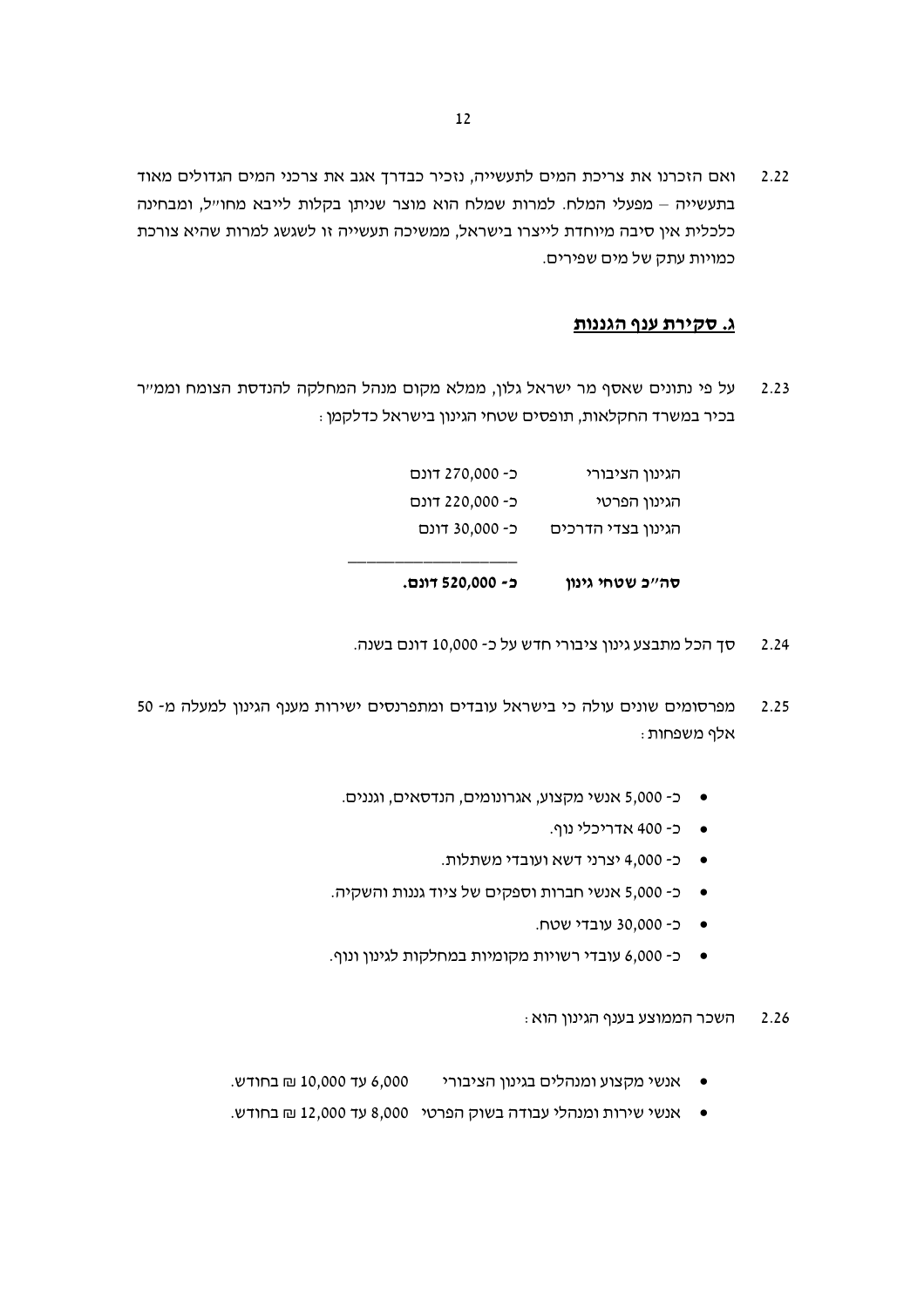- 15,000 עד 20,000 ₪ בחודש. בעלי חברות וקבלנים
	- 4,500 עד 6,000 ₪ בחודש. ● גננים
	- 4,000 עד 5,000 ₪ בחודש. ● עובדי גינון לא מקצועיים
- כיום יוצאים לאור שני עיתונים מקצועיים בתחום הגינון: "גן ונוף", עיתון מקצועי המלווה 2.27 את ענף הגננות משנות הארבעים, גליונו הראשון יצא לאור בשנת 1940 ונקרא בראשית דרכו ייגן שדה ומשק״. עיתון זה מופץ לעוסקים בגינון מקצועי ולמגזר הפרטי, ויש לו אלפי מנויים. העיתון השני הוא "גנים ירוקים" היוצא לאור משנת 1990.
- מידי שנה נערך בישראל כנס ארצי לגננות ולנוי. הכנס נמשך שלושה ימים ומשתתפים בו כ-2.28 600 אנשי מקצוע. כן נערכת מדי שנה תערוכה מקצועית המאורגנת על ידי חברת "משוב", במסגרת התערוכה החקלאית.
- מדי שנה נערכים בארץ כ- 110 קורסים מקצועיים שונים בתחום הגננות, ובהם אלפי 2.29 משתתפים. הקורסים הם קורסים להכשרה מקצועית וסיווג מקצועי בגינון, וכן קורסים יעודיים מקצועיים כגון קורס פיקוח על קבלני גינון, קורס תכנון ותפעול מערכות השקיה, קורס מקצועי של הארגון לגננות ולנוף בישראל, קורס שטחים פתוחים, קורס גינון בר קיימא ועוד.
- השכלה מקצועית : את מקצוע אדריכלות נוף ניתן ללמוד בטכניון בחיפה, לימודים הנמשכים  $2.30$ ארבע שנים. מידי שנה מסיימים לימודים אלה כ- 20 בוגרים. לתואר אגרונום יש ללמוד בפקולטה לחקלאות, לימודים הנמשכים שלוש שנים. כל שנה מסיימים כ- 20 בוגרים בהתמחות חלקית בענף הגינון. הנדסאות נוף נלמדת במדרשת רופין, ובבתי הספר אורט בכפר סבא. אשקלוו וירושלים. מידי שנה מסיימים מסלול זה כ-80 בוגרים.
- עלויות הקמת שטח גן ציבורי לדונם (כולל מערכות השקיה, אביזרים נלווים ודומם) כ-2.31 140,000 ₪. עלות הקמת גן ברמת פיתוח גבוהה יכולה להגיע עד ל- 300,000 ₪ לדונם. על פי הערכה, סך כל ההוצאה להקמת גינון ציבורי חדש בשנה, כ- 10,000 דונם, היא אם כן בין 1,400,000,000 (מליארד וארבע מאות מליון) ₪ לכ- 2,200,000,000 (שני מיליארד ומאתיים מליוו) ₪.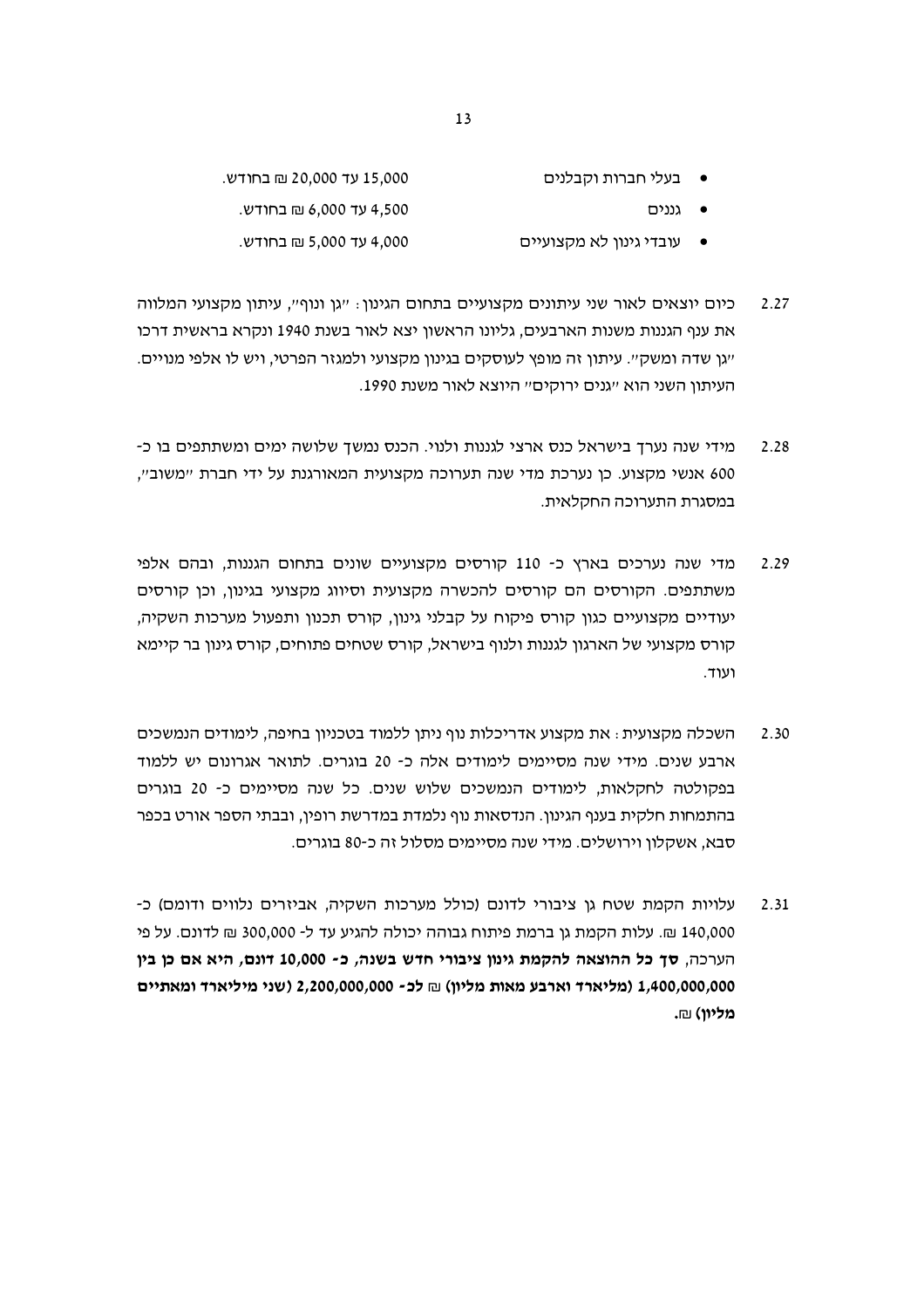עלות אחזקת דונם גינון בממוצע לחודש מסתכמת בסכומים הבאים : 2.32

| 800 ₪ לדונם. | גו אינטנסיבי      |  |
|--------------|-------------------|--|
| 400 ₪ לדונם. | גן באחזקה בינונית |  |

- 140 ₪ לדונם. ● גן באחזקה נמוכה
- מנתוני ענף הגינון כפי שנפרסו לעיל עולה בברור כי מדובר בענף משמעותי וגדול, שלא רק 2.33 מפרנס למעלה מחמישים אלף משפחות בישראל במעגל הראשון והמיידי ועשרות אלפים אחרים במעגל השני, אלא מהווה מנוע צמיחה כלכלי של ממש לענפים שלמים ומגלגל סכומי כסף עצומים שהכלכלה הישראלית כולה עלולה להיפגע קשות בלעדיהם.
- ענף הגננות כולו, לא רק עסקיהם של העותרים, נמצא בסכנת כליון מוחלט בעקבות החלטות 2.34 המשיבה ופעולותיה. מסקירת היקף הענף הן מבחינת כמות העוסקים בו, הן מבחינת כמות המתפרנסים ממנו (עובדי הענף ובני משפחותיהם, אנשי המעגל העסקי המשני – ספקים, נותני שירותים וכיוב׳), והן מבחינת ההיקף הכספי המגולם בענף כולו ניתן להבין את היקפו העצום והבלתי נתפס של הנזק הנגרם כתוצאה מהחלטותיהם ומעשיהם של המשיבה, כפי שיפורטו בהרחבה להלו.

# 3. איסור ההשקיה והשתילה

# א. ההיסטוריה החקיקתית של הכללים

ב- 23 באוגוסט 1976 פורסמו התקנות בדבר שימוש במים באזור קיצוב תשל״ו - 1976 (ק״ת  $3.1$ 3578 התשל״ו, עמ׳ 2415), (להלן : התקנות). התקנות שתוקנו בידי שר החקלאות עוסקות, כפי ששמן מעיד עליהן, במגבלות השונות שהוטלו על הציבור בנוגע לשימוש במים.

#### העתק התקנות מצ״ב **מסומן כנספח ג׳.**

ב- 5 באוגוסט 2001 התקין השר הממונה (שר התשתיות הלאומיות דאז, כב׳ השר ליברמן)  $3.2$ את תקנות המים (השימוש במים באזורי קיצוב) (תיקון מסי 4) התשסייא – 2001, (קיית 6119 התשסייא, עמי 993), ובמסגרת תיקון זה הוחלפה תקנה 18 לתקנות בתקנה העוסקת בהשקיית גנים.

העתק התקנות מצ״ב **מסומן כנספח ד׳.**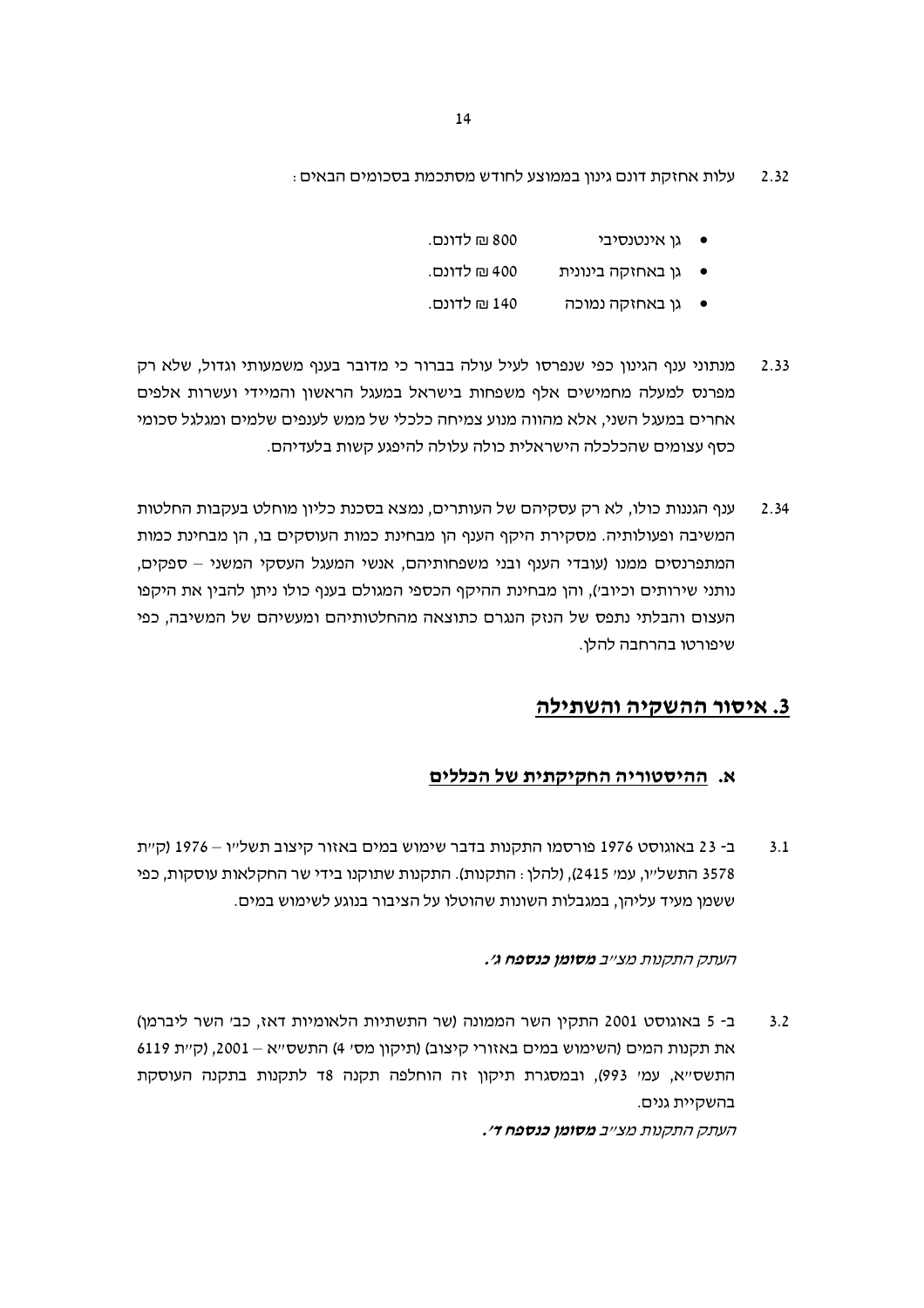על פי התקנה,  $3.3$ 

״לא יצרוך אדם מים להשקיה –

- (1) בגן ציבורי חדש, לרבות שבצדי דרכים ובאיי תנועה בין עירוניים;
- (2) בגן ציבורי או בגן פרטי ששטחו עולה על 50 מטרים רבועים, אלא אם כן הותקנה בו מערכת השקיה יעילה עם קציבת זמן בצרוף מד מים, או עם קציבת כמות מים או עם שילוב של שניהם, המאפשרת, בין השאר, השקיה נפרדת לפי קבוצות צמחים בהתאם למנת המים הדרושה להם;
- (3) בגן ציבורי ובגן פרטי, אלא בחודשים מאי עד אוקטובר בשעות שבין 19:00 ו- 7:00 למחרת; ואולם לעניין השקיה בטפטוף רשאי אדם לצרוך מים להשקיה בחודשים האמורים אף שלא בשעות האמורות.
- הגיונה של התקנה ברור מלשונה הפשוטה והבהירה : חל איסור על השקיה של גן ציבורי חדש,  $3.4$ ואילו כל גינה אחרת ניתן להשקות במגבלות המפורטות בתקנה.
	- מאז שנת 2001, התעלמה גם המשיבה מתקנות אלה, ולא אכפה אותן בשום דרך שהיא.  $3.5$
- ב- 15 במרץ 2007 הוחלף שמן של התקנות ל"כללים" (תקנות המים (שימוש במים באזור  $3.6$ קיצוב) (תיקון מסי 2), התשסייז- 2008, קיית 6605 התשסייז, עמי 1072).
- ב- 2 באוגוסט 2007 התקיימה ישיבה מיוחדת (לא מן המניין) של מועצת הרשות הממשלתית  $3.7$ למים ולביוב (בישיבה זו הוחלט בין היתר להביא את טיוטת תקנות המים (שימוש במים באזור קיצוב) התשסייח – 2007 לאישור המועצה, וזאת לאחר הפקדת טיוטה של התקנות לעיון הציבור ומתן זכות שימוע. העתק פרוטוקול ישיבה מסי 7- ישיבה מיוחדת (לא מן המנין) של מועצת הרשות הממשלתית למים וביוב (2.7.07) מצייב **מסומן כנספח ה׳.**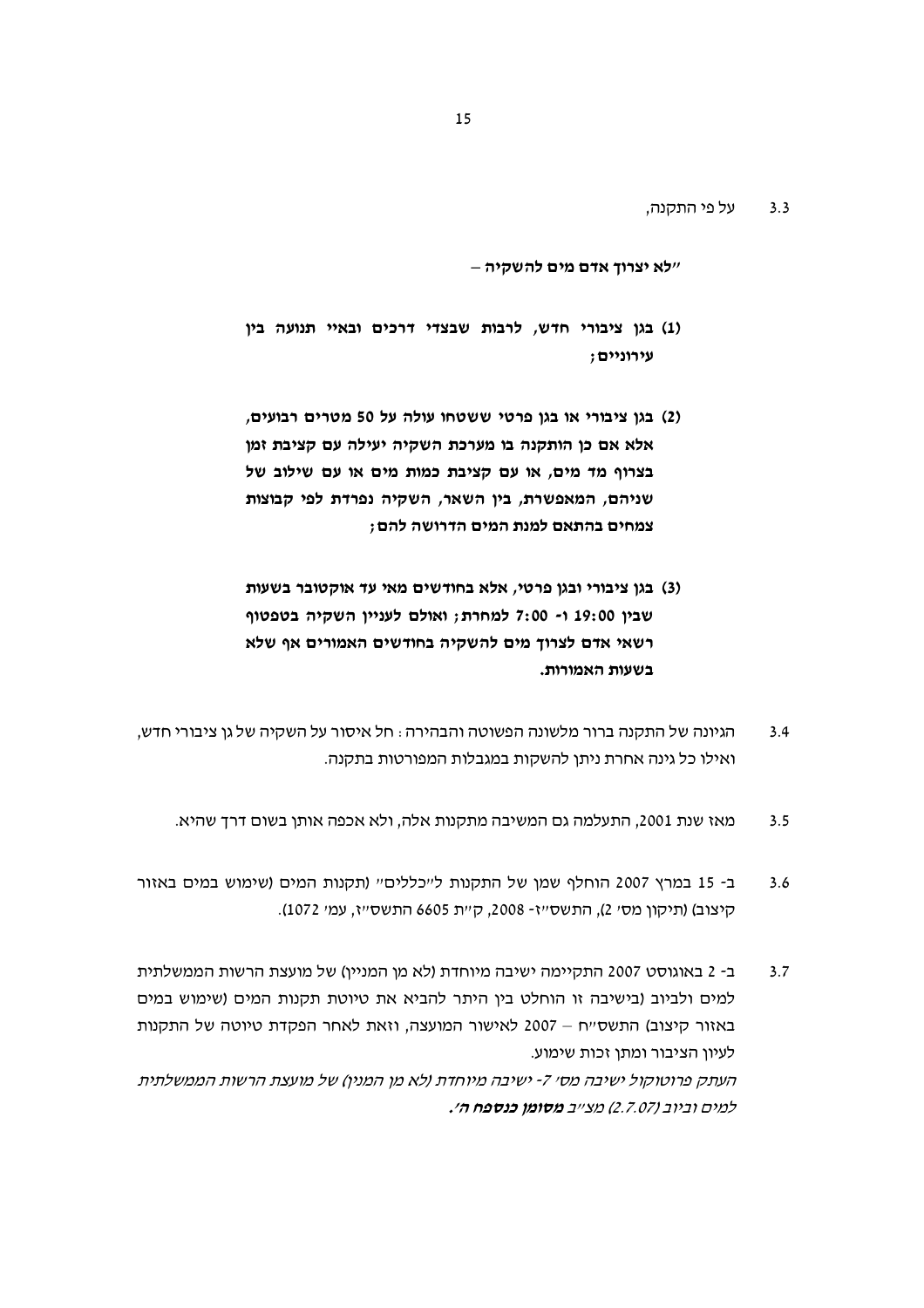ב-25 באוקטובר 2007 התקיימה ישיבה מן המניין של מועצת הרשות הממשלתית למים  $3.8$ ולביוב. בישיבה זו הוחלט בין היתר לאשר את כללי המים (שימוש במים באזורי קיצוב) (תיקון מס׳ 4) התשס״ח, 2007.

העתק פרוטוקול ישיבה מס׳ 9- ישיבה מן המנין של מועצת הרשות הממשלתית למים וביוב (25.10.07), מצייב **מסומן כנספח ו׳.** 

- למרות ההחלטה, לא פורסם תיקון זה בקובץ התקנות.  $3.9$
- ב-20 במרץ 2008 התקיימה ישיבה מן המניין של מועצת הרשות הממשלתית למים ולביוב.  $3.10$ בישיבה זו, בה נכח גם שר התשתיות הלאומיות, הוצגה הצעה לכללי המים (השימוש במים באזור קיצוב) (תיקון סעיף 18 (ב)) לעניין **איסור השקיית גינות חדשות**. הוחלט להביא את הנושא להצבעת חברי המועצה בישיבת המועצה הקרובה (שהיתה אמורה להתקיים ב-27.3.2008) לאחר הצגה ודיון בנושא "בחינת אפשרויות לחסכון בגינון". ויודגש: דובר באותה הישיבה על חסכון ולא על איסור השקיה ושתילה גורף ומלא.

העתק פרוטוקול ישיבה מסי 16- ישיבה מן המנין של מועצת הרשות הממשלתית למים וביוב ( 20.2.08), מצייב **מסומן כנספח ז׳.** 

ב-10 באפריל 2008 התקיימה ישיבה מן המניין של מועצת הרשות הממשלתית למים ולביוב.  $3.11$ בישיבה זו הוחלט בין היתר לנושא "**איסור השקיית גינה ציבורית חדשה** – תיקון כללי המים (השימוש במים באזור קיצוב) תשל׳יו 1976'׳׳ לאשר לפרסום לשמיעת טענות הציבור את תיקון הכללים. יודגש – ההחלטה נסבה על **איסור השקיית גינה ציבורית חדשה**, ולא איסור השקיה גורף של גינות מכל סוג שהוא.

העתק פרוטוקול ישיבה מסי 18- ישיבה מן המנין של מועצת הרשות הממשלתית למים וביוב (10.4.08), מצייב מסומן כנספח ח׳.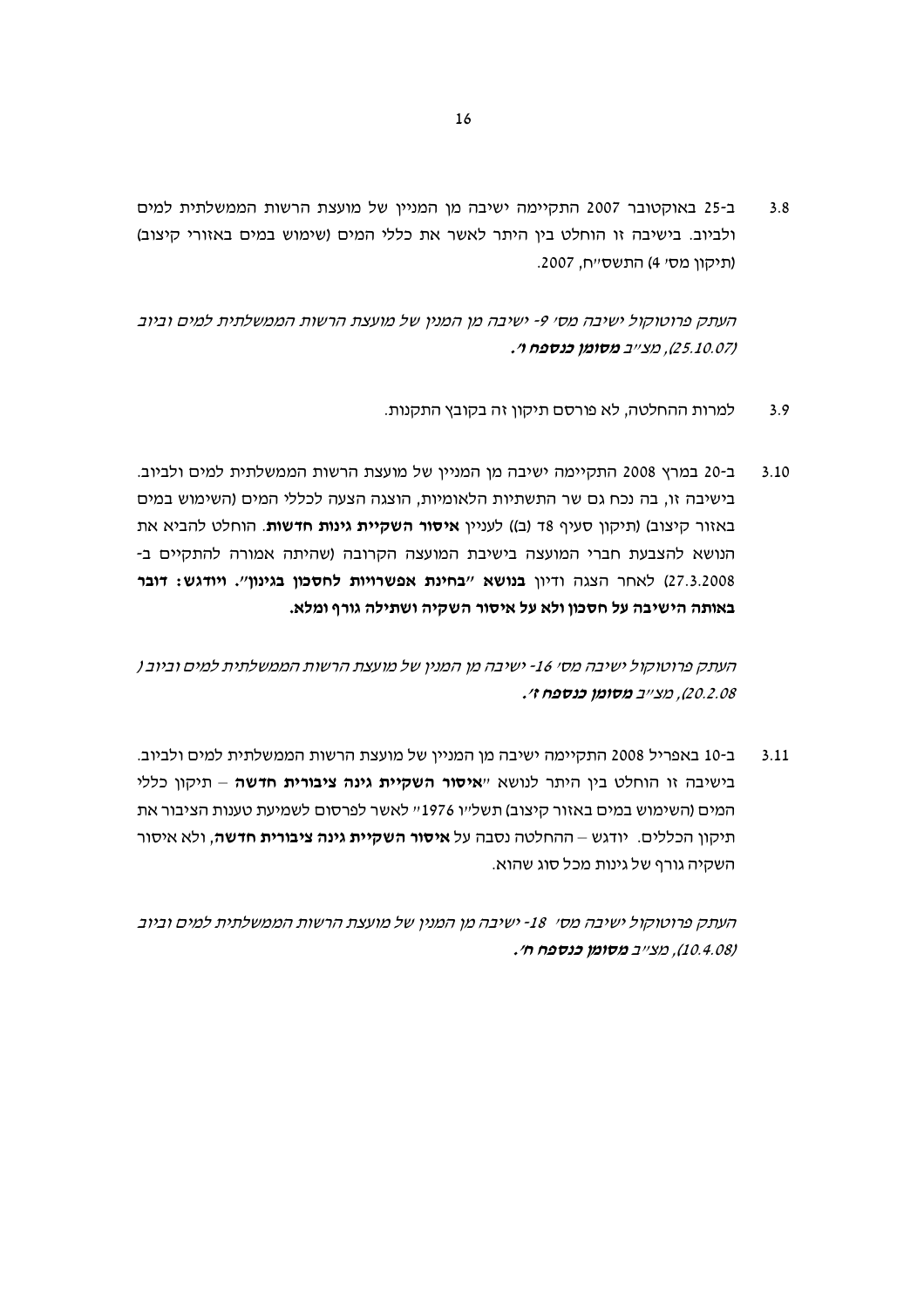ב-13 ביולי 2008 תוקנו כללי המים (שימוש במים באזור קיצוב) (תיקון מסי 2) התשסייח 2008  $3.12$ (קיית 6695 התשסייח, עמי 1145) במסגרת תיקון זה נמחקו ההגדרות ייגן חדשיי ו-ייגן קייםיי : בסעיף קטן (א) של סעיף 18, ובמקום סעיף קטן (ב) בא הסעיף שלהלן

(ב) לא יצרוך אדם מים להשקיה –

- (1) בגן ציבורי או בגן פרטי ששטחו עולה על 50 מטרים רבועים, אלא אם כן הותקנה בו מערכת השקיה יעילה עם קציבת זמן בצרוף מד מים, או עם קציבת כמות מים או עם שילוב של שניהם, המאפשרת, בין השאר, השקיה נפרדת לפי קבוצות צמחים בהתאם למנת המים הדרושה להם ;
- (2) בגן ציבורי ובגן פרטי, אלא בחודשים מאי עד אוקטובר בשעות שבין 19:00 ו- 7:00 למחרת; ואולם לעניין השקיה בטפטוף רשאי אדם לצרוך מים להשקיה בחודשים האמורים אף שלא בשעות האמורות.
- (3) בגן ציבורי חדש, לרבות בצדי דרכים ובאיי תנועה בין עירוניים אלא אם כן הם מי קולחים או מים שפירים שנועדו להשקיית צמחיה חסכונית במים באמצעות מערכת השקיה בטפטוף".

הגדרת צמחיה חסכונית במים מופיעה בהמשך הסעיף –

"צמחיה שצריכת המים שלה למטר מרובע אינה עולה על 200 ליטר בשנה כאשר כמות המשקעים השנתית אינה פחותה מ- 250 מילימטר לשנה".

העתק הכללים מצ״ב **מסומן כנספח ט׳.**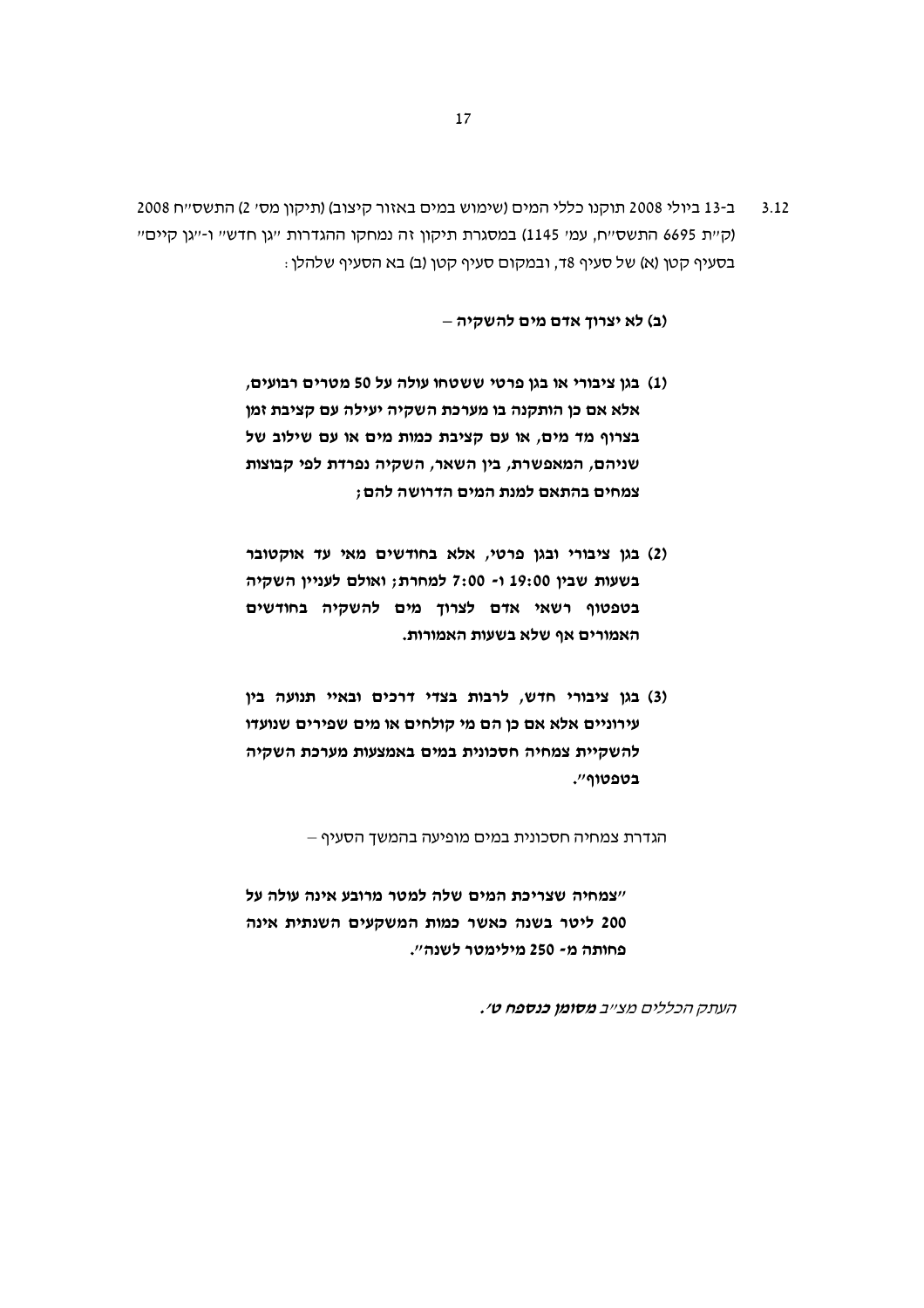- למעשה השוני בין התיקון שפורסם ביולי 2008 לבין הכללים שפורסמו בשנת 2001, כלומר  $3.13$ בתקנות המים (שימוש במים באזורי קצוב) (תיקון מסי 4) התשס״א – 2001 מתבטא בסעיף קטו (3). המהווה הלכה למעשה איסור על שתילת צמחים שאינם עונים להגדרה של צמחיה חסרוויה רמיח
- ב-7 באוגוסט 2008 התקיימה ישיבה מו המנייו של מועצת הרשות הממשלתית למים ולביוב.  $3.14$ בין היתר הוחלט בישיבה זו כי בהמשך להחלטת המועצה מיום 19.6.2008 לאשר את תיקון כללי המים (שימוש במים באזור קיצוב) התשל״ו 1976 בדבר **הקצאות לגינון הציבורי**, לפי נוסח התיקון המעודכן שהוגש לחברי המועצה לקראת אותה ישיבה, ובעקבות העמדות שהוגשו במסגרת השימוע שנעשה לציבור. **שוב, יודגש כי ההחלטה דיברה בגינון ציבורי חדש ולא באיסור השקיה ושתילה גורפים ומוחלטים.** ולמרות זאת. פעולותיה של המשיבה בפועל היו שונות.

העתק פרוטוקול ישיבה מסי 22- ישיבה מו המניו של מועצת הרשות הממשלתית למים וביוב (7.8.08), מצייב **מסומן כנספח י׳.** 

- ב- 26.8.2008 תוקנו כללי המים (השימוש במים באזור קיצוב) (תיקון מסי 3) התשס׳יח  $3.15$ 2008 (ק״ת 6712 התשס״ח, עמי 1423). לפי תיקון זה שנכנס לתוקף ב-1 בינואר 2009, נוסף לכללים פרק חדש, פרק ב1 – השימוש במים לשירותים ציבוריים. בפרק זה נקבע בין היתר : כי
	- "16א. (א) כמות המים המוקצית לגינון ציבורי תיקבע על יסוד כמויות הצריכה המשקפות שימוש יעיל במים כמפורט בתוספת השלישית ובהתבסס על היקף שטחי הגינון הציבורי בכל רשות מקומית בחלוקה לסוגי הצמחייה השונים. המצוינים בטבלה בתוספת השלישית.

(ב) הכמות שתיקבע על יסוד האמור בסעיף קטן (א) תוכפל במקדם המשקף את המחסור במים בכל שנה; המקדם ייקבע על ידי מנהל הרשות עד סוף חודש נובמבר בשנה הקודמת לשנת ההקצאה.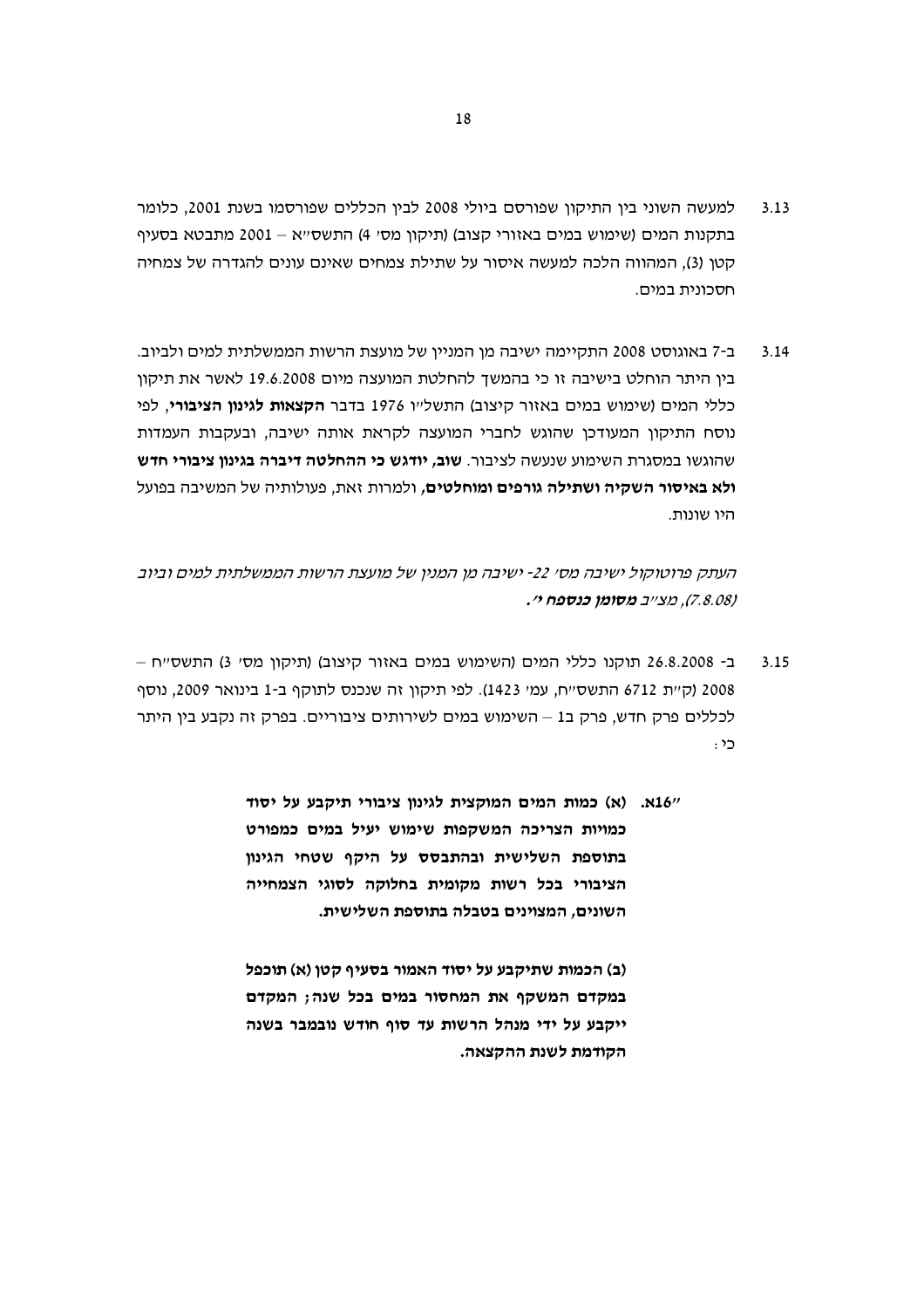(ג) רשות מקומית המבקשת לקבל הקצאה לגינון הציבורי תעביר לרשות הממשלתית למים ולביוב דיווח על שטחי הגינוו הציבורי שלה בהתאם לסוגי הצמחייה המפורטים בתוספת השלישית.

(ד) ביישובים שאינם רשות מקומית, למעט ישובים מתוכננים, תיקבע כמות המים המוקצית לגינון ציבורי בדרך האמורה בסעיף זה, בשינויים המחויבים לפי העניין."

#### העתק הכללים מצייב **מסומן כנספח י״א.**

- העותרים מבקשים להפנות תשומת לב כב׳ ביהמי׳ש לכך שהפרק החדש אינו גורע במפורש מן  $3.16$ האיסורים האמורים, אלא קובע קווים כללים להקצאה של מכסות מים להשקיה של שטחים ציבוריים על ידי רשויות מקומיות.
- העותרים יוצאים מתוך הנחה כי למרות הסתירה לכאורה בין איסור ההשקיה והשתילה  $3.17$ הגורפים שבסעיף 18י לכללים לבין פרק ב1 החדש, לכל הפחות בנוגע להשקיה של שטחי גינון ציבוריים ברשויות המקומיות, תמשיך המשיבה במסע הפרסום האוסר כליל השקיה של גינות מכל סוג שהוא, ועל שתילה חדשה של צמחים שאינם חסכוניים במים.

#### ב. מסע הפרסום

- למרות שכל החלטות מועצת הרשות הממשלתית למים ולביוב נסבו ועסקו בגינון ציבורי חדש  $3.18$ בלבד, יצאה המשיבה במהלך חודש אוקטובר האחרון במסע פרסום אדיר מימדים לפרסום הכללים שנקבעו כאמור כבר בשנת 2001. מסע שהתנהל שבועות רבים בכל אמצעי הפרסום. ובו הודיעה כי חל איסור מוחלט על השקיית גינון ציבורי וגינון פרטי, חדש וישן, החל מיום .1.11.2008
- מודעות בדבר האיסור הגורף על השקית גינות פורסם בשלטי חוצות, באתר האינטרנט של  $3.19$ המשיבה, בעיתונות ברדיו ובטלוויזיה : http://www.water.gov.il.htm/הסברה/מה־1+לנובמבר+-+השקיית+הגינות+אסורה.http://www.water.gov.il

העתק הפרסום מטעם רשות המים מצ״ב **מסומן נספח י״ב.**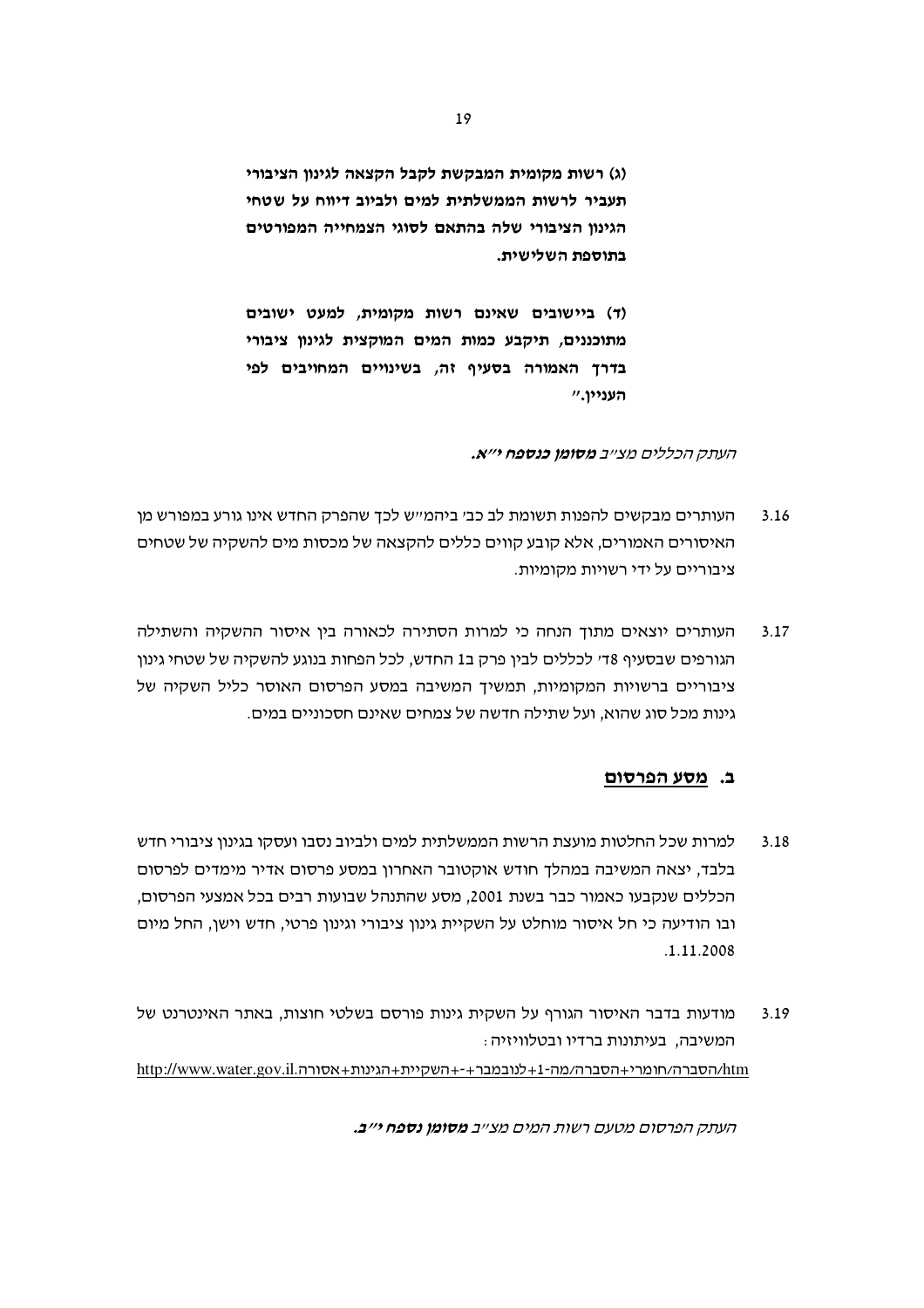במקביל למסע הפרסום, החלה המשיבה בהפצת ההוראות לכל רשות אפשרית, ובעיקר  $3.20$ לרשויות המקומיות. הגיעו דברים עד כדי כך שבעיריית תל אביב, למשל, לא יכולים כיום קבלנים לקבל טופס גמר לפרוייקטים שבנו אם הפרוייקט כולל גינה ובה שטחי דשא, ולא ניתנים היתרי בניה לפרוייקטים חדשים אם הם כוללים גינות טבעיות הדורשות השקיה.

# 4. החלופות האפשריות

- מוסכמת יסוד שאין עליה עוררין ואין עליה מחלוקת היא, כי חובתה של המדינה לספק  $4.1$ לציבור את כל המים שהוא צריך. כפי שהדבר נעשה במשק הדלק, שלו אין כלל מקורות במדינת ישראל, ובכל זאת – הפלא ופלא – נוסעות מכוניות בכבישים ואיש אינו מעלה על דעתו לקצץ בצריכה, היתה המדינה חייבת לדאוג לכל מחסורו של הציבור, וליצר, לייבא או לדאוג בכל דרך אחרת לקיומו של מלאי מספיק של מים שפירים. המדינה, באמצעות המשיבה, חטאה לחובתה זו כלפי הציבור והיא נאבקת במחסור במים בדרך של קיצוץ כפוי בצריכה, במקום לדאוג לספק את המחסור בכל דרך אפשרית.
- לייבוש הגינון הפרטי והציבורי מספר לא קטן של חלופות. את משק המים ניתן לאזן בדרכים  $4.2$ רבות, ואלה העיקריות שבהן :
	- מיחזור מים דרך שימוש בקולחים ;
		- ייעול השימוש במים בחקלאות;
			- ניצול יעיל של נגר:
		- , חיסכון במים ומניעת אובדנים
			- ייבוא מים
			- טיוב מי בארות
				- התפלת מים

פתרונות נוספים, שלא יפורטו בהמשך בהרחבה אך ראויים לציון הם יעול בשימוש במים בתעשייה, שימוש ב״מים אפורים״, הפניית מי גשם בשטחים אורבניים לאקוויפר במקום לים ועוד. לפני שבחרה בפתרון של ייבוש גינות, איסור גורף על השקית גינות ואיסור על שתילת צמחים חדשים שאינם חסכוניים במים, היתה המשיבה חייבת לשקול את כל החלופות, לפעול לפתרון המחסור במים בכל דרך אפשרית, ולהעדיף כל פתרון שאינו גורם לנזק ולפגיעה על פני הפתרון שבחרה בו, הגורם לפגיעה עצומה בציבור כל כך גדול.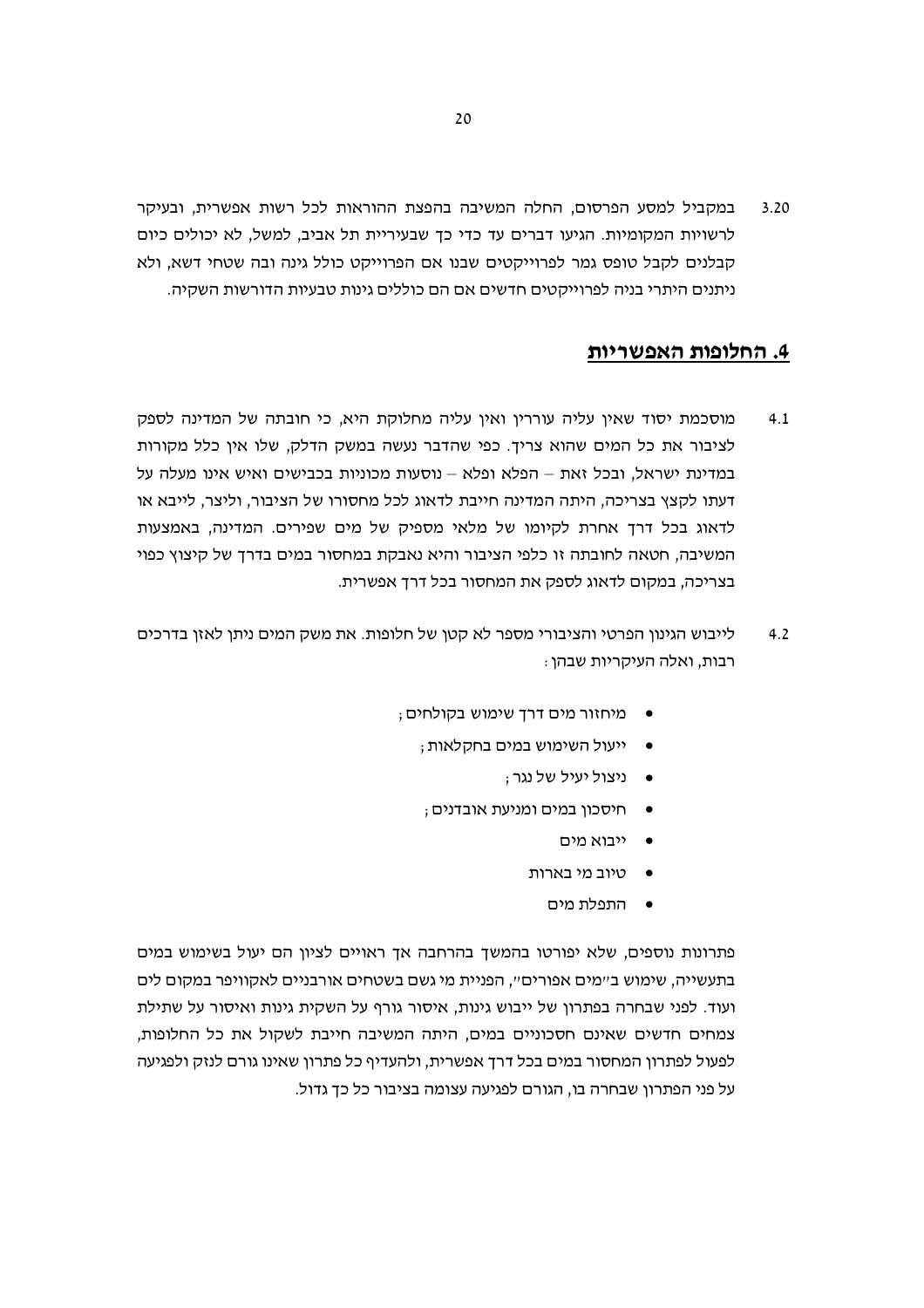הערה - המקור העיקרי למידע בפרק זה הם מאמריהם של פרופי חיים גבירצמן, ושל רמי בלנק, :

חיים גבירצמן, ״התפלת מים״, ח.גבירצמן, **משאבי המים בישראל: פרקים בהידרולוגיה** ובמדעי הסביבה, הוצאת יד יצחק בן צבי, התשס״ג (2002), ובאינטרנט :

www.lib.cet.ac.il/pages/item.asp?item=13094

העתק המאמר מצ״ב **מסומן נספח י״ג**.

רמי בלנק, ״צריכת המים בישראל והמאזן ההידרולוגי״. **משק המים בישראל,** משרד החינוך, 2000, ובאינטרנט :

www.lib.cet.ac.il/pages/item.asp?item=4438

העתק המאמר מצ״ב **מסומן נספח י״ד**.

#### א. מיחזור מים דרך שימוש בקולחים

- על פי המידע המצוי באתר האינטרנט של משרד התשתיות(www.mni.gov.il/mni/he-il  $4.3$ גיבשה נציבות המים לפני כארבע שנים תוכנית רב שנתית לעידוד וסיוע בהקמתם של מפעלי השבת קולחים לשימוש חקלאי **ולגינון ציבורי**. בבסיס התוכנית עומד העיקרון של ניצול מים שוליים (מי הקולחים) אשר אין להם חלופת שימוש אחרת, כתחליף לשימוש במים שפירים. היזמים של מפעלים אלו הינם לרוב, מועצות אזוריות, אגודות מים, אגודות חקלאיות ורשויות מקומיות.
- במסגרת תוכנית זו, כך על פי האתר, מעניקה נציבות מים ליזמים מענקי סיוע בשיעור של  $4.4$ 40%-60% מעלות ההשקעה בפרויקט ומסייעת בכך להקמת מפעל ההשבה וליכולתו לספק מי קולחים לצרכניו במחירים סבירים. עד כה, הסתיימה הקמתם של 8 מפעלים.
- נכון לסוף חודש אוקטובר 2004, נמצאו 27 מפעלים בשלבי הקמה שונים, בהיקף השקעה  $4.5$ כוללת של 1,140,000 אלפי ₪ וכ - 660,000 אלפי ₪ מענקי סיוע היו מיועדים להינתן לאותם מפעלים. 37 מפעלים נוספים נמצאו בתהליכי אישור.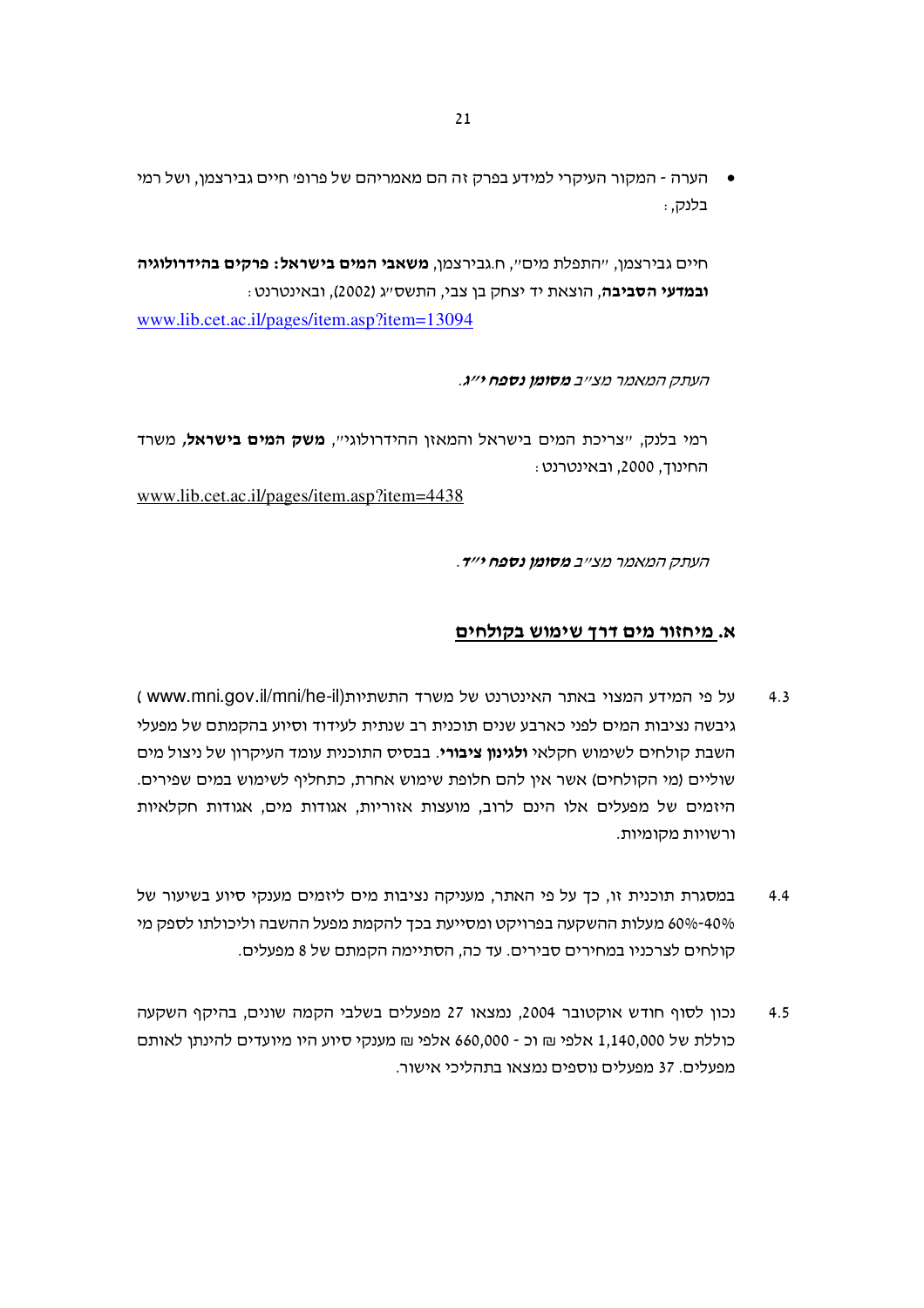- כמו כן, נכון לתאריך זה, שוחררה לכאורה במסגרת תוכנית זו כמות של 13,000 אלפי מייק  $4.6$ מים שפירים כתוצאה מניצול מי הקולחים ועד סוף שנת 2010 מתוכנן שחרור כמות נוספת של 137,000 אלפי מייק מים שפירים.
- כ- 60% מהמים בארץ מופנים לחקלאות. בניגוד למי שתייה, הנדרשים לעמוד בתקנים  $4.7$ בריאותיים מחמירים, ניתו להשקות חלק גדול מהגידולים החקלאיים במים באיכות נמוכה יותר. מי ביוב מטוהרים הינם אחד ממקורות המים הזמינים, הזולים והאמינים ביותר שקיימים כיום להגדלת פוטנציאל המים. כמות מי הביוב הנוצרת מדי יום כמעט ואינה משתנה, ואינה תלויה בעונות השנה. ביוב עירוני מכיל למעלה מ- 99.5% מים, ובתהליכי טיהור מקובלים ופשוטים יחסית ניתן להביא מים אלה לרמה המאפשרת שימוש חוזר בחקלאות. זאת ועוד: במי קולחים ישנם נוטריינטים (חומרי הזנה) חיוניים לחקלאות, והשימוש בהם יכול אף לחסוך בדישון. ויותר מכל, כל מייק של מי קולחים שמופנה להשקיה משחרר מייק של מים שפירים. ששימשו קודם לכו להשקיה. לצרכים עירוניים.
- כלל מקובל קובע כי כ- 60% מהמים הנצרכים על ידי אדם ביום מוצאים דרכם למערכות  $4.8$ הביוב. כלומר, מתוך צריכה יומית של כ- 270 ליטר, מייצר כל אדם במדינה כ- 160 ליטר שפכים.
- מחזור כל הכמות האפשרית פירושו הגדלה של פוטנציאל המים ב- 20%. היקף משמעותי  $4.9$ ביותר.
- אם אכן היה משרד התשתיות הלאומיות פועל כפי שהוא מעיד על עצמו, והנתונים שהוא  $4.10$ מפרסם היו נכונים, בוודאי שאין כל הגיון באיסור ההשקיה. על המשיבים היה לדאוג באמת ליישומם של פתרונות אלו, ולא לגרום במעשיה לפגיעה כה נרחבת בציבור כל כך גדול.

#### ב. ייעול השימוש במים בחקלאות

כיווו שרוב המים משמשים כיום לחקלאות. לצמצום ולייעול בתחום זה השפעה רבה על  $4.11$ החיסכון במים. בישראל פותחו במהלך השנים טכניקות השקיה יעילות כגון טפטוף וטפטוף טמון, הנותנות מינון מדויק של מים לצמח בקרבת בית השורשים באופן המקטין את אובדן המים או השקיית שטחים מתים.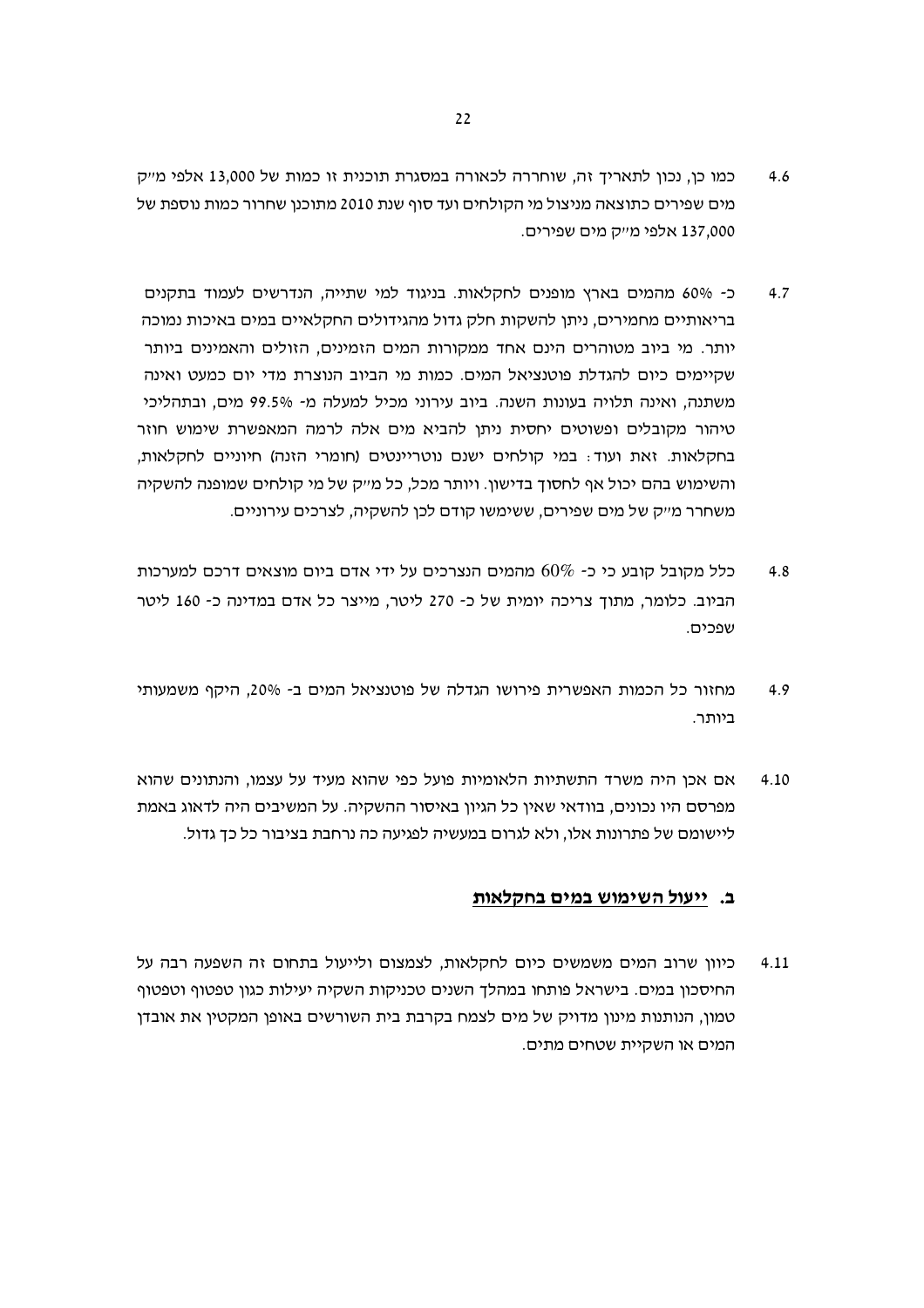- חיוב המגזר החקלאי לעשות שימוש נרחב יותר במערכי השקיה כאלה, למרות ההשקעה  $4.12$ הכרוכה בהקמה, יפחית באופן ניכר את בזבוז המים בהשקיה.
- מלבד טכנולוגיה, עשויה גם כלכלת השוק לשפר את יעילות השימוש במים בחקלאות. ניתו  $4.13$ לקבוע מחירי מים שיתנו העדפה לשימוש בקולחים כחלק מתהליך זה. המשיבה יכולה היתה להחליט, לדוגמא, כי מחיר מים שפירים יהיה יקר יותר ממחיר מי שפד״ו, ואלה יהיו יקרים יותר ממי קולחים. כמו כן, ניתן לקבוע מחירים מדורגים לאחוזים שונים של מכסות המים לחקלאות (50% הראשונים של מכסת המים לחקלאי יהיו זולים יותר מ- 20% האחרונים) כדי לעודד חיסכון במים.
- על המשיבים היה לבחור בכל אחת מדרכי פעולה אלו, שאינן גורמות לנזק, ולא לגרום 4.14 במעשיהם לפגיעה כה נרחבת בציבור כל כד גדול.

#### ג. ניצול יעיל של נגר

- אחת הבעיות העיקריות הקשורות בניצול משקעים היא אובדן מים דרך נגר עילי. הדבר בולט  $4.15$ במיוחד באיזורים מדבריים, בהם אפשר לפעמים לאבד מיליוני מייק מים בשיטפון פתע, הזורם כולו על פני השטח לים, במקום לחלחל למי התהום או להילכד במאגר עילי.
- ישנם מספר מפעלים לתפיסת מי שטפונות בארץ, שנועדו למנוע אובדנים מסוג זה. 4.16 בעיה חריפה יותר מציב הנגר העילי באזורים עירוניים, ותופעה זו מורגשת במיוחד במרכז הארץ. הבנייה המואצת באזור המרכז גורמת לכך שיותר ויותר משטחי קרקע, שבעבר אפשרו למים לחלחל מפני השטח אל מי התהום, מכוסים בבתים, משטחי בטון, כבישים ומגרשי חניה. כתוצאה מכך המים אינם מחלחלים, אלא נצברים על פני השטח, ובמקרה הטוב מובלים למערכות ניקוז ונשפכים לים.
- המשיבה יכולה היתה לדאוג להפרדה מלאה של רשתות הניקוז והביוב העירוניים, שאמורים 4.17 להיות נפרדים, אולם בפועל מחוברים במקומות רבים, לטפל בנפרד במי הגשמים הניגרים, ולנצלם להחדרה לתוך האקויפר.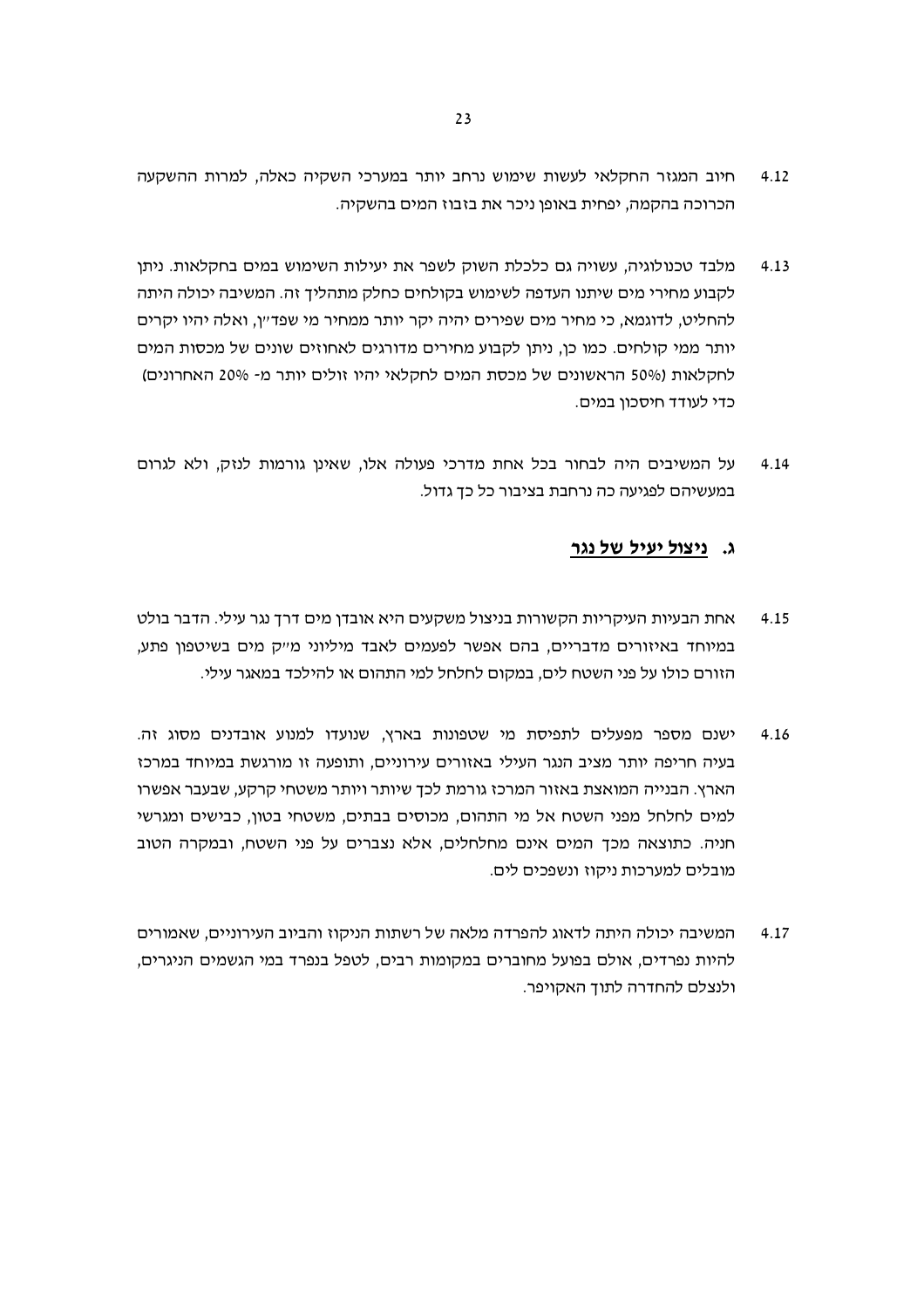המשיבה היתה יכולה לבחור גם בחלופות אלה, שאינן גורמות לנזק, ולא לגרום במעשיה 4.18 לפגיעה כה נרחבת בציבור כל כך גדול.

#### ד. חיסכון במים ומניעת אובדנים

- למרות שישראל היא בין המדינות המובילות בעולם בהקניית מודעות ציבורית לחיסכון 4.19 במים, ניתן וצריך יותר את החיסכון האישי במים. המשיבה יכולה היתה, לדוגמא, לחייב התקנה של מתקנים לחיסכון בהדחת אסלות ובברזים.
- תחום נוסף בו יש מקום רב לשיפור כרוך בשימוש החוזר במי קולחים. רבים מחומרי הניקוי  $4.20$ בהם משתמשים בארץ מכילים ח ומרים - כגון בורון, נתרן ופוספאטים – שאינם מורחקים בצורה מלאה בתהליכי הטיהור וכתוצאה מכך, מוגבלים מים אלה בשימוש. קיים קשר ישיר בין השימוש בחומרים אלה לבין היכולת להשתמש בקולחים בחקלאות. המשיבה יכולה היתה לפעול לצמצום השימוש בחומרים אלה ניתן יהיה להגדיל את כמות המים העומדת לרשות החקלאים.
- שיפור מערכות המים העירוניות יכול גם הוא לתרום למניעת אובדן מים. בערים רבות בארץ  $4.21$ מוחזקת מערכת המים בצורה נאותה, אולם בערים אחרות מערכות המים העירוניות מיושנות ואינן מתוחזקות, וכתוצאה מכך דולפים מים רבים מהצינורות. על פי נתוני המשיבה עצמה כאמור לעיל, מגיע אבדן המים השפירים כתוצאה מפחת ל- 10% מכלל הצריכה העירונית. המשיבה היתה צריכה לעשות כל מאמץ לשם מתן פתרון הולם לפחת העצום, ולא לגרום במעשיה לפגיעה כה נרחבת בציבור כל כד גדול.

#### ה. יבוא מים

- האפשרות לייבא מים לישראל עלתה בתחילת שנות התשעים, בעקבות בצורת מתמשכת.  $4.22$ באותה עת נידונה אפשרות של ייבוא מיליוני מייק מים מטורקיה במיכלי ענק גמישים שייגררו בים. תוכניות כאלה נידונו שוב בשיחות השלום עם סוריה. במסגרת זו דובר על הנחת צינור יבשתי מטורקיה דרד סוריה, על מנת לספק מים לישראל ולירדו.
- למרות הבעייתיות האסטרטגית של השענות על ייבוא בתחום כה רגיש, היתה המשיבה חייבת  $4.23$ לפעול גם לקידומו של פתרון זה, ולא לגרום במעשיה לפגיעה כה נרחבת בציבור כל כך גדול.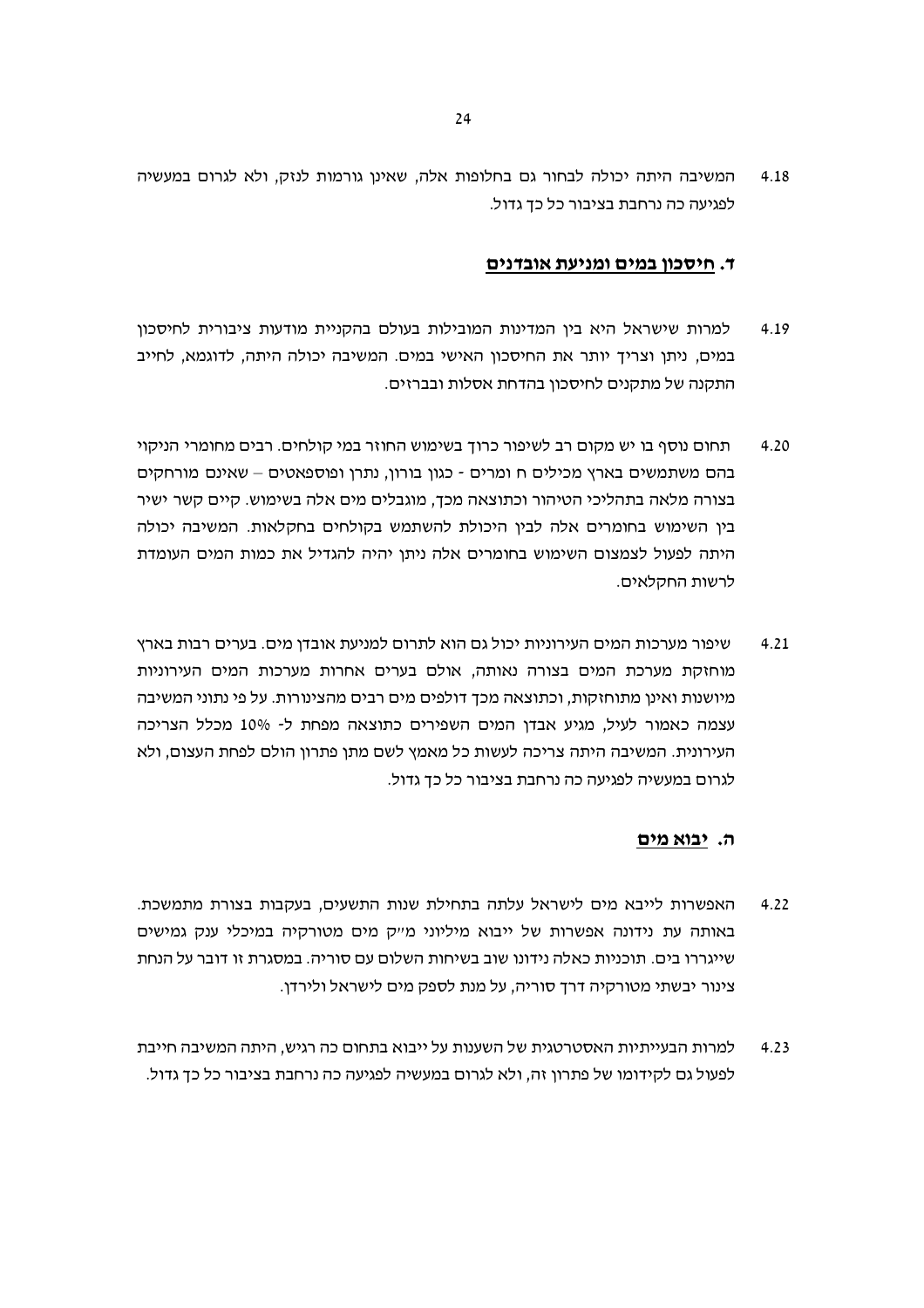#### ו. טיוב מי בארות

- בארות מים רבות השואבות מים מאקוות החוף נסגרו עקב העלייה המתמשכת בריכוז  $4.24$ החנקות. עד היום נסגרו למעלה מ - 100 בארות שריכוז החנקות בהן עבר את התקן המותר. המחסור במים שנתונה בו מדינת ישראל איננו מאפשר הפסד כה גדול של מים.
- הפתרון לבעיה זו הוא טיוב הבארות, היינו הורדת ריכוז החנקות במי התהום הנשאבים.  $4.25$ פתרון זה ניתן לביצוע במספר טכנולוגיות שונות.
- על המשיבה היה לבחון חלופה זו, ולעשות ככל הניתן לקדם את ביצועה שאינו גורם נזק, ולא  $4.26$ לגרום במעשיה לפגיעה כה נרחבת בציבור כל כך גדול.

#### ז. התפלה

- תלי תלים של מאמרים נכתבו ופורסמו בנושא התפלת המים בישראל. היתרונות החסרונות  $4.27$ של שיטה זו והמחדלים הרבים שעשתה המשיבה בתחום זה. נכון להיום, מצב ענף ההתפלה אינו ברור.
- על פי המידע שבאתר האינטרנט של משרד התשתיות הלאומיות, יזם משרד התשתיות 4.28 הלאומיות בעקבות משבר המים הפוקד את מדינת ישראל תכניות חירום להתמודדות עם המשבר במשק המים. במסגרת יעדי התוכנית, תוגדל כמות מי הים המותפלים בישראל לכדי לפחות 750 מלמייק (מיליון מטר מעוקב) לשנה, כאשר 600 מלמייק מתוכן יושלמו עד שנת 2013, והשאר עד 2020.
- עוד על פי האתר, מותפלים כיום 138 מלמייק באתרים אשקלון ופלמחים; 100 מלמייק 4.29 בהקמה במתקן בחדרה. יוזמה זו אליבא דמשיב 1 תשפר משמעותית את מצב משק המים בישראל, במידה כזו שגם בשנות בצורת קשות כפי שאנו חווים בימים אלו, משק המים ימשיך להתקיים כתקנו, שכן כמות המים בים היא אין-סופית, ואפשר לשאוב ממנה ככל שנחפוץ, כד שהמים המותפלים מסופקים באופן קבוע.
- עלות התפלת מטר מעוקב מים עומדת על 3.1-2.6 שייח, ואילו הנזקים הנגרמים עקב מחסור 4.30 במים מוערכים בכ- 8 ש״ח לכל מטר מעוקב שאינו מסופק לחקלאות.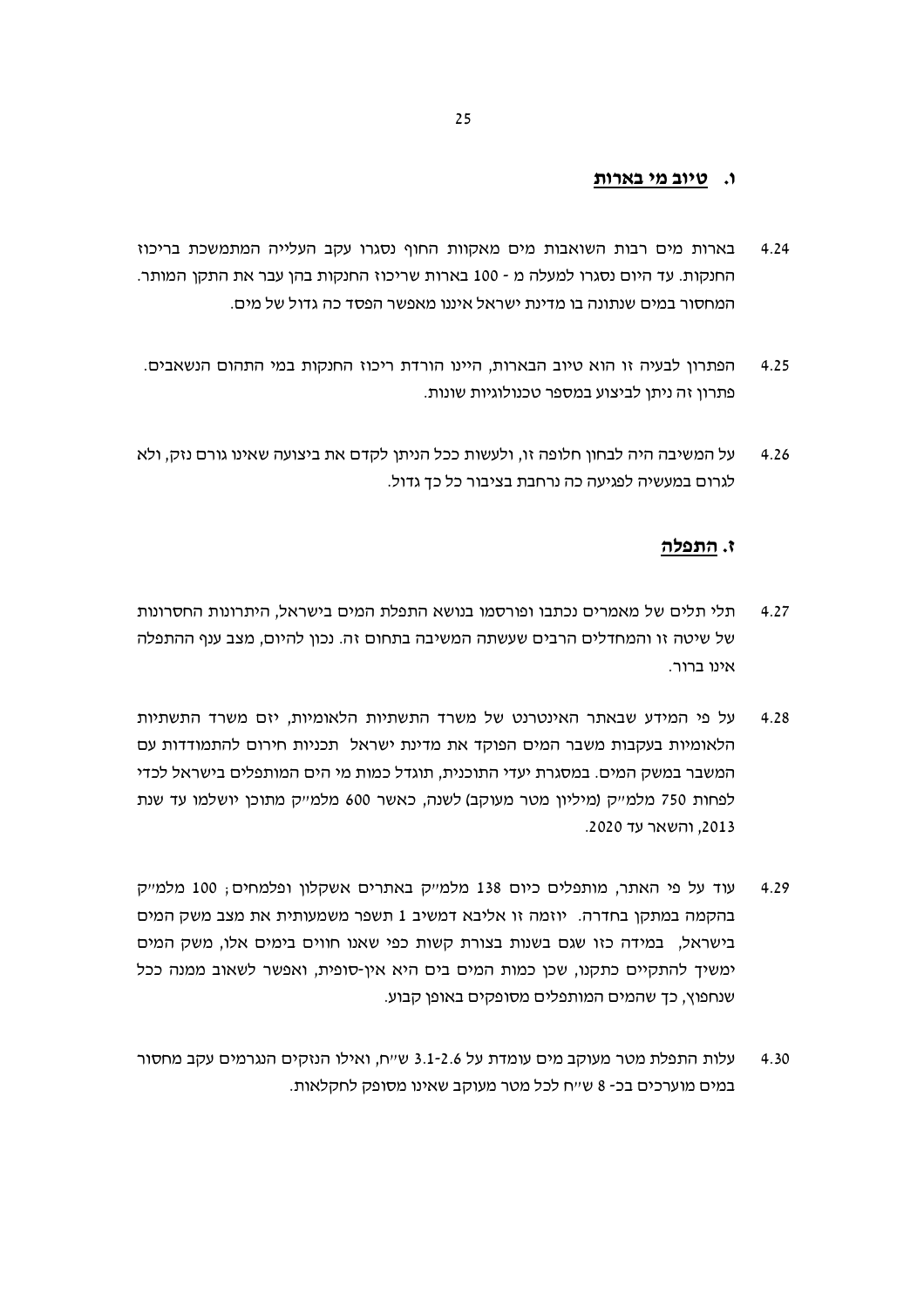- משרד התשתיות הלאומיות מתגאה ומתנאה בכך שמתקן ההתפלה באשקלון, שנחשב למתקן  $4.31$ המוביל מסוגו בעולם, פועל החל מ- 2005 ומספק למעלה מ- 108 מיליון מייק מים בשנה למדינת ישראל, המהווים כ- 15% מצריכת המים הביתית במדינה. המתקו, הפועל בטכנולוגיית אוסמוזה הפוכה, כולל מגוון חידושים טכנולוגיים שפותחו על ידי איי.די.אי טכנולוגיות ומספק מים באיכות הנחשבת לגבוהה ביותר.
- מתקן זה, בדומה למתקן בעל תפוקה זהה ההולך ונבנה כעת בחדרה, הוקם על ידי חברת VID 4.32 במסגרת הסכם BOT לפיו היזמים מממנים ובונים את מתקני ההתפלה על קרקע המדינה העומדת לרשותם, מתפעלים ומתחזקים את המתקנים, ומוכרים את תפוקת המים לממשלת ישראל במחירים נקובים לתקופה של 25 שנים (כולל תקופת ההקמה). בתום תקופת ההסכם. יועבר המפעל לבעלות המדינה.
- בדצמבר 2006 הודיעה החברה כי מתקן ההתפלה באשקלון, זכה בפרס מיוחד על ייהישגים  $4.33$ יוצאי דופן" בכנס השנתי של האיגוד הישראלי להתפלה. פרס זה מצטרף לפרס "מפעל ההתפלה של שנת 2006", בו זכה המתקן בטקס היוקרתי של Global Water. מתקן ההתפלה באשקלון, הידוע זה מכבר בתעשיית המים הבינלאומית כמפעל הגדול והמתקדם מסוגו בעולם, קיבל את הפרס כאות לתרומתו הגדולה לקידום טכנולוגי וכלכלי בתעשיית התפלת המים העולמית. זכיות אלו מבססות את מעמדו של מתקן ההתפלה באשקלון כמוביל בתחום ההתפלה בארץ ובעולם.
- משרד התשתיות הלאומיות יודע עוד לספר על מתקן ההתפלה בפלמחים המספק כ- 30 מליון  $4.34$ מייק מים לשנה החל ממאי 2007, באמצעות חיבור לקו ירקון מערבי, המתחבר למערכת המים הארצית. המתקן פועל בטכנולוגיה של אוסמוזה הפוכה, בדומה למתקן ההתפלה הפועל באשקלון. המתקן הוקם על ידי שותפות "דרך הים התפלה" (וויה מאריס) ונבנה בשיטת B.OO. מתקן ההתפלה נבנה באופן המאפשר את הגדלתו בעתיד. הפוטנציאל הגלום במתקו. מבחינת רזרבות שטח ומערכות עיקריות הוא כפול. עד ל- 60-70 מיליוו מ״ק לשנה.
- על מתקן ההתפלה בחדרה מספר משרד התשתיות הלאומיות כי מתקן זה עתיד לספק מים 4.35 החל מספטמבר 2009, בשטח תחנת הכוח "אורות רבין". המתקן, שיפעל בטכנולוגית אוסמוזה הפוכה, יפיק 100 מיליון מייק מי שתייה באיכות גבוהה בשנה. ההסכם שנחתם עם המדינה מבוסס על עיקרוו ה- BOT לתקופה של 25 שנה (כולל תקופת ההקמה).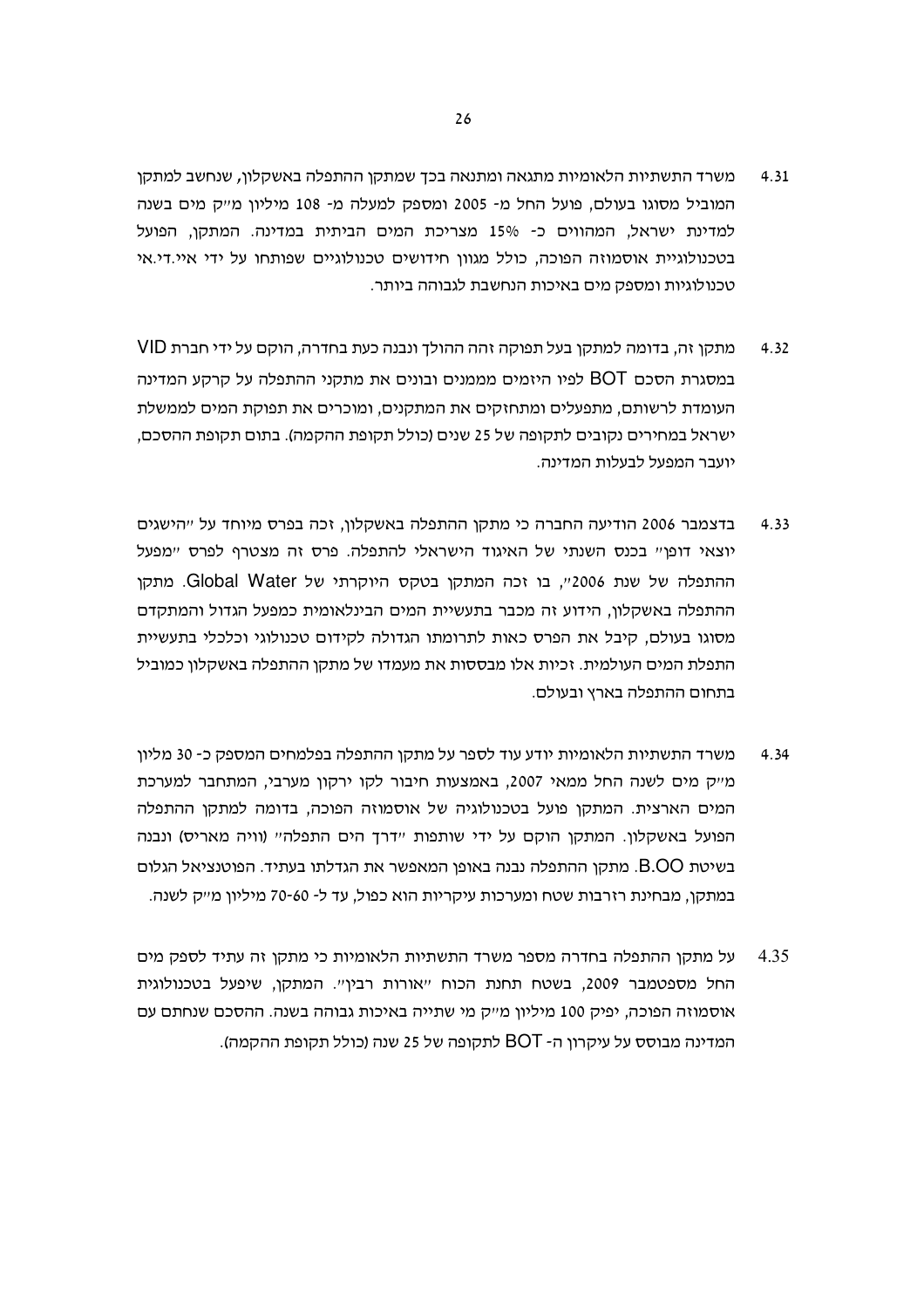- מסתבר מקריאת החומר באתר כי במרץ 2008 זכה מתקן ההתפלה בחדרה בפרס "2007 4.36 Deal of the Year ישל המגזין המוביל Project Finance Magazine על עסקת המימון של הפרויקט. הפרויקט ימומן ברובו המכריע על ידי קונסורציום של בנקים זרים בלבד. יצוין, כי מדובר בפעם הראשונה שפרויקט שכזה מוקם במימון בנקים זרים. 50% בנק לפיתוח , אירופה – EIB בנק קליון (בנק השקעות צרפתי, מתמחה בפרויקטים ארוכי טווח) 25% בנק אספריטו סנטו (בנק השקעות פורטוגזי).
- והנה, רק בימים אלו פורסמו מטעם המשיבה פרסומים לפיהם היא בוחנת את רכישתה של 4.37 ייאניית התפלהיי, פתרון הזוי מאין כמוהו, אשר נראה כי כל כולו בא על מנת לזרות חול בעיני הציבור ולהעלים את העובדה הפשוטה שהמשיבה אינה עושה די. ובוודאי שאינה עושה את כל שניתן לעשות, על מנת להגדיל את כמויות המים המיוצרות באמצעות מתקני התפלה, וזאת במהירות הרבה ביותר.
- יחד עם העיתונות והציבור כולו. מבקשים העותרים להביע את פליאתם על כד שלמרות 4.38 שהמשיבים יודעים היטב כי חלק מהותי בפתרון המחסור במים נעוץ בתחום ההתפלה, ולמרות העובדה שהם יודעים היטב (וכבר עשו זאת בעבר) כי מפעלי התפלה ניתן לבנות באמצעות מימוו חוץ – ממשלתי. במהירות רבה וללא דיחוי. העדיפו לבחור בפתרוו של איסור השקיית גינות ואיסור שתילה חדשה, להרוס כליל את הענף ממנו הם ועשרות אלפים אחרים מתפרנסים, תוך שהם גורמים לנזקים עצומים ובלתי הפיכים כפי שיפורט להלו.

#### ח. המחדלים שנעשו בדרך למציאת פתרונות חלופיים למחסור במים

- סקירה ממצה של המחדלים שנעשו על ידי המשיבה ועל ידי גופים שלטוניים אחרים, ניתו 4.39 למצוא במסמך מסכם שכותרתו "**משבר משק המים בישראל – יישום המלצות ועדת** החקירה הפרלמנטרית למשק המים ולפיתוח בר קיימא", שהוכנה על ידי מרכז המחקר והמידע של הכנסת, והוגש לוועדה לביקורת המדינה לקראת ישיבתה שנערכה ביום .28.7.2007
- מסמך זה עוסק בעיקרו במחדלים השונים ובתגובות המשיבה וגופים אחרים למסקנות ועדת 4.40 החקירה הפרלמנטרית בראשות חה״כ דוד מגן, אשר מונתה בשנת 2001 והגישה מסקנותיה והמלצותיה ביוני 2002.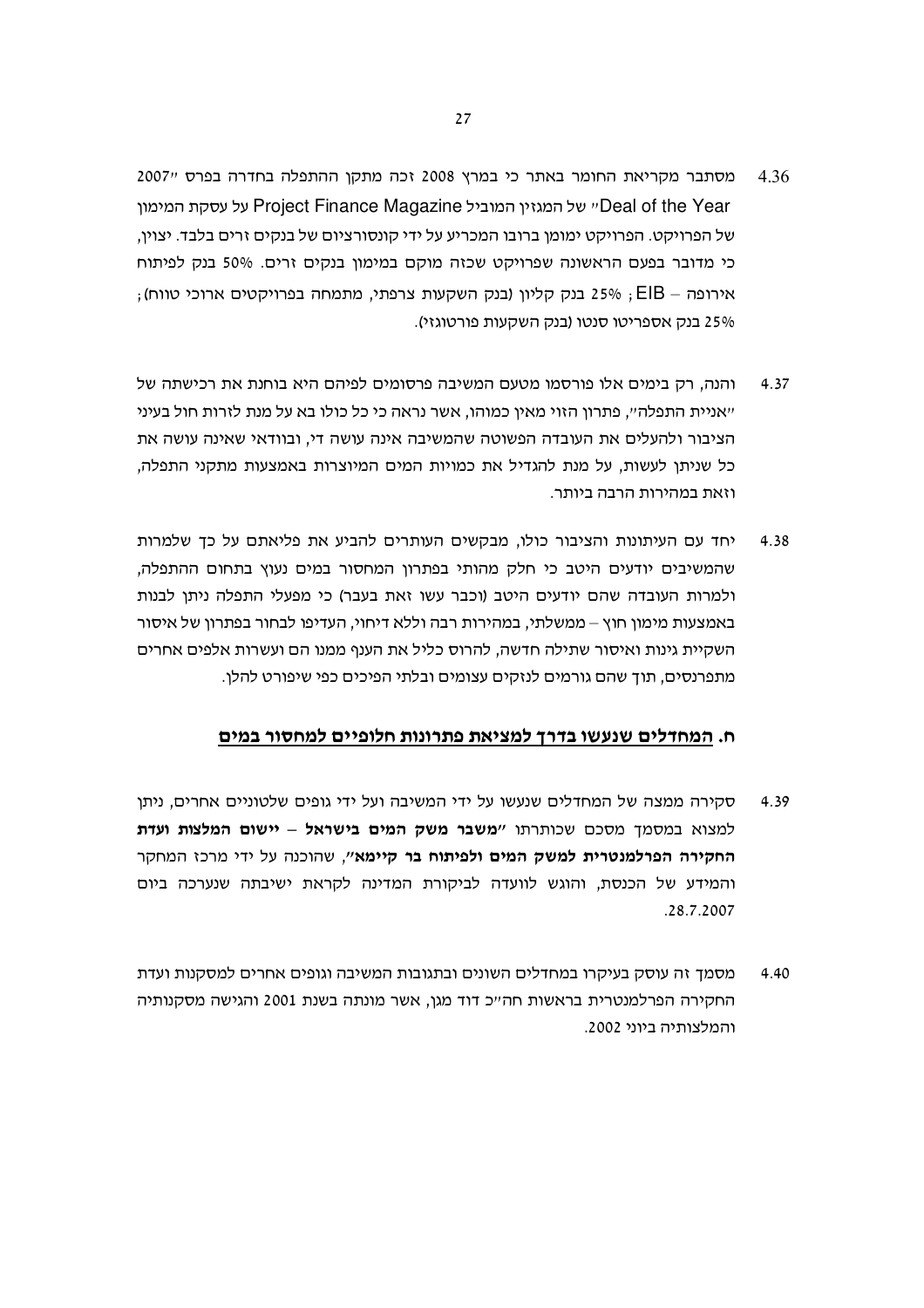פרוט מלא נוסף למחדליה של המשיבה ניתן למצוא בעדויות השונות שהובאו בפני וועדת 4.41 החקירה הממלכתית בראשות כבי השופט דן ביין, שמונתה בידי נשיאת ביהמייש העליון לבקשת ועדת הביקורת של הכנסת, ביניהן עדותו של פרופי רפי סמיט מהאיגוד הישראלי להתפלה, פרופ׳ אורי שמיר מהטכניון, שמעון טל נציב המים לשעבר, ושאול ארלוזורוב שהיה בעבר נציב המים. ועדה זו טרם סיימה את דיוניה וטרם הגישה מסקנות, ואולם כל העדויות מצויות באתר הוועדה (http://elyon1.court.gov.il/heb/mayim.htm), וזמינות לקריאה שם.

# 5. הפגיעה

הפגיעה הצפויה מפעולותיה של המשיבה בשנים הקרובות היא רחבה לאין שיעור. מדובר  $5.1$ בפגיעה דרמאטית הן בעותרים והן בציבור בכללותו. מדובר בפגיעה משמעותית בזכויות האדם, פגיעה קשה באיזוני המערכת האקולוגית בישראל ובמקורות המים בה, נזקים כלכליים עתידיים, פגיעה באיכות החיים של תושבי ישראל ובבריאותם. המדובר בפגיעה שהחלה לתת אותותיה זה מכבר, אך הנזק העתידי הצפוי ממנה הוא עצום בגודלו ובלתי הפיד בחלקו.

#### א. פגיעה בחופש העיסוק

- הענף הנפגע הוא ענף תעסוקה משמעותי בישראל, אשר במסגרתו מתפרנסים עשרות אלפי  $5.2$ עובדים. הענף כולל עשרות תחומים שונים, מגננות במגזר הפרטי ועד אדריכלות נוף ומכירת כלי גינון, כפי שפורט לעיל בפרק הסקירה על ענף הגננות.
- התקנות אשר בהן עסקינן, ויותר מהן הפרסום של המשיבה בנושא במהלך החודשים  $5.3$ האחרונים, פגעו פגיעה אנושה בענף.
- כאמור, החלה המשיבה עוד בחודש אוגוסט 2008 ב״מסע צלב״ כנגד השקיית כל סוגי הגינות.  $5.4$ בעצם פרסום זה. בו השקיעה המשיבה עשרות מיליוני שקלים. יצרה המשיבה סדק בענף. סדק ההולך ומתרחב עד שהוא עלול להגיע בקרוב לכדי רעידת אדמה שתחריב את כל הענף ולא תותיר ממנו זכר.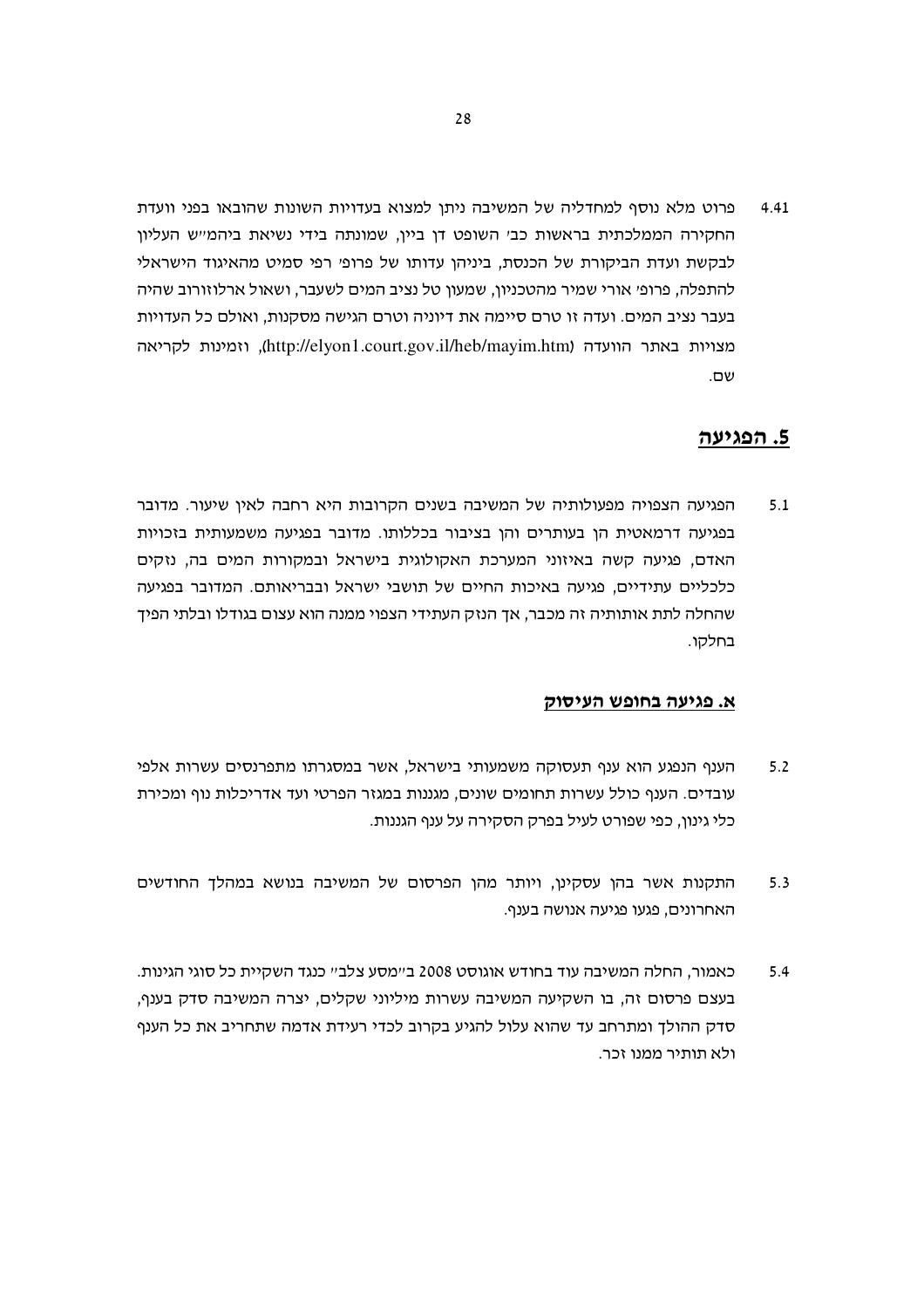- הפגיעה הכלכלית בעותרים בעקבות הפרסום והתקנות החלה עוד בחודש אוגוסט 2008. עם  $5.5$ סיום שנת השמיטה ציפו כל העותרים להחזיר לעצמם את נזקיהם מהשנה החולפת ע״י הגידול המואץ, המתרחש בסופה של כל שנת שמיטה, במכירות ובעבודות בתחום.
- המציאות טפחה על פני העותרים. הפרסום שנעשה על ידי המשיבה הטמיע בציבור את קיומם 5.6 של איסור ההשקיה ואיסור השתילה והוביל את הציבור להאמין כי כל שנותר לו הוא לייבש את שטחי הגינון. הרשויות המקומיות הצטרפו למגזר הפרטי מעט מאוחר יותר, גם הן בהתאם לגזירה שלא להשקות יותר את שטחי הגינון הציבוריים אשר ברשותן ולא לשתול גינות חדשות.
- העותרים החלו לספוג נזקים כלכליים כבדים. ביטול פרוייקטים בהיקפים עצומים אל מול  $5.7$ עיריות ומוסדות ציבוריים, ירידה דרסטית בהזמנות של עבודות גינון ובעיקר של עבודות שתילה.
- היקף עבודתם של העותרים ירד בצורה משמעותית בחודשים האחרונים ומגמת הירידה 5.8 הולכת ומחריפה. איסור ההשקיה ואיסור השתילה הביאו לעודפי ייצור ולהצפת השוק במוצרים רבים, אשר הובילו לירידת מחירים תלולה בשוק הגננות. רבים מהעותרים אשר נפגעו לא רק בכיסם, כי אם בהיקף עבודתם, נאלצו לפטר עובדים ולשלוח אותם לביתם.
- העתיד אינו צופן בחובו כל בשורות טובות לעוסקים בענף. איסור ההשקיה ואיסור השתילה, 5.9 ככל שייאכפו יותר ויוטמעו יותר בדעת הקהל, מהווים גזר דין מוות לענף.
- הפגיעה בחופש העיסוק כאן היא בלתי סבירה, בלתי מידתית ולמרבה הצער גם בלתי הפיכה.  $5.10$ המשיבה, בפעולותיה, אינה מצמצמת את פעילות הענף, אלא גודעת אותו מהשורש. אין המדובר פה בפגיעה בפרנסה, כי אם בשלילת הפרנסה: ייבוש הגינות משמעו כריתת כל ענף הגננות. על כל עשרות אלפי האנשים העוסקים בו.

#### ב. פגיעה בזכות להתפרנס בכבוד

הכרזה לכל באי העולם בדבר זכויות האדם, אשר פורסמה ע״י האומות המאוחדות בשנת  $5.11$ 1948 ואומצה ע״י מדינת ישראל, קובעת בסעיף כ״ג (1):

> ״כל אדם זכאי לעבודה, לבחירה חופשית של עבודתו, לתנאי עבודה צודקים והוגנים והגנה מפני האבטלה."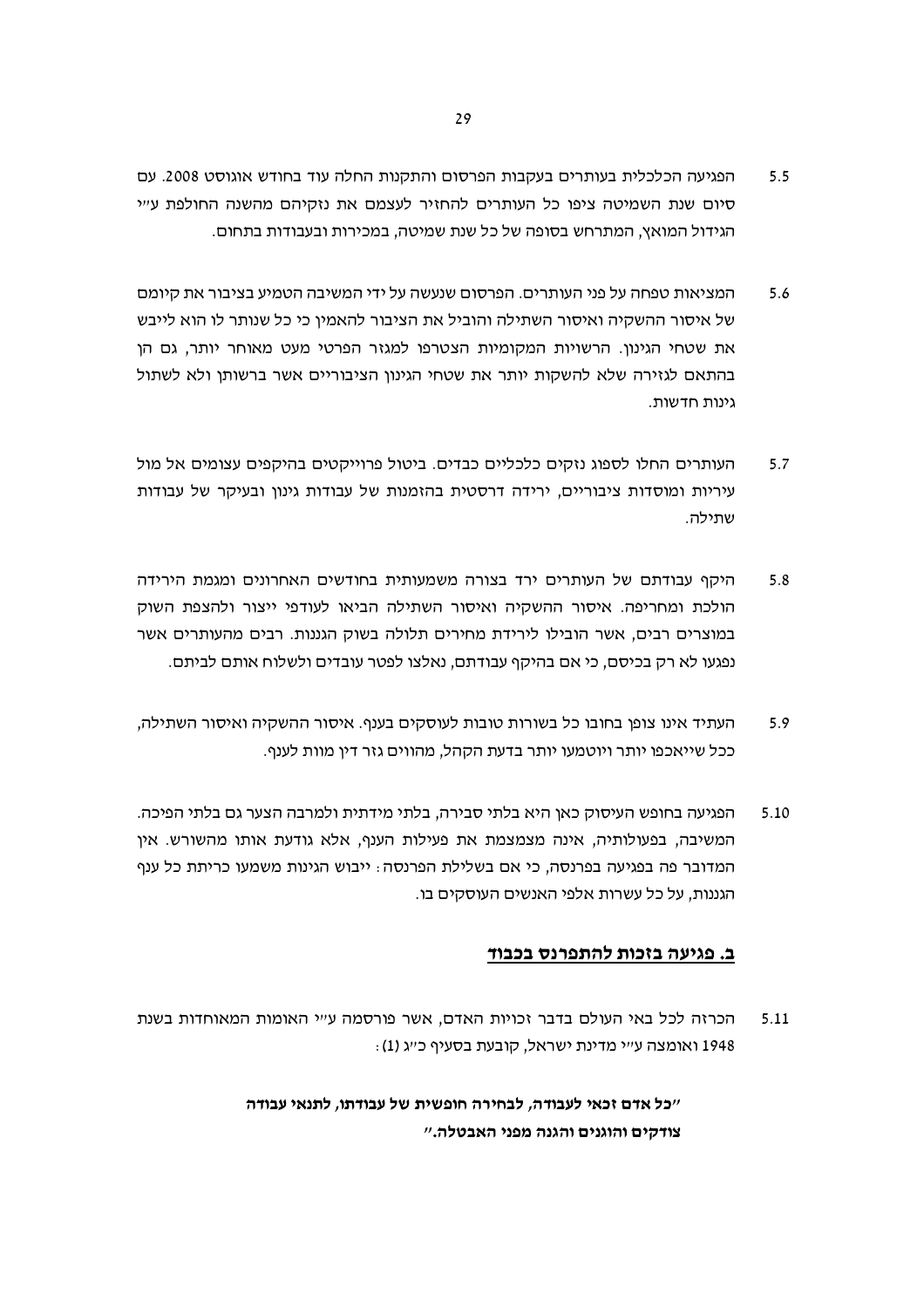- המשיבה, בפעולותיה המתוארות לעיל, גזלה מעשרות אלפי אנשים בענף את אחת מהזכויות  $5.12$ הבסיסיות ביותר שלא יוכל אדם להתקיים בלעדיהן, הזכות להתפרנס בכבוד.
- עשרות אלפי העובדים בענף, אנשים טובים וישרים, אנשי אדמה אשר עובדים בעבודה פיזית  $5.13$ קשה ומרוויחים בזיעת אפם את לחמם עלולים להיות מושלכים, בעקבות פעולותיה של המשיבה. יחד בני משפחותיהם לרחוב. פשוטו כמשמעו.
- מדינת ישראל, המחויבת להגן על תושביה מפני אבטלה, תכניס למעגל העוני מעל למאה אלף 5.14 אנשים בשנים הקרובות בעקבות פעולותיה של המשיבה.

#### ג. פגיעה בזכות ההסתמכות

- אדם בוחר מקצוע בו יעסוק בחייו. הוא משקיע בלימודים, אם אקדמיים ואם מעשיים, 5.15 משקיע את מיטב מרצו וכספו ולפעמים אף את מיטב שנותיו. הוא מתחיל לעבוד במקצוע בו בחר, אם כשכיר ואם כעצמאי. הוא מרוויח למחייתו ומתכנן את עתידו, את עתיד עסקו ואת עתיד כל משפחתו עפ״י נתוני הכנסתו. ולפתע פתאום, ללא כל התרעה מוקדמת, החלטה של רשות שלטונית חוסמת בפניו את האפשרות לעבוד בתחום עיסוקו ומחריבה עליו את עולמו.
- הסיטואציה הקשה אשר מתוארת לעיל היא תיאור המצב העובדתי בו שרויים העותרים 5.16 ועימם ציבור שלם של עוסקים בענף בימים אלו ממש.
- העותרים נסמכו על המדיניות הקיימת בנושא המים בישראל. העותרים לא התעלמו מהמצב  $5.17$ הקשה של משק המים בישראל ואף לא התנגדו לתקנות קודמות בעניין חסכון בהשקיה ושימוש באמצעי השקיה חסכוניים, אך הם לא שערו בנפשם כי הפתרון היחיד אותו תיישם המשיבה בעניין יהיה איסור השקיה גורף אשר ישבור באבחה חדה את מטה לחמם.
- לעותרים לא היתה כל סיבה לחשוב כי צעד כה דרסטי יינקט דווקא בתחום הגננות, במיוחד 5.18 כאשר מוסדות המדינה האחרים המשיכו לנהוג כאילו איסור ההשקיה לא עמד בפתח: כך לדוגמא, מגדל העותר 9 את תוצרתו על כשבעים דונם ולצורך כך מעסיק עשרה עובדים זרים. האישור להעסקת עובדים זרים ניתו ע״י משרד החקלאות ומשרד התעשיה והמסחר. הם אלו אשר קובעים את הזכאות לעובדים זרים ואת כמות העובדים אשר כל פונה זכאי לקבל לפי נתונים אשר נמסרים להם מאת המבקשים. העותר 9 הגיש לקראת שנת 2008 למשרד החקלאות ולמשרד המסחר והתעשיה בקשה להעסקת עובדים זרים ובה פרטים על היקף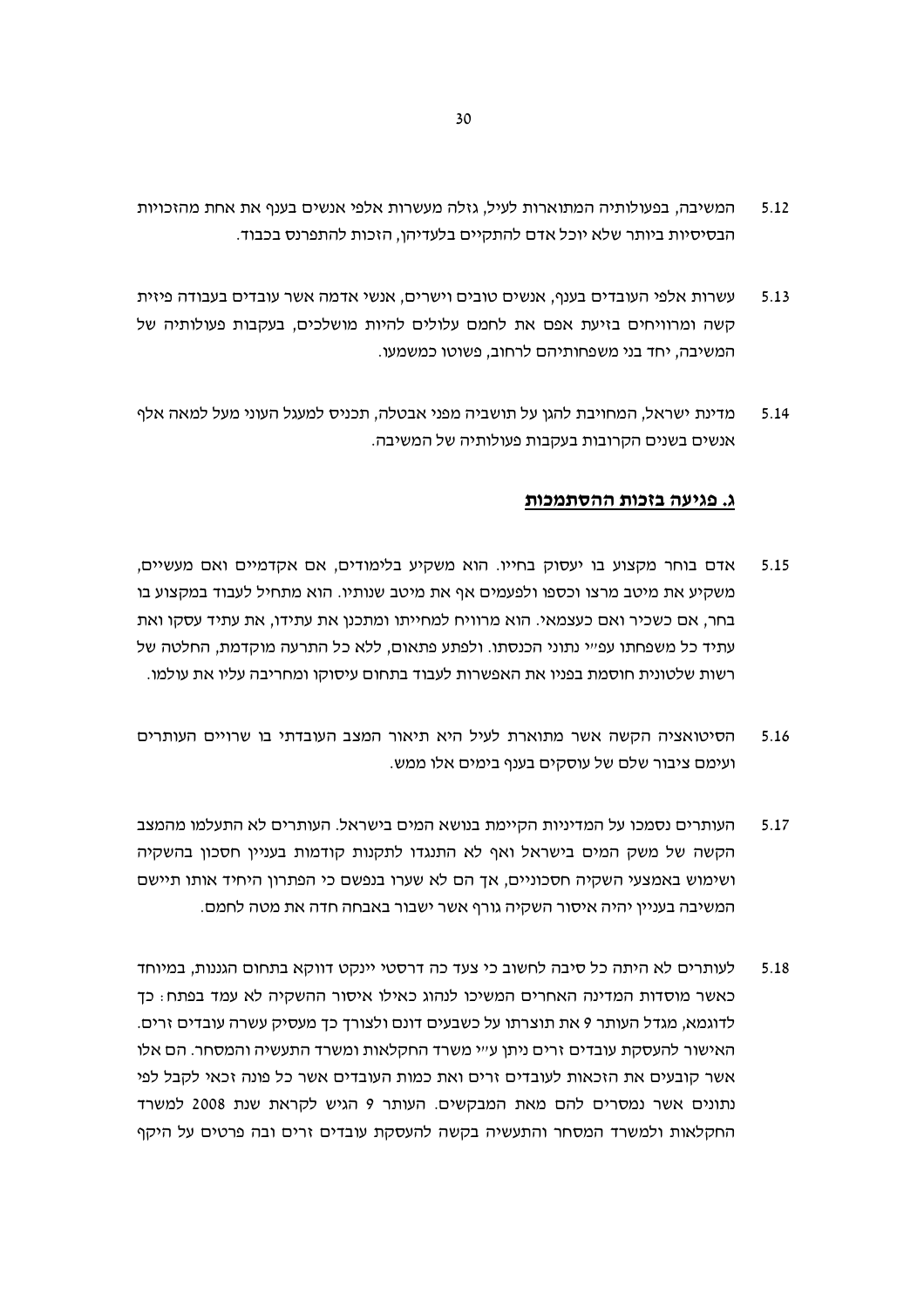עסקיו לצורך האישור המבוקש. בין יתר הפרטים שנתבקש למסור היה היקף נתוני צריכת המים השנתיים אשר הוקצבו לו מאת ספק המים.

הבקשה להעסקת עובדים זרים לשנת 2008 מאת העותר 9, מצ״ב **מסומנת כנספח ט״ו.** 

- משרד החקלאות ומשרד המסחר והתעשייה הקציבו לעותר 9 עשרה עובדים זרים לשנת 2008 5.19 עפ״י נתוני צריכת המים שלו בעוד שהמשיבה, במקביל, קבעה איסור על השקיה, פגעה קשות בעסקיו של העותר 9 וצמצמה את היקפם כך שאין לו עוד צורך באותם עשרה עובדים זרים אותם הקציבו לו הרשויות.
- העותר 9 אינו בודד במערכה. איסור ההשקיה אשר צץ במפתיע, הותיר את כל העותרים  $5.20$ ונפגעים רבים אחרים בענף אל מול שוקת שבורה. הפגיעה היתה בלתי צפויה והובילה את העותרים ורבים שכמותם לבטל התחייבויות עתידיות אל מול משווקים וספקים, להיקלע לחובות עבור סחורה שאין בה שימוש ולפטר עובדים.
- העותרים אינם יודעים מה ילד יום. הם אינם יכולים לחשב כלכלית את צעדיהם ולהחליט  $5.21$ לגבי צמצום או גידול העסק.

# ד. פגיעה במערכת האקולוגית בישראל

- בתקופות פרה-היסטוריות היה האקלים גורם עיקרי לשינויים בהרכב הצומח. מתחילת  $5.22$ ההיסטוריה נוספו למימד האקלימי גם השפעות האדם. התערבות האדם הביאה לשינויים בצומח, שעלו לעיתים בהרבה בעוצמתם על אלה שנגרמו באותה תקופה על ידי תנודות האקלים. גידול האוכלוסין המהיר ברחבי העולם הביא להשמדת מיני צמחים ובעלי חיים מקומיים, לברירת מינים שהצליחו להסתגל לתנאים החדשים שנוצרו ולחדירתם של מינים זרים.
- השטחים הירוקים בעיר (גנים ציבוריים. פארקים. שטחים מיוערים וכדו׳) מהווים בתי גידול  $5.23$ מגוונים המכילים מיני בעלי חיים, צמחים, פטריות, חיידקי קרקע ואורגניזמים נוספים, המוגדרים כמגווו ביולוגי מסוים :

"המונח "מגווו ביולוגי" הוגדר על ידי מדענים באמצע שנות ה- 80 של המאה ה- 20 , במטרה להסב את תשומת הלב הציבורית ואת תשומת לבם של קובעי מדיניות בעולם לתהליך הקטסטרופלי של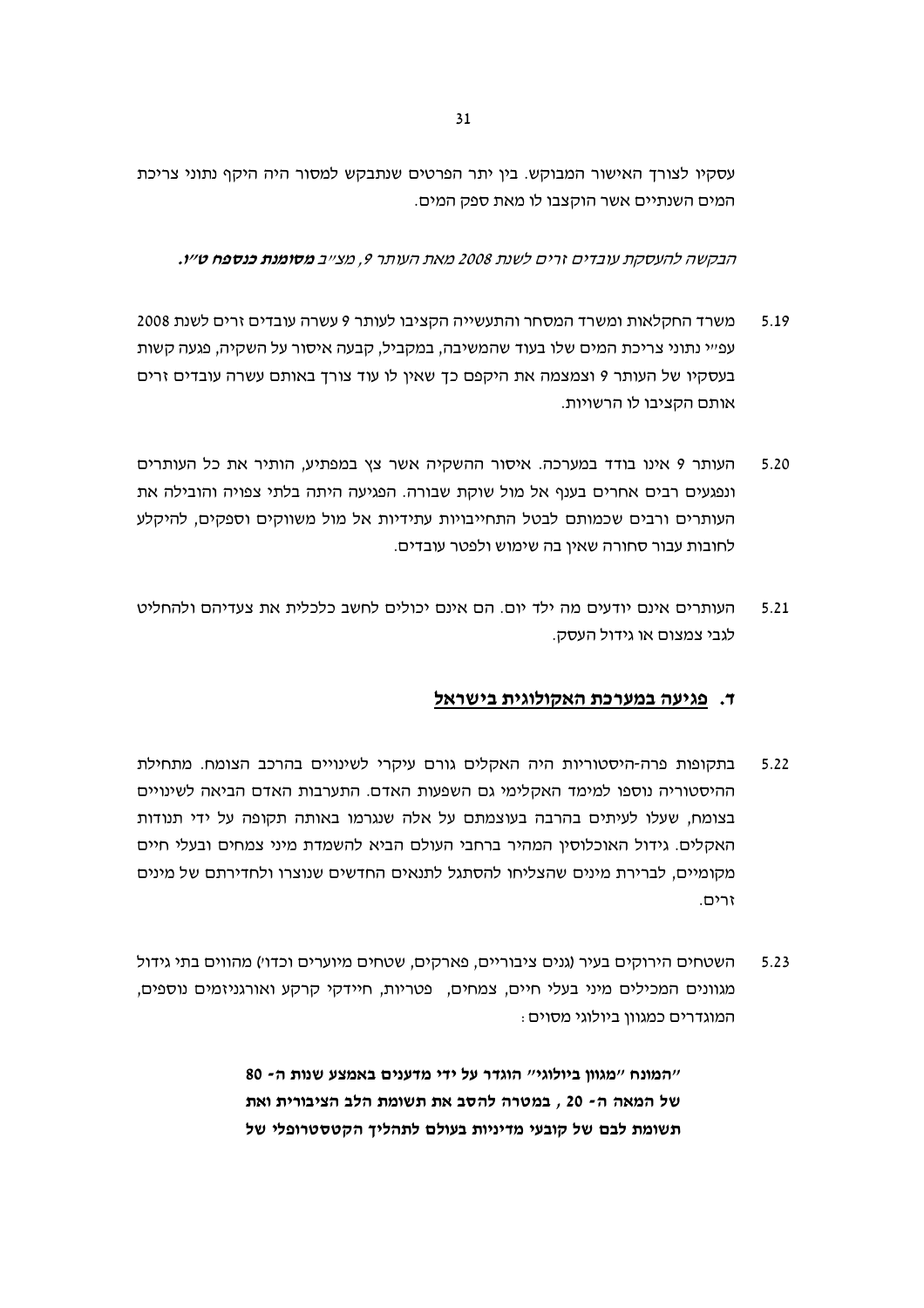אבדן מינים ומערכות אקולוגיות בכל רחבי כדור הארץ. זהו מונח רחב היקף המתייחס למגוון הטבעי של מערכות החיים על פני האדמה: מגוון האורגניזמים מכל מקור (יבשתי, ימי, מימי או אחר), ומגוון המערכות והתהליכים האקולוגים התומכים באורגניזמים אלו. המונח כולל את המגוון התוך מיני (מגוון גנטי בין פרטים בני אותו מין), המגוון בין המינים (מגוון המינים, הסוגים, המשפחות וכדומה) ואת מגוון המערכות האקולוגיות ויחידות הנוף האקולוגיות, על עושר בתי הגידול והתהליכים האקולוגים הביוטים והאביוטים המתקיימים בהן."

מאמרה של ע.בריקנר- בראון, אקולוגיה עירונית- מושגי יסוד, הגדרות ותפיסות שונות בסוגיות ניהול טבע עירוני, הוצאת מכון דשייא 2008, עמי 16-17, מצייב **מסומן כנספח ט׳יז.** 

- מעבר לכך, מהווים השטחים הירוקים "מסדרונות ירוקים" המקשרים בין בתי גידול  $5.24$ חקלאיים וטבעיים מחוץ לעיר. ובכד. הם מפחיתים את ההשפעות השליליות של הנתק ביו בתי גידול הטבעיים מחוץ לעיר והטבעיים למחצה בתוך העיר ומאפשרים מעבר של חיות בר ריויהם
- שמירה על היקף, רצף ואיכות של שטחים ירוקים פתוחים הכרחית לשימור המגוון הביולוגי. 5.25
- בנוסף. לשטחים הירוקים בעיר יש חשיבות גדולה מבחינה ערכית וחינוכית לשמירה על 5.26 הסביבה:

"שטחים ירוקים הם הבסיס לחינוך ולהעלאת מודעות בקרב תושבי ערים לאופו התפקוד של מערכות אקולוגיות ולאופו בו משתלבת המערכת העירונית במערכת הטבעית. ההצלחה של שימור מגוון ביולוגי תלויה בבני אדם וביכולת לגייס תמיכה ציבורית נרחבת לפעולות שימור. יחד עם זאת, אנשים רבים כיום אינם רואים במגוון הביולוגי דבר המושפע מנקודת מבטו של אדם החי בעיר המושג "שמירת טבע" לעיתים קרובות נתפס כדבר מה המתרחש במקום אחר... יש לשנות את התפיסה הקיימת ולאמץ תפיסה שבה כל אחד נושא באחריות באופן מקומי וגלובלי כאחד. חשוב להעביר את המסר שאותם תהליכים אקולוגיים המתרחשים בטבע שבטלוויזיה, מתרחשים גם בחצר האחורית של כל בית בעיר."

(נספח טז, עמי 35)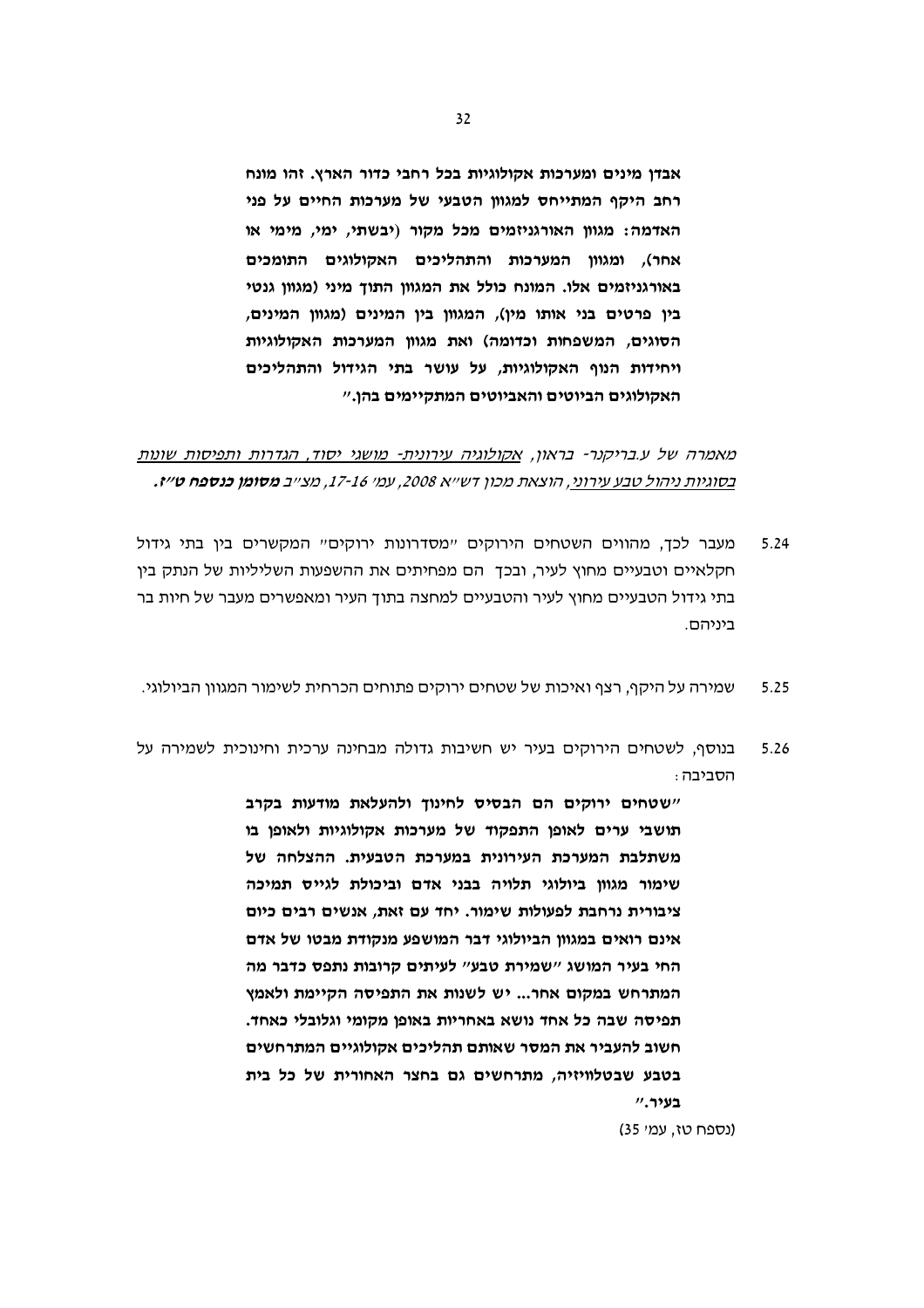- ההשפעה של הפעילות האנושית על המגוון הביולוגי משתנה ממקום למקום הן באופייה והן 5.27 בעוצמתה. תהליך העיור המואץ, לדוגמא, יצר השפעה קיצונית שלילית על אובדן בתי גידול והכחדת מינים בכל העולם.
- ייבוש השטחים הירוקים בעיר יביא לדלדול איטי של המגוון הביולוגי הנמצא בשטחים אלו 5.28 עד להכחדתו המוחלטת.

# ה. נזק כלכלי עתידי – השבת המצב לקדמותו לכשיחלוף המשבר

- אין ספק כי איסור ההשקיה ואיסור השתילה יובילו, בקרוב, לצמצום משמעותי בהיקף הגנים 5.29 הציבוריים והפרטיים ובעתיד הרחוק יותר לייבוש הגנים כולם.
- כפי שפורט לעיל. שטחי הגינון בישראל, הכוללים בתוכם את הגינון בציבורי, הגינון הפרטי 5.30 והגינון בצדי הדרכים, משתרעים על פני כ-520,000 דונם.
- בהנחה שרשויות מקומיות, מוסדות ציבוריים וכיוצא בהם לא ישאירו בשטחם גנים מתים,  $5.31$ מצהיבים ומלאי עשבים שוטים וקוצים, הרי שמדובר בפינוי נרחב של קרקעות, כ- 300,000 דונם. פינוי בהיקפים אלו יעלה למדינה ולרשויותיה מיליארדי שקלים.
- כאשר תבחר המשיבה בעתיד לשנות את מדיניותה ולהתיר את ההשקיה, ובעקבותיה יחליטו 5.32 הרשויות השונות להחיות את הגנים, אם עקב ירידת גשמים בהיקף משמעותי ואם עקב הגדלת היצע המים בדרכים אחרות, תעמוד בפני מדינת ישראל משימה בלתי אפשרית מבחינה תקציבית.
- עפייי הנתונים אשר הובאו לעיל, עלות הקמת שטח גן ציבורי לדונם עומדת על מינימום של 5.33 140,000 ₪. אם נכפיל סכום זה בכמות הדונמים אותם יהא על המדינה להחיות לאחר ייבושם, הרי שמדובר בלא פחות מארבעים ושניים מיליארדי שקלים.
- המסקנה המתבקשת היא כי הפגיעה מאיסורי המשיבה תביא למדינת ישראל כולה נזק כלכלי 5.34 בהיקף של מאות מיליארדי שקלים.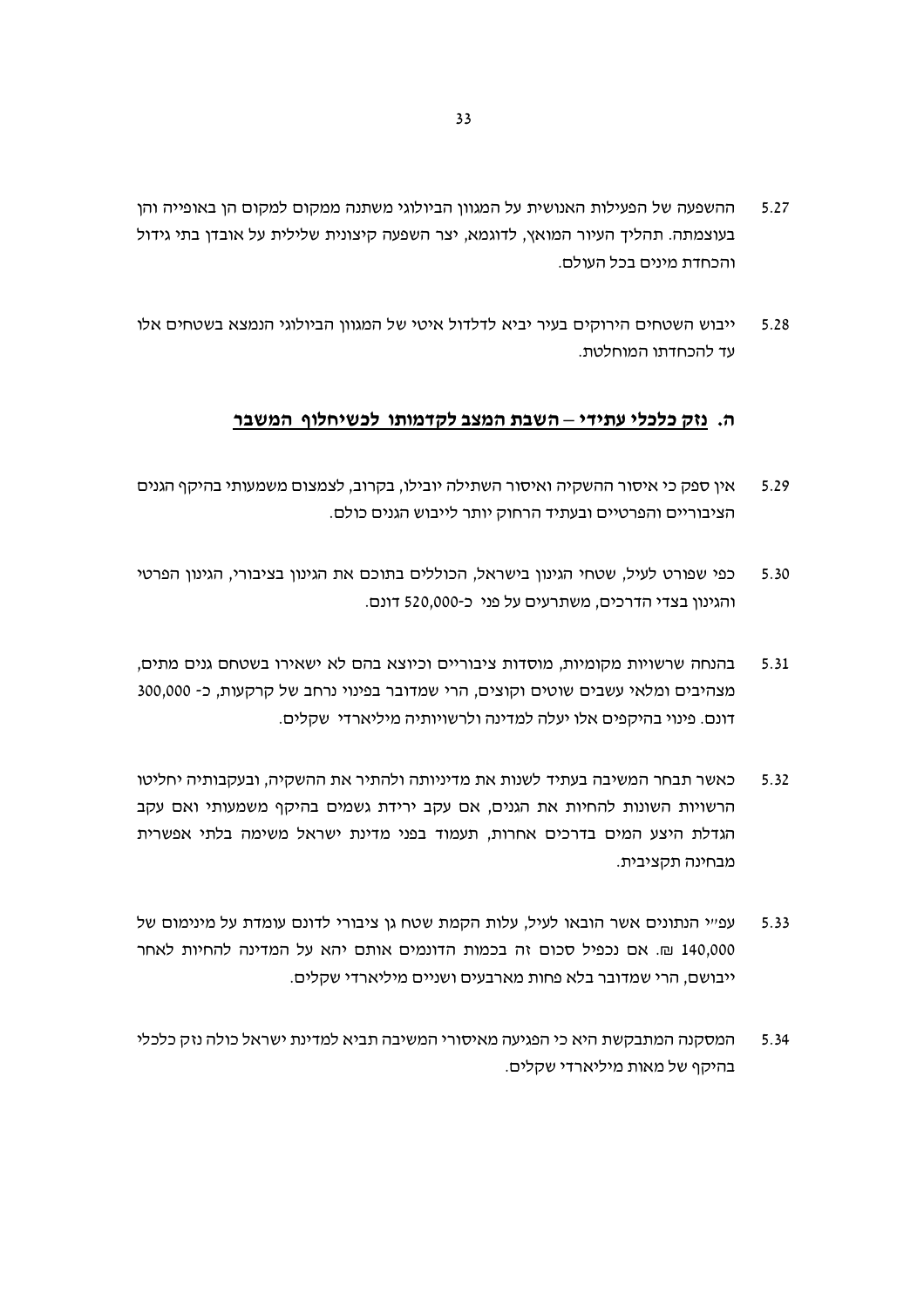פירושו האפשרי של הדבר הוא כי שיקום הגנים לא בהכרח יתאפשר וכך ייווצר נזק בלתי 5.35 הפיד.

# ו. פגיעה באיכו<u>ת החיים של תושבי הערים</u>

- תושבי הערים אינם נהנים מנוף ירוק ומיוער הנשקף מחלונם. לרוב. אלא מתלי תלים של 5.36 בניינים אפרים וכבישים שחורים. הם אינם מזדמנים לעתים קרובות לחיק הטבע, ליערות מוריקים ולשטחי בר פתוחים. האופציה היחידה, הנגישה לכל תושבי הערים ליהנות מטוב הטבע, משטחי משחק, ספורט ובילוי גדולים ופתוחים היא הגנים הציבוריים.
- הגנים הציבוריים תורמים תרומה מוכחת. עצומה בגודלה. לבריאותם הפיזית והנפשית של 5.37 תושבי הערים, לתחושת השלווה והרוגע בעיר ולאיכות חייהם של התושבים, כפי שיפורט להלן.
- הקשר בין מגורים ליד שטחי טבע פתוחים ובין בריאות טובה יותר הוא כמעט מובן מאליו 5.38 ונתמד עייי מחקרים רפואיים שונים לאורך השנים, אך מחקר חדש בתחום, אשר נערך עייי Richard ) האפידמיולוג ריצירד מיציל וממצאיו פורסמו בכתב העת הרפואי יילאנסטיי Mitchell, Frank Popham, Effect of Exposure to Natural Environment on Health *Inequalities: an Observational Population Study, 372 The Lancet, 1655 (2008)* מלמד כי ההשפעות של השטחים הירוקים על בריאות האדם הו רחבות משסברו עד כה.
- במחקר זה בחנו מיציל ועמיתו את ההשפעות הבריאותיות של פארקים, מגרשי משחקים 5.39 ויערות ע״י חלוקת האזורים באנגליה לחמישה אזורים שונים בהתבסס על הקרבה והנגישות לשטחים הירוקים והשוואה בין נתוני תוחלת החיים של המעמדות הכלכליים (אלפיון עליון מול אוכלוסיות מצוקה) באזורים אלו.
- תוצאות המחקר היו מדהימות ממש: באזורים בהם קיימים יותר שטחים ירוקים, הפער 5.40 הבריאותי בין המעמדות השונים, כפי שנאמד ע״י שעור מקרי המוות, עמד על כמחצית מהפער שהוצג באזורים בהם קיימים פחות שטחים ירוקים.
- היקפו הגדול של ההבדל בין האזורים השונים מעיד כאלף עדים על ההשפעה הבריאותית 5.41 המשמעותית של השטחים הירוקים והבילוי בהם.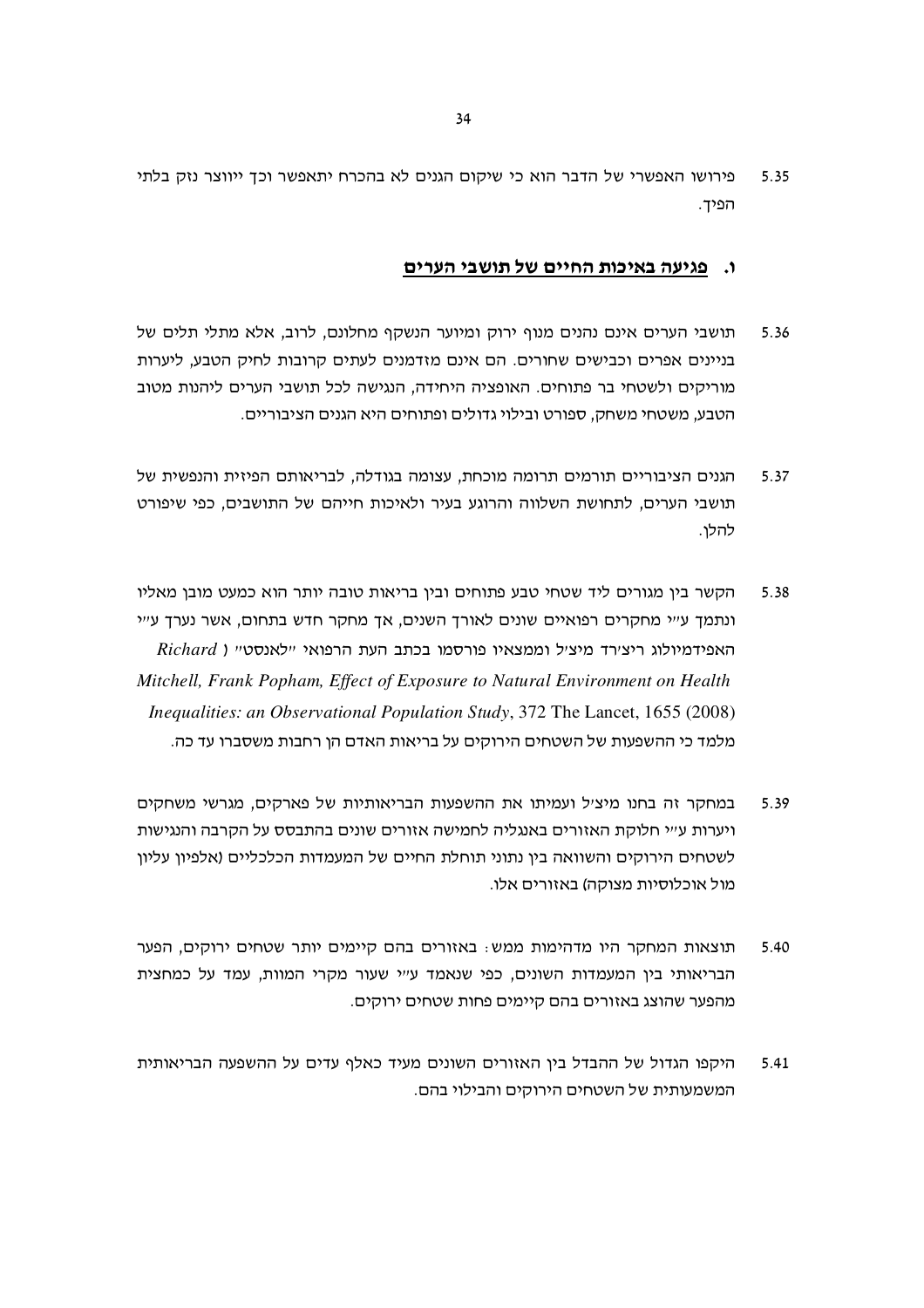5.42 – מחקרים אמריקאיים נוספים בתחום, אשר נערכו בבתי חולים, מצאו כי עצם החשיפה לטבע תורמת להחלמה מניתוחים : חולים שחדריהם פנו לנוף ירוק טבעי החלימו מהר יותר מאלה שחדריהם פנו לנוף בנוי. זמן האשפוז של חולים אלו היה קצר יותר, הם צרכו פחות תרופות משככות כאב, ונרשמו פחות תלונות על הצוות הרפואי.

(Roger S. Ulrich and Russ Parsons*, Influences of Passive Experiences with Plants on Individual Well-Being and Health, in* The Role of Horticulture in Human Well-Being and Social Development, chapter 15, Diana Relf *ed.,* USA PUB: 1992

5.43 גנים הציבוריים והפארקים קשורים בקשר בל ינתק גם למצבם הפיזי של תושבי הערים. לדברי ד״ר אהובה וינדזור, פסיכולוגית סביבתית <del>.</del>

> השמנה ותחלואה הנובעת משילוב של תזונה עתירת שומן עם" ירידה ברמת הפעילות הפיזית לעומת דורות קודמים, בקרב ילדים ומבוגרים כאחד, הן מגמות שזוהו באירופה ובארה"ב, ולאחרונה גם בישראל, על פי דיווחי ארגון הבריאות העולמי, הלשכה המרכזית לסטטיסטיקה בישראל, וגם מדיווחים של אנשי מקצוע... העוסקים בתזונה ובבריאות הציבור חברתית וכלכלית (עלויות טיפול רפואי והפסד ימי עבודה). פעילות פיזית יומיומית (הליכה, ריצה ועבודה בגינה) מומלצת להתמודדות עם הבעיה, בשילוב עם טיפול תרופתי ופסיכולוגי. פעילויות כאלה באורח החיים האורבני משמעו שינוי, שכדי לתמוך ביישומו והצלחתו נדרשים תנאים פיזיים מתאימים, ובראש וראשונה מקום זמין ומתאים לפעילות כזאת. גינות שכונתיות או עירוניות נחשבות בעיני חוקרים ואנשי מקצוע בתחום למקום מתאים ביותר לפעילות. הגינות מציעות מקום זמין מיידית, נעים וללא עלות... בו ניתן לבצע פעילות פיזית יומיומית קלה כמו הליכה, ריצה ורכיבה על אופניים. בחלק מהגינות קיימים מתקני כושר וכן מגרשי משחק (למשל כדורסל), הפתוחים לציבור (כולל חצרות בתי ספר, שנשארות פתוחות לשימוש הציבור לאחר שעות הלימודים ומהוות משאב שכונתי זמין). מחקרים שבדקו את הקשר בין נגישות (קירבה) למקומות בהם מתאפשרת פעילות גופנית כולל גינות ומדרכות שמישות, לבין מדדי בריאות שונים באוכלוסייה, גילו יתרון מובהק לאנשים שגרים בסמיכות ויש להם גישה למקומות "...הלא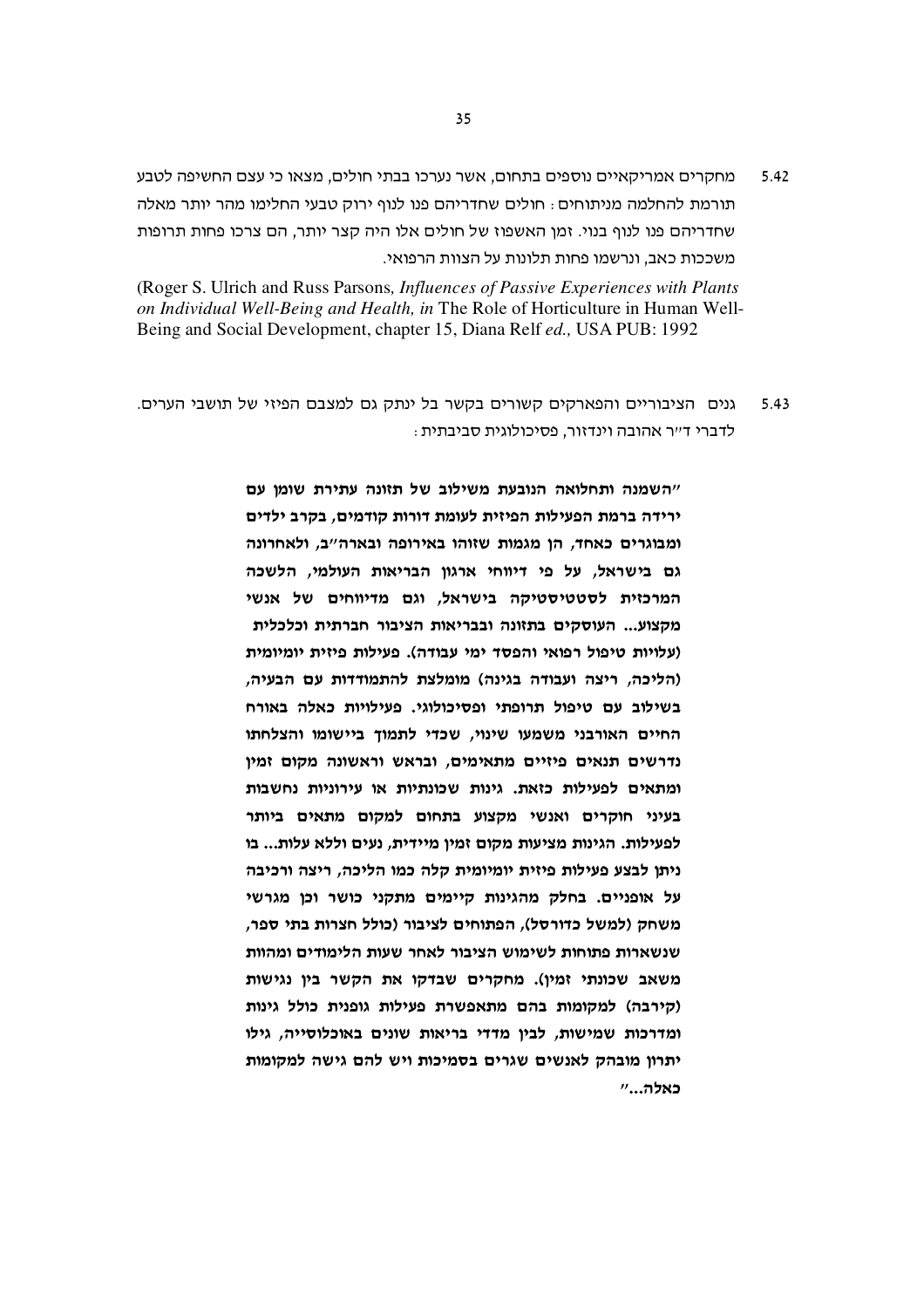(אהובה ווינדזור, "גינות ציבוריות במרחב הציבורי בעיר– הפן החברתי: סקירת ספרות", המשרד לאיכות הסביבה, אגף סביבה עירונית, אפריל 2004, 20).

העתק המאמר מצייב **מסומו כנספח יייז.** 

גם בתחום רפואת הנפש, מחקרים רבים מלמדים כי הקשר בין הליכה ובילוי בפארקים 5.44 ובשטחים טבעיים פתוחים ובין בריאות הנפש הנו הדוק ביותר. מחקר רפואי אשר נערך עבור ם. בולמד Ecotherapy: the green agenda for mental health) Mind ארגון הצדקה האנגלי כי טיול בפארק העלה את תחושת הערך העצמי של 90% מקבוצת המחקר אשר הורכבה מחולי דיכאון קליני. 71% מחברי הקבוצה דיווחו כי לאחר הטיולים בפארק פחתה רמת הדיכאון ממנה סבלו באופן משמעותי. המאמר פורסם ב-

http://www.mind.org.uk/NR/rdonlyres/D9A930D2-30D4-4E5B-BE79-1D401B804165/0/ecotherapy.pdf

- מחקרים רבים עוסקים בתועלות הנפשיות של תחושת החיבור לטבע. שהייה במקומות 5.45 עירוניים המכילים מרכיבים טבעיים כמו צמחייה ומים, מרגיעה ומעניקה לאדם תחושת רווחה, למול לחצים הנובעים מצפיפות ועומס עירוניים.
- הגנים הציבוריים משמשים מקום מפלט מהרעש והמתח הכרוכים בחיי העיר וכפי שמסבירה 5.46 זאת ד״ר אהובה וינזדור במאמרה <del>.</del>

"במחקרים שבדקו מטרותיהם של מבקרים בגינות עירוניות דיווחו הנשאלים כי חיפשו בגינות מפלט מפני לחצי העיר, והחשיבו במיוחד את היכולת להימלט למקום שליו ושקט. גם ממצאי מחקר ישראלי תומכים בתחושת (Carr et al., 1992) הרווחה באזורי טבע בעיר, בעיקר למול הצפיפות והעומס הכלליים בה (צ׳רצ׳מו ".(well being) 1991, "

(ראה נספח יייז, עמי 21)

הגינה השכונתית מציעה מגע מיידי ובלתי אמצעי עם אלמנטים טבעיים - צמיחה ופריחה, 5.47 שינויי עונות, זרימת מים, בעלי חיים (דגים, עופות וזוחלים מקומיים), קולות וריחות של מים ורוח. מגע כזה הוא מענה למה שחוקרים רואים כיום כצורד אנושי בסיסי, לפי דבריה של ד״ר אהובה וינדזור במאמרה.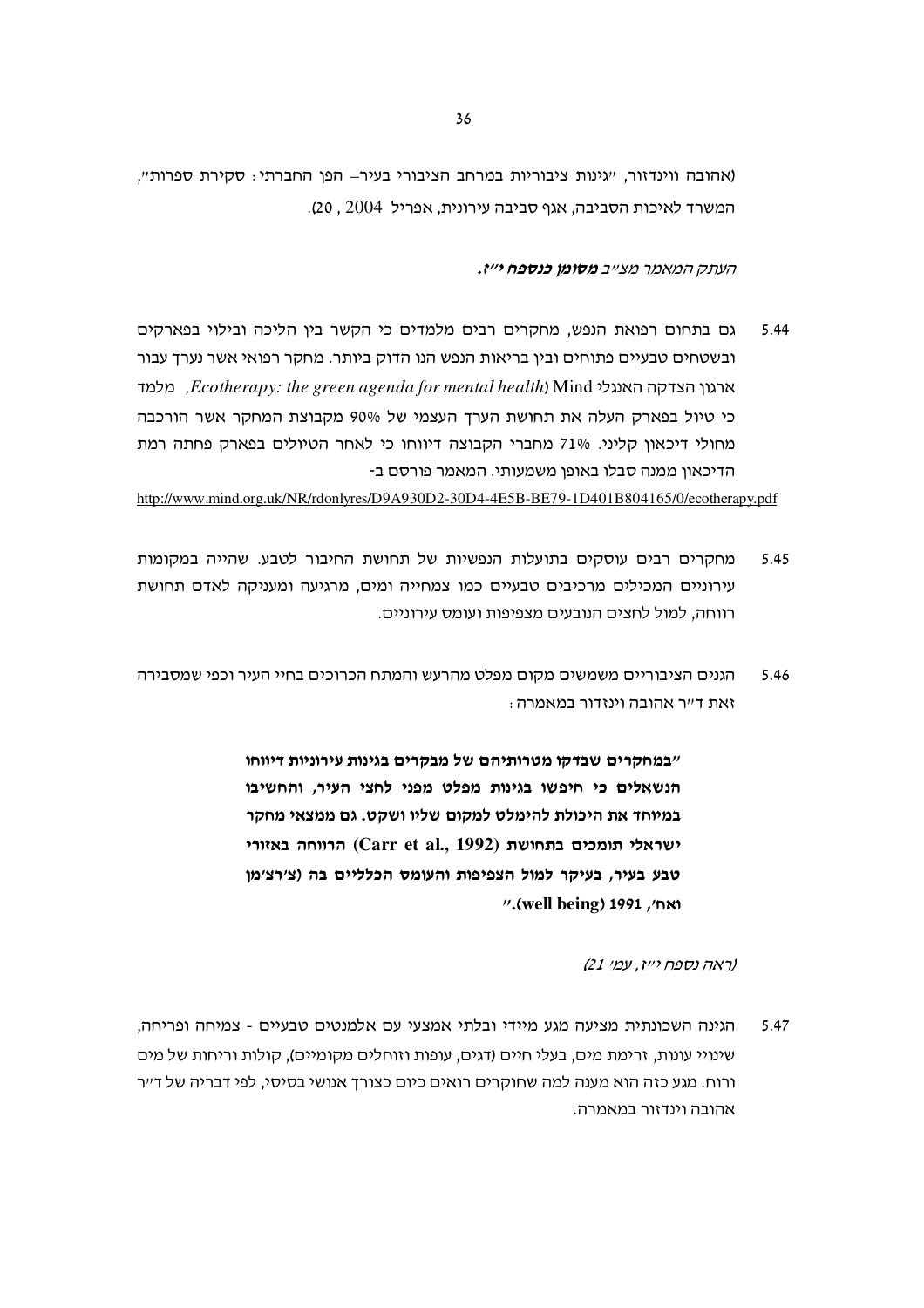- האפקט הנפשי החיובי שיש לטיפול בגינה, גידול בעלי חיים וטיפול בצמחייה מנוצל בתכניות 5.48 שונות המכוונות לאוכלוסיות פגועות להשגת תמיכה והתחזקות רגשית. תכניות כאלה מכוונות לגילאים שונים – החל מילדים וצעירים ועד לקשישים, וכן לחולי נפש, אסירים, וניצולי טראומות שונות.
	- לשטחים הציבוריים בחיינו יש השפעות יותר רחבות ממה שיכלנו להעלות בדעתנו : 5.49

"העדפה של מקומות טבעיים ושל אלמנטים טבעיים התגלתה בין השאר במחקר שבדק זיכרונות ילדות של מבוגרים שעסקו באירועים משמעותיים. נמצא שכל הזיכרונות המשמעותיים עסקו ואירועים ומצבים בסביבה טבעית ירוקה."

(ראה נספח יייז, עמי 22)

- חשיבותו של ייהירוקיי בחיי תושבי הערים והיקף השפעתו אינו מצטמצם אך ורק לבריאותם 5.50 של התושבים. הצבע הירוק ידוע בהשפעתו המרגיעה ולא במקרה הוא משמש כאחד מהצבעים השולטים בתחום עיצוב הפנים. ההסבר הפיזיולוגי הניתן לכך כי הצבע הירוק הוא הצבע הנעים ביותר לעין מבחינת אורך גלי האור המוחזרים ממנו, אך מחקרים רבים בתחומים החברתיים והסביבתיים מלמדים על השפעה חברתית רחבת היקף: מגורים ליד שטחים ירוקים וסביבת עבודה מול נוף ירוק או בקרבת פארקים משפרים את טיב היחסים בין האנשים ותורמים ליצירת סביבת עבודה ערה ומתפקדת יותר וסביבת מחייה רגועה ושלווה.
- ייבוש הגנים אליו מכוונת המשיבה בפעולותיה יוביל לפגיעה משמעותית באיכות החיים של 5.51 תושבי הערים. ייבוש הגנים יוביל לשלילת מקומות הבילוי, הספורט והנופש של תושבים רבים אשר זוהי האופציה היחידה הפתוחה בפניהם למימוש צרכים אלו.
- תושבי ערים רבות אשר חיים במרכז ובדרום יסבלו במיוחד מפגיעה קשה ברמת חייהם, שכן 5.52 הגנים הציבוריים הם האזורים הירוקים היחידים הקיימים בסביבתם הקרובה.
- הפגיעה באיכות החיים של תושבי הערים מתבטאת, כפי שהוכח לעיל, בדרכים רבות, אם 5.53 בבריאותם הפיזית והנפשית של התושבים, אם בצמצום דרסטי של מקומות הבילוי והמשחק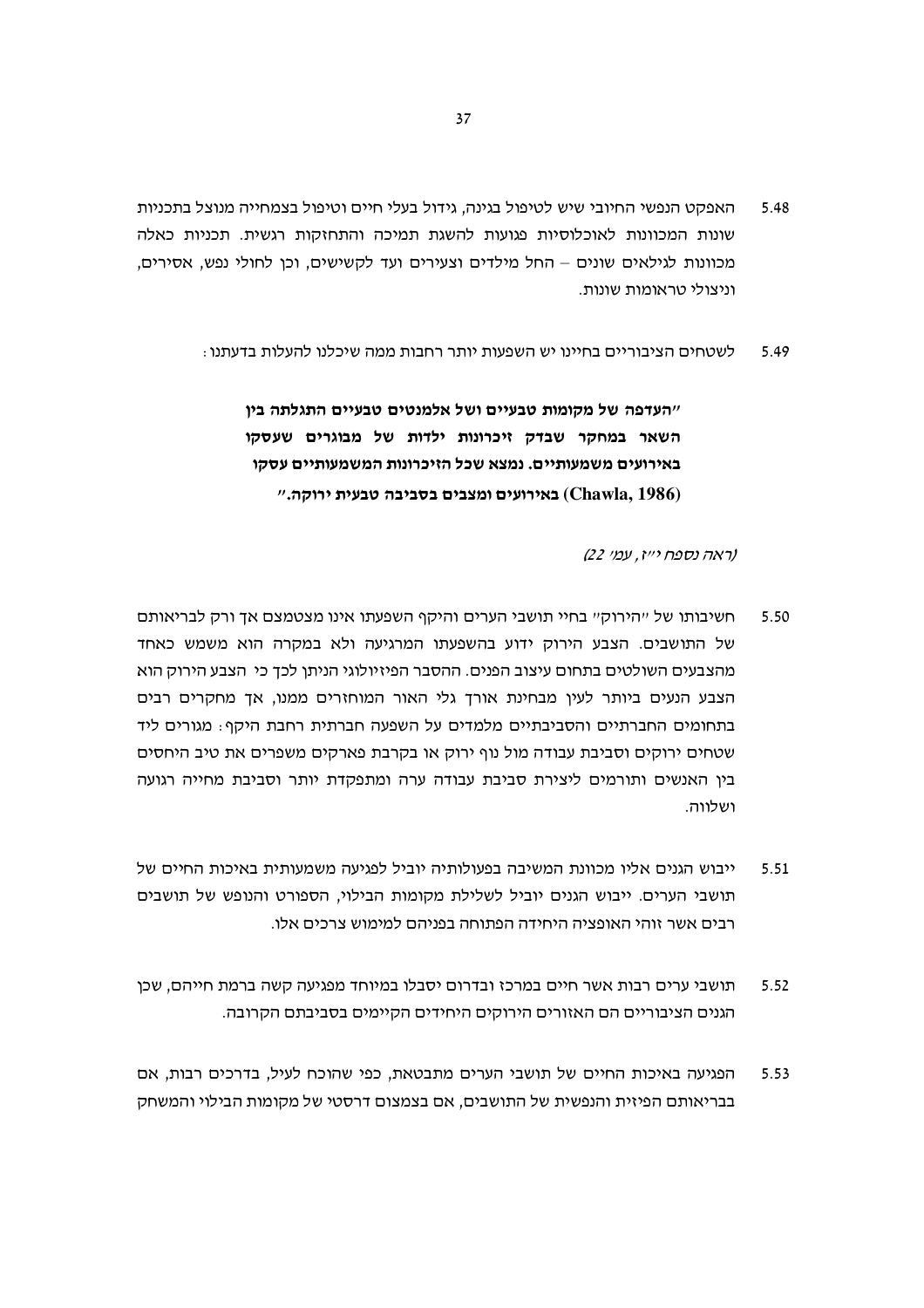עבורם ועבור ילדיהם ואם בהפיכת מקום מגוריהם ועבודתם למקום אפור ושומם אשר יוצר מתחים ואי שקט.

# ז. פגיעה בריאותית בתושבי הערים בהיעדר "ריאות ירוקות"

- ענבל בריקנר- בראון במאמרה המוזכר לעיל (נספח ט״ז, עמ׳ 7) מוסרת נתונים על תהליך 5.54 העיור המואץ וצפיפות האוכלוסין בישראל. שיעור גידול האוכלוסייה בישראל הוא הגבוה ביותר בעולם המערבי כיום וכך גם קצב פיתוח הקרקע. ישראל גדלה ומפתחת את עריה בקצב מסחרר וכיום מתגוררים בערים מעל 90% מתושבי ישראל.
- תהליכי העיור המואץ וצפיפות האוכלוסין מובילים לזיהום אוויר, בין היתר עקב צמצום 5.55 כמות השטחים הפתוחים הטבעיים בעולם. בישראל מורגשת בעיה זו ביתר שאת, שכן שטחה של ישראל מצומצם והבניה האינטנסיבית, כמו גם קצב גידול האוכלוסייה, צמצמו עד היום באופו מהותי את כמות השטחים הירוקים והמרחבים הטבעיים הפתוחים בארצנו. למעשה, רוב השטחים הפתוחים במדינת ישראל כיום נמצאים במרחק של פחות מחמישה ק״מ משטח בנוי, כך עולה מנתוני מכון דש״א (מצגת בנושא ״שמירה על השטחים הפתוחים, מרץ 2008, עורכים: יואב שגיא, יוחנן דרום ואיריס האן, מכון דש״א,

www.deshe.org.il/ Uploads/dbsAttachedFiles/Open Spaces(2).pdf (להלו: "המצגת").

- זיהום האוויר הוא אחד מהמפגעים הסביבתיים החמורים ביותר הקיימים בעולם המודרני. 5.56 הזיהום גורם למחלות בדרכי הנשימה ומחקרים חדשים מלמדים גם על קשר בין זיהום למחלות לב.
- מזהמי האוויר ששמם נקשר לתחלואה הם ארבעה גזים : פחמן חד חמצני, אוזון, דו תחמוצת 5.57 הגופרית ודו תחמוצת החנקו. כמו כן, ישנם חלקיקים זעירים הנפלטים ממזהמי האוויר (משאיות, מפעלי תעשייה). חלקיקי זיהום אוויר, בניגוד לחלקיקי אבק, הם זעירים ומסוגלים להיכנס אל מערכת הנשימה ולחדור לעומק ריאותיו של האדם ולכן פגיעתם חמורה כ״כ. (דו אבו. "לוקחים את הזיהום ללב". מעריב. 3.12.08. באינטרנט

www.deshe.org.il/ Uploads/dbsAttachedFiles/Open Spaces(2).pdf

העתק הכתבה מצ״ב **מסומן כנספח י״ח.**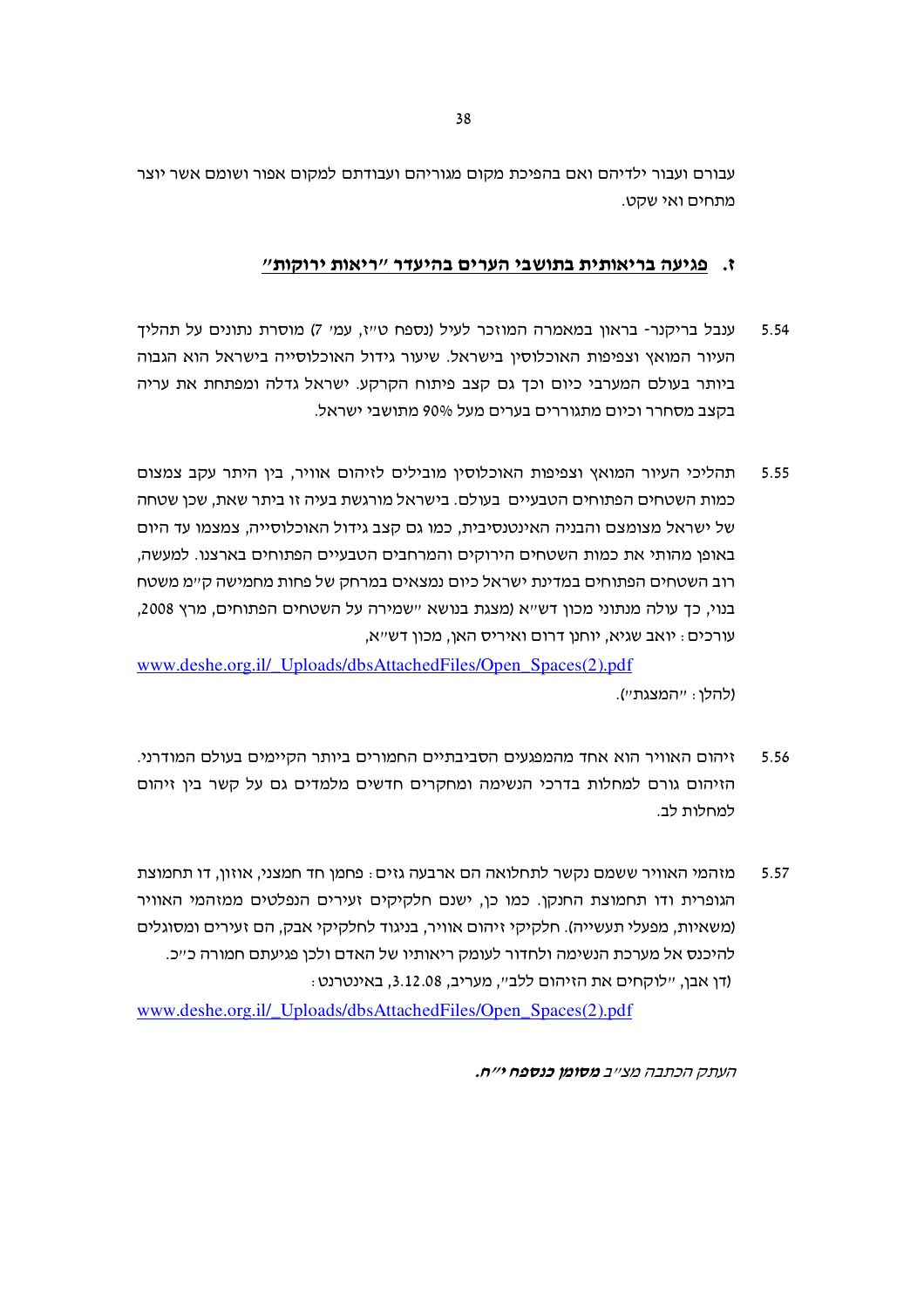- צמצום השטחים הירוקים מוביל לעלייה תלולה ברמת זיהום האוויר, שכן צמחייה ירוקה 5.58 (עצים, דשא, שיחים) מסננת ומווסתת את זיהום האוויר, בין יתר תפקידיה ולכן הגנים הציבוריים והפארקים ברחבי הערים זכו לשם ״ריאות ירוקות״.
	- כיצד פועלות "הריאות הירוקות"? 5.59

"השטחים הירוקים משפרים את איכות האוויר בעיר במישריו באמצעות סינון ע"י הצמחייה: אבק, פיח, גזים ובעקיפין ע"י שיפור תנאי האוורור ופיזור המזהמים (בעיקר זיהום במרכב מנועי). הסינון ע"י הצמחייה הוא תוצאה של מספר גורמים: אפקט הסבכה- האבק נקשר ע"י הצמחייה. פני שטח ירוקים מחזיקים פי 3-6 יותר אבק מאשר פני שטח עירוניים ״חלקים״. אפקט הניפוי- הצמחייה, בקולטה חלק מהאבק, גורמת לניפויו. אפקט המגן- הצמחייה מטה רוח ואבק כלפי מעלה ,כך מצוי חלק ניכר מהחלקיקים המזהמים ליד ראשי העצים ולא בשכבות האוויר אשר בקרבת האדמה, שם נזקם רב יותר."

וד.יהב, גנים ציבוריים לא רק ליופי, להלן : ״מאמרו של יהב״, ובאינטרנט : http://www.snunit.k12.il/eco/art39.html

העתק המאמר מצ״ב **מסומן נספח י״ט.** 

חוקרים אשר חקרו את הקשר ביו "ריאות ירוקות" למידת זיהום האוויר גילו ממצאים 5.60 מדהימים:

> "בפרנקפורט נמצאו חלקיקים מזהמים באוויר בכמות הגדולה פי שלושה עד ארבעה ברחובות נטולי עצים לעומת רחובות עם עצים הנטועים לאורכם...

> בשטחים שמכוסים בעצים בלבד (כמו חורשות או יער עירוני),  $15\%$  עצים מסוגלים לסלק מהאוויר מזהמים בכמויות של מהאוזון, 14% חומצה גפריתית, 13% מהחלקיקים המזוהמים, 8% מדו תחמוצת הניטראט, וכן  $0.05\,\%$  מדו תחמוצת הפחמן. השפעות אלה מאפשרות לתושבים לצאת מבתיהם ולבלות זמו במרחב הציבורי."

> > (ראה נספח יייז, עמי 25-25)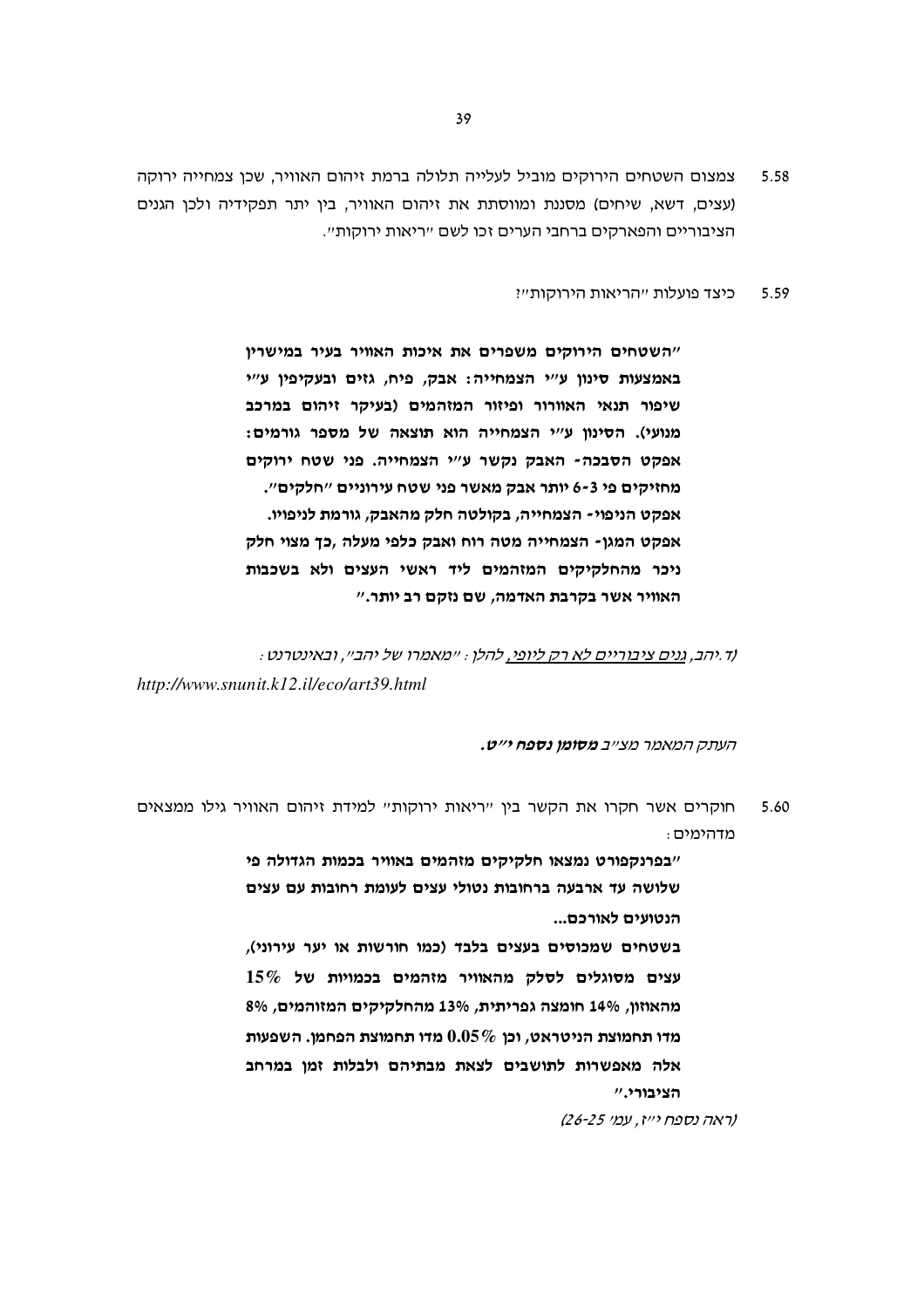"...במרכזי ערים סואנות נמצאה בגנים עירוניים כמות אבק של 1,000 - 3,000 חלקיקים (מזהמי אוויר- ת.פ) ליחידת אוויר לעומת 18,000 חלקיקים לאותה יחידה במרכז העיר בשטח הבנוי."

ומאמרו של יהב)

- המדשאות הרחבות בפארקים, לדוגמא, מספקות כמות אדירה של חמצן לתושבי הערים. 5.61 דשא בריא הפרוש על שטח של 7.5 מ״ר מייצר חמצן המספיק לצריכת אדם בוגר ליום שלם.
	- הצמחייה בערים מהותית מאוד גם לשיפור תנאי האקלים בעיר : 5.62

"עצים פועלים גם כמזגני אויר טבעיים בתרומתם להורדת הטמפרטורה בערים. הם מצמצמים את השפעת הבטון והזכוכית שמעלים מאד את החום בערים, בעיקר בקיץ. האוויר שמתאדה מעץ בודד עשוי להגיע לאפקט של עשרה מזגני אוויר הפועלים 24 שעות ביממה."

(ראה נספח יייז, עמי 25-25)

- על פי נתוני מכון דש״א (מתוך המצגת), לצמחייה ישנו תפקיד הכרחי בקיבוע פחמן ובספיגת 5.63 גזי חממה ולכן- במיתון תופעת ההתחממות הגלובלית. הצמחייה העירונית תורמת להפחתה של עומס החום הנוצר בערים ע״י הצללה של משטחים סופגי חום במישרין וע״י אידוי מים מהצמחייה בעקיפין.
- בנוסף, הצמחייה העירונית משמשת כמסננת טבעית לזיהום מים. העצים והמדשאות סופגים 5.64 את המזהמים מהמים לפני הגיעם למערכת הניקוז. העצים סופגים גם חומרי פסולת אורגנית שנוצרו על ידי פעילות אנושית, כמו ניטרוגן, פוספורוס, ואשלגן, שעלולים לזהם נחלים ומקווי מים.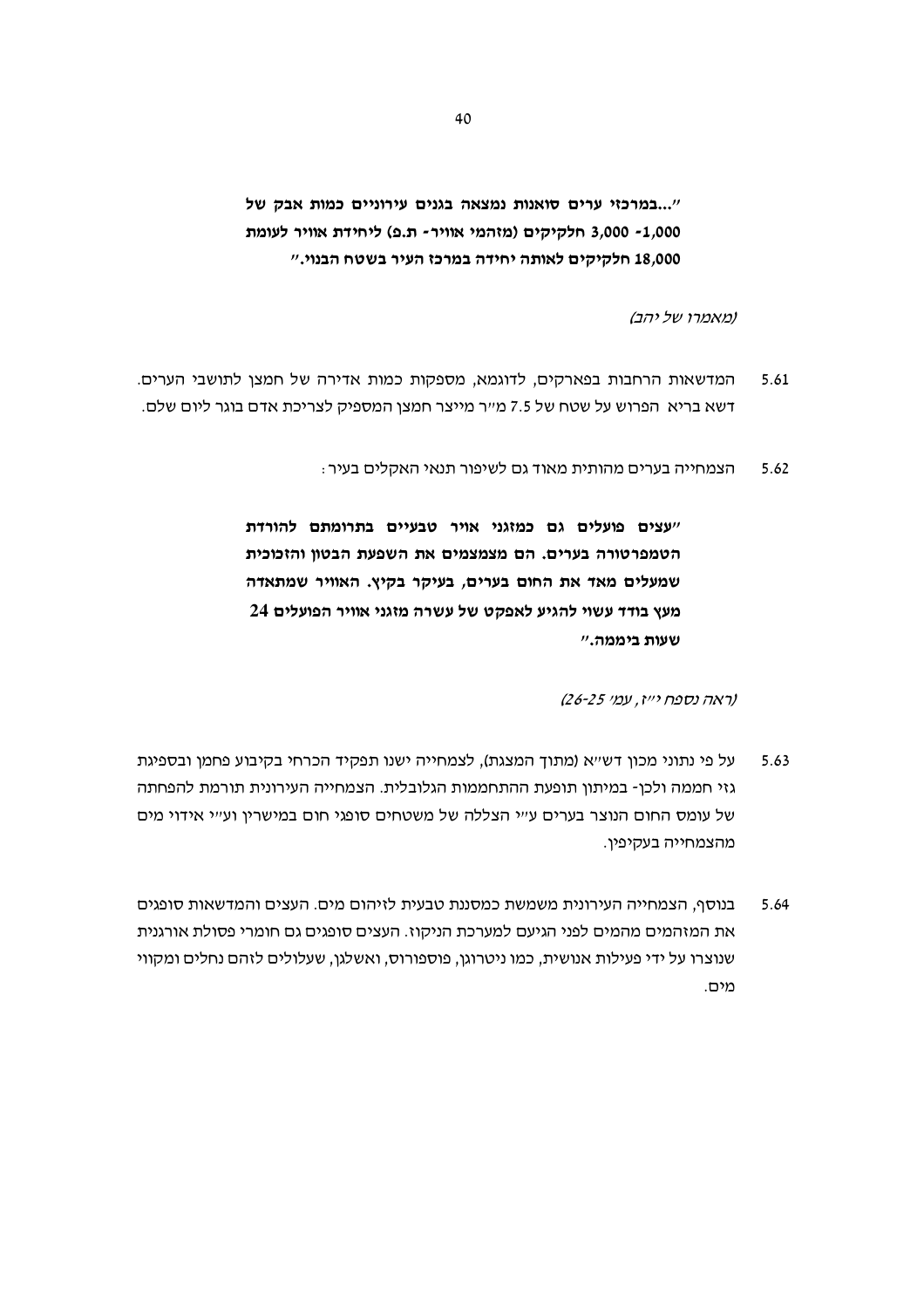- הצמחייה העירונית משפרת את יכולת ספיגת המים בקרקע, שכן רוב השטחים העירוניים 5.65 (דרכים, ריצוף, חניונים, כיכרות, בניינים וכדי) אינם מאפשרים למים להיספג באדמה ואילו עצים ומדשאות רחבות ידיים מונעים את סחף המים ומאפשרים את ספיגת המים באדמה, במקביל להליך סינון המים ממזהמים בדרכם למי התהום.
- ייבוש הגנים שאליו חותרת המשיבה יעלים את "הריאות הירוקות" של הערים ובכך יגרום 5.66 לעלייה בזיהום האוויר ועקב כך בתחלואה, להתחממות הערים (שפירושה סבל ממשי לתושבי גוש דו) ולמרבה האבסורד, לדלדול מאגרי המים ולפגיעה באיכותם.

#### ח. פגיעה בערכי הציונות והקהילה

- איסוריה של המשיבה פוגעים בלב לבו של החלום הציוני: הפרחת השממה. 5.67
- הציונות, מתחילת דרכה, שמה לה למטרה להפריח את שממת הארץ: לייבש את הביצות, 5.68 לברא את היערות. להתיישב בכל פינה נידחת בארבע קצוות הארץ. לבנות ולשתול ולזרוע כדי להקים ישובים לתפארת.
- ואכן, הציונות ממשה את חזונה והפריחה את שממת הארץ. ישראל מלאה בערים וישובים 5.69 ירוקים ופורחים, נעימים לעיו וללב. המשיבה, בפעולותיה, מבקשת לעקור ולהחריב את כל היפה והטוב אשר בישראל. כל אשר עמלו עליו כה רבות, בממון ויזע, כל החזון של אלפיים שנות גלות ייעלם בהינף יד וישראל תשוב להיות ספר המדבר השומם אליו הגיעו אבותינו.
- אחת מהמטרות הבולטות בציונות, בהמשך להפרחת השממה, היתה יצירת חברה ישראלית 5.70 בריאה ומתפקדת. הגנים ציבוריים תורמים תרומה מכריעה לפיתוחה של הקהילה העירונית בישראל.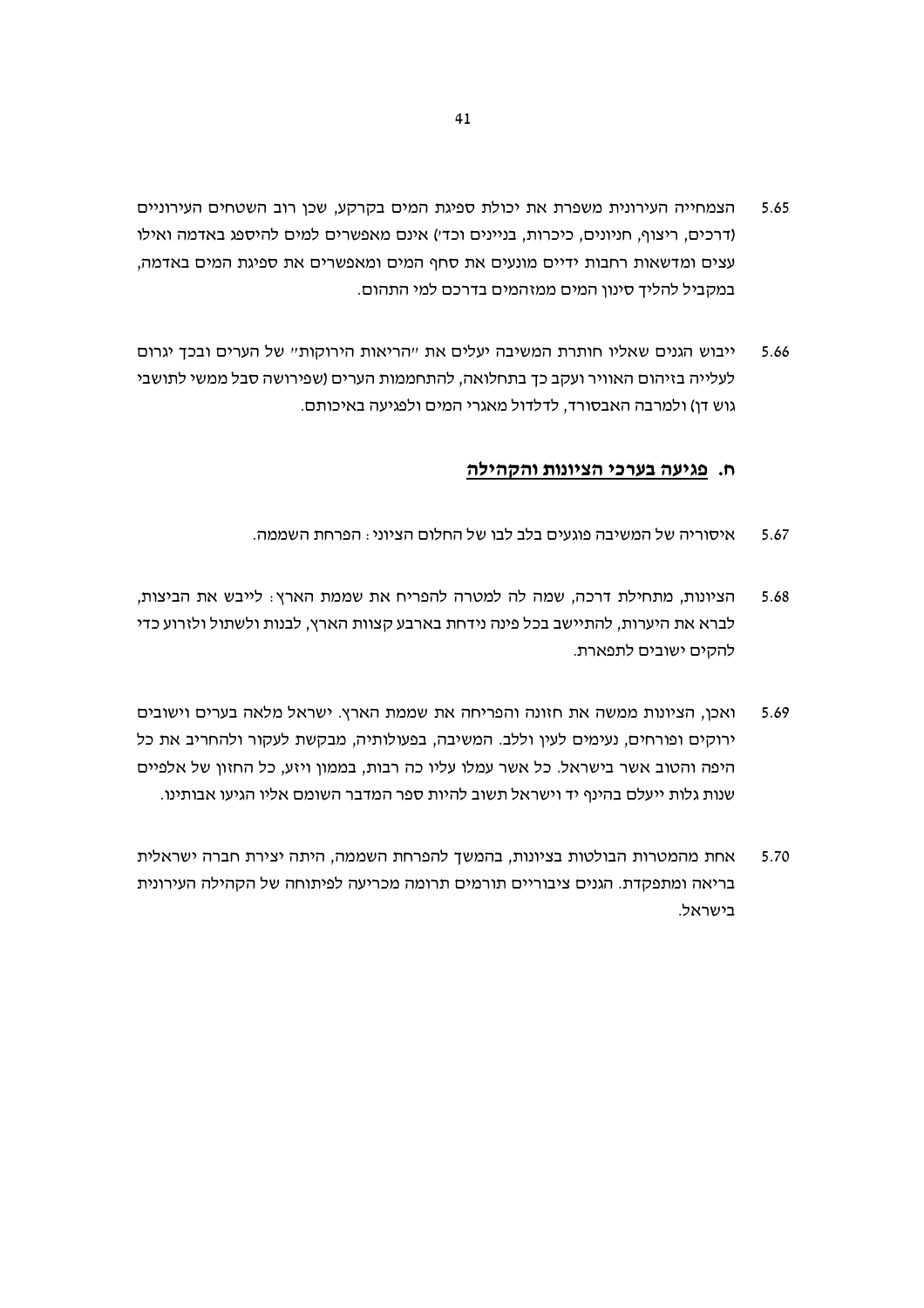שטחים עירוניים ירוקים יוצרים תשתית להתפתחות של חברה ותרבות עירונית ויכולים 5.71 להגביר את תחושת הזהות והשייכות לקהילה. בסקירת ספרות העוסקת בפן החברתי של גינות ציבוריות במרחב הציבורי בעיר, מציינת הד״ר אהובה ווינדזור :

> "לגנים עירוניים השלכות ישירות ועקיפות על משתנים חברתיים, ברמת הפרט והקהילה. ההשתתפות בפעילויות חברתיות במקומות כאלה מציעה לצד התרגעות ומילוי מצברים ברמה האישית, גם דרך לחיזוק קשרים חברתיים בקהילה... בזכות התהליכים החברתיים שמתרחשים בגינות שכונתיות הן מהוות זירה ואמצעי לפיתוח וחיזוק הקהילה..."

> > (ראה נספח יייז, עמי 14)

- נתונים ממאמרה של ד״ר וינדזור מלמדים כי מידת השימוש בגינות שכונתיות דומה בשכונות  $5.72$ שבהן בתים עם חצרות פרטיות לשכונות שבהן בנייני דירות. מכאן שהגינות השכונתיות מציעות משהו נוסף שאי אפשר להשיגו במקום אחר- מפגש חברתי אקראי.
- הגינות ציבוריות מהוות מוקד משיכה לחברי קהילה, עשירים כעניים, והמפגש הספונטני בהן 5.73 מאפשר יצירת קשרים וחיבורים בין חברים ויחידות שונות בתוכה וכך ללכידותה.
- הגנים הציבוריים והפארקים בערים משמשים גם כמקום בילוי תרבותי, שכן הן מארחים 5.74 לעתים קרובות הופעות ואירועים שלא ניתן לקיימם במקום אחר.
- הגנים הציבוריים מועילים בפן החברתי גם בהשפעתם על צמצום אחוזי הפשיעה בערים, כך 5.75 לפי נתוני המאמר של ד״ר אהובה וינדזור.
- ייבוש הגנים ע״י איסורי המשיבה יוביל לפגיעה משמעותית במרקם החיים החברתי בערים, 5.76 פגיעה ארוכת טווח שאת תוצאותיה תספוג החברה בישראל במשך עשרות השנים הבאות.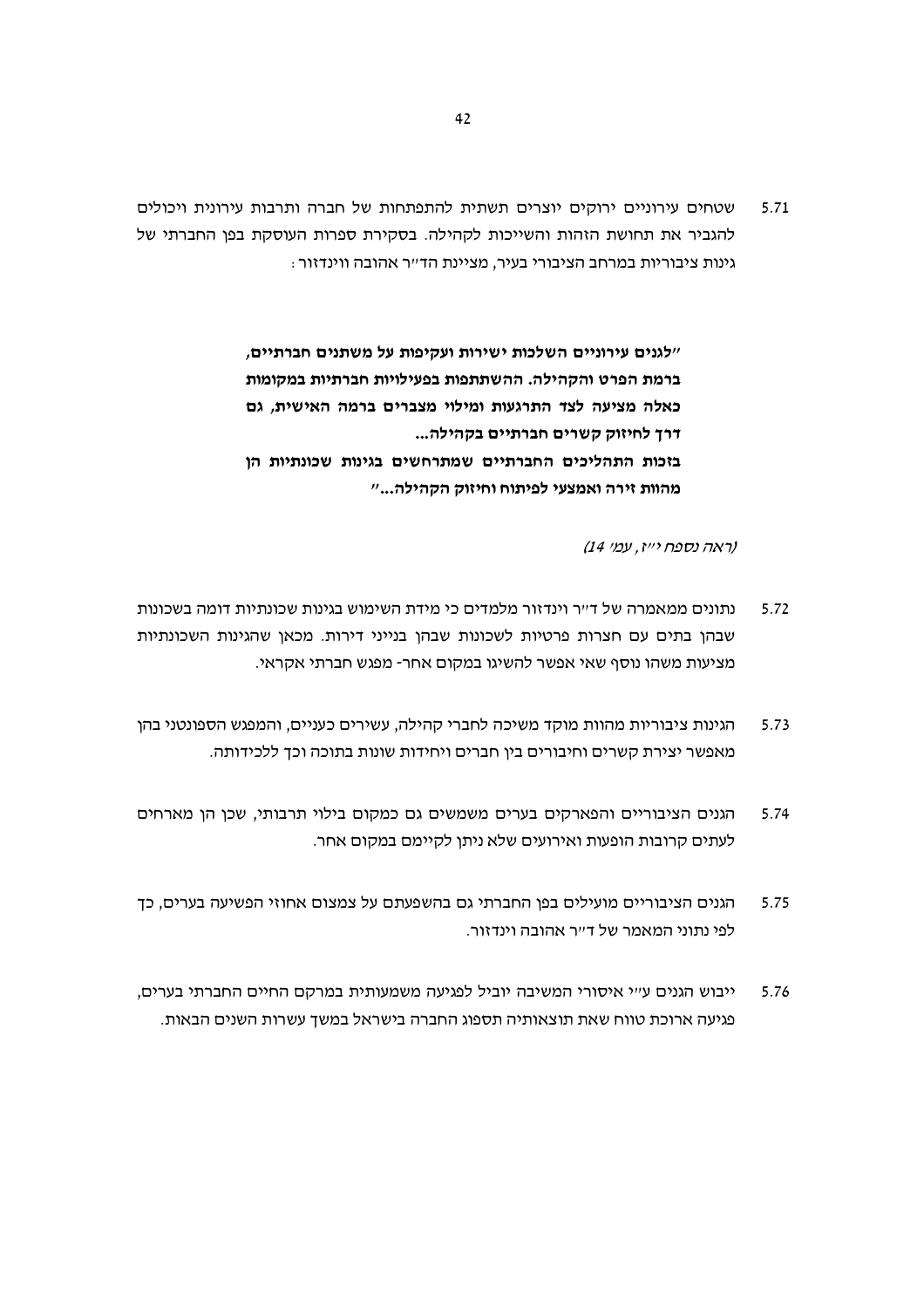# 6. הטיעון המשפטי

החלטת המשיבה בנוגע להתקנת התקנות הינה בלתי סבירה בצורה קיצונית. כפועל יוצא  $6<sub>1</sub>$ מהחלטתה, התקנות אשר נכנסו לתוקפן פוגעות בצורה בלתי מידתית בזכויות יסוד מוגנות של העותרים ובזכויות יסוד נוספות של כל תושבי ישראל, כפי שיפורט להלן.

#### חוסר הסבירות  $\boldsymbol{\mathcal{R}}$

- כידוע, על רשות מנהלית המפעילה את שיקול דעתה להפעילו באורח סביר. הפעלה סבירה של  $6.2$ הסמכות אין משמעה כי בית המשפט ישים את שיקול דעתו תחת שיקול דעתה של הרשות, אלא כי לרשות עומד, בהתאם לנסיבות כל מקרה ומקרה, מתחם של סבירות, במסגרתו כל החלטה שתתקבל יהיה סבירה, אך חריגה ממנו תהיה חריגה אשר תפסל על ידי בית המשפט. "מתחם הסבירות הוא מתחם שמידותיו נקבעות בהתחשב עם מעמדה של הרשות השלטונית ואופי סמכויותיה" (בג"צ 910/86 רסלר נ' שר הבטחון, פ"ד מב(2) 505, 507).
- מהו מתחם הסבירות וכיצד הוא נקבעי כבוד השופטת ארבל בבג׳׳צ 7542/05 **גל פורטמו נ׳**  $6.3$ מאיר שטרית, שר התחבורה, תק-על 12007(1), 1725 , 1733 (2007) פירשה כך :

"סבירותה של החלטה תיקבע, בין היתר, תוך בחינת השאלה האם נתנה הרשות הציבורית משקל ראוי לכל אחד מהשיקולים הרלוונטיים השונים (ראו גם בג׳׳צ 341/81 מושב בית עובד נ׳ המפקח על התעבורה, פ״ד לו(3) 354, 354 (1982); עניין אייזנברג, בעמ׳ 272-273; בג״צ 3094/93 התנועה למען איכות השלטון בישראל נ׳ ממשלת ישראל, פ״ד מז(5) 404, 421-420 (1993); בג"צ 4267/93 אמיתי - אזרחים למעו מינהל תקין וטוהר המידות נ' ראש ממשלת ישראל, פ"ד מז(5) 441, 465-464 (1993) (להלן: פרשת פנחסי); בע"מ 5082/05 היועץ המשפטי לממשלה נ׳ פלוני, תק-על 2005(4) 387).

עמד על כך גם כבוד הנשיא בדימוס, השופט אהרון ברק בבגייצ 935/89, גנ**ור נ׳ היועמ׳׳ש**,  $6.4$ נפייד מד[2] 485, 513-514):

> "סבירות משמעותה שקילת כל השיקולים הרלוואנטיים ומתו משקל ראוי לשיקולים אלה... משקלם ה'ראוי' של הגורמים הרלוואנטיים נקבע על-פי כוחם לקדם את המטרות העומדות ביסוד הפעולה (או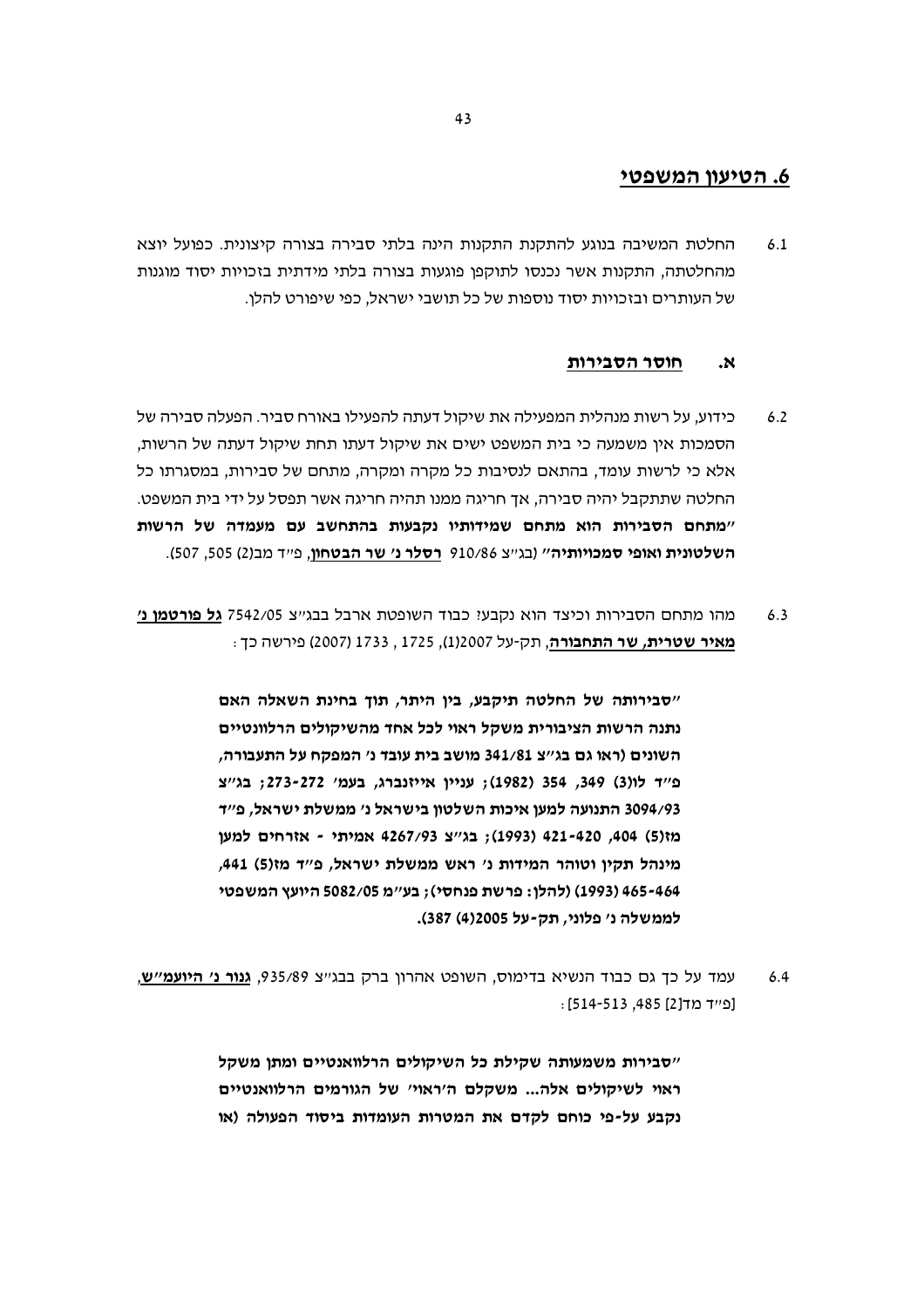# ההחלטה) אשר סבירותה עומדת לבחינה... לעתים ניתן לקדם את המטרות, אשר הפעולה נועדה להגשימו, בדרכים שונות."

- אם כן, על הרשות המנהלית לשקול שיקוליה במסגרת דרישת הסבירות, ולאזן בין  $6.5$ האינטרסים הרלוונטיים העומדים לפתחה בעת ההחלטה, תוך מתן משקל מתאים ונכון לכל אינטרס ואינטרס והימנעות משקילת שיקולים שאינם למן העניין.
- גם התוצאה המתקבלת בעקבות ההחלטה המנהלית מחויבת לעמוד בדרישת הסבירות, ללא  $6.6$ כל קשר להליד קבלת ההחלטה וכבר עמד על כד כבוד הנשיא בדימוס, השופט אהרון ברק בבג׳יצ 389/80 <u>דפ**י זהב בע׳׳מ נ׳ רשות השידור ואח׳**,</u> עמי 439 (להלן : ״בג׳יצ רשות השידור״) :

"ההלכה של בית-משפט זה רואה בחוסר הסבירות עילת פסלות העומדת על רגליה היא, ומכוחה ייפסל שיקול-דעת מינהלי בלתי סביר, גם אם תוצאתו אינה החלטה שרירותית, וגם אם ההחלטה התקבלה בתום-לב תוך שקילת כל הגורמים הנוגעים לעניין וגורמים אלה בלבד".

- העותרים יטענו כי ההחלטה שקיבלה המשיבה מלמדת כי לא נשקלו על ידה כל השיקולים  $6.7$ הרלוונטיים, או לחילופיו כי לא ניתו לשיקול הפגיעה בעותרים ולתוצאות ההחלטה ככלל משקל נכון וראוי.
- המשיבה חרגה באופו ברור ממתחם הסבירות. תוכו החלטתה של המשיבה מלמד כי הפגיעה  $6.8$ הקשה בעותרים לא נלקחה בחשבון בעת איזון ושקילת האינטרסים לכאן ולכאן ולכן לוקה החלטת המשיבה בחוסר סבירות קיצוני.
- כיצד נדרשה המשיבה לקבוע את משקלם של כל אחד מהשיקולים בעת עריכת האיזון  $6.9$ ביניהם? משקל זה יקבע על-פי "החשיבות החברתית היחסית אשר החברה הישראלית מעניקה לערכים, לעקרונות ולאינטרסים המגבשים את השיקולים השונים״ (בג״צ 6163/92 **יואל אייזנברג נ׳ שר הבינוי והשיכון**, פ״ד מז(2), 263), דהיינו, מלאכת השקילה והאיזון הינה מלאכה נורמטיבית המתחשבת בנורמות ובערכים של החברה הישראלית, כאשר בית המשפט הוא זה אשר יעריד את החשיבות היחסית של כל עיקרון במערד השיקולים הכולל. על כד דיבר כבוד הנשיא בדימוס, השופט אהרון ברק בבג"צ 6163/92 יואל אייזנברג נ' שר הבינוי ו**השיכון**, פייד מז(2), 264 (1993):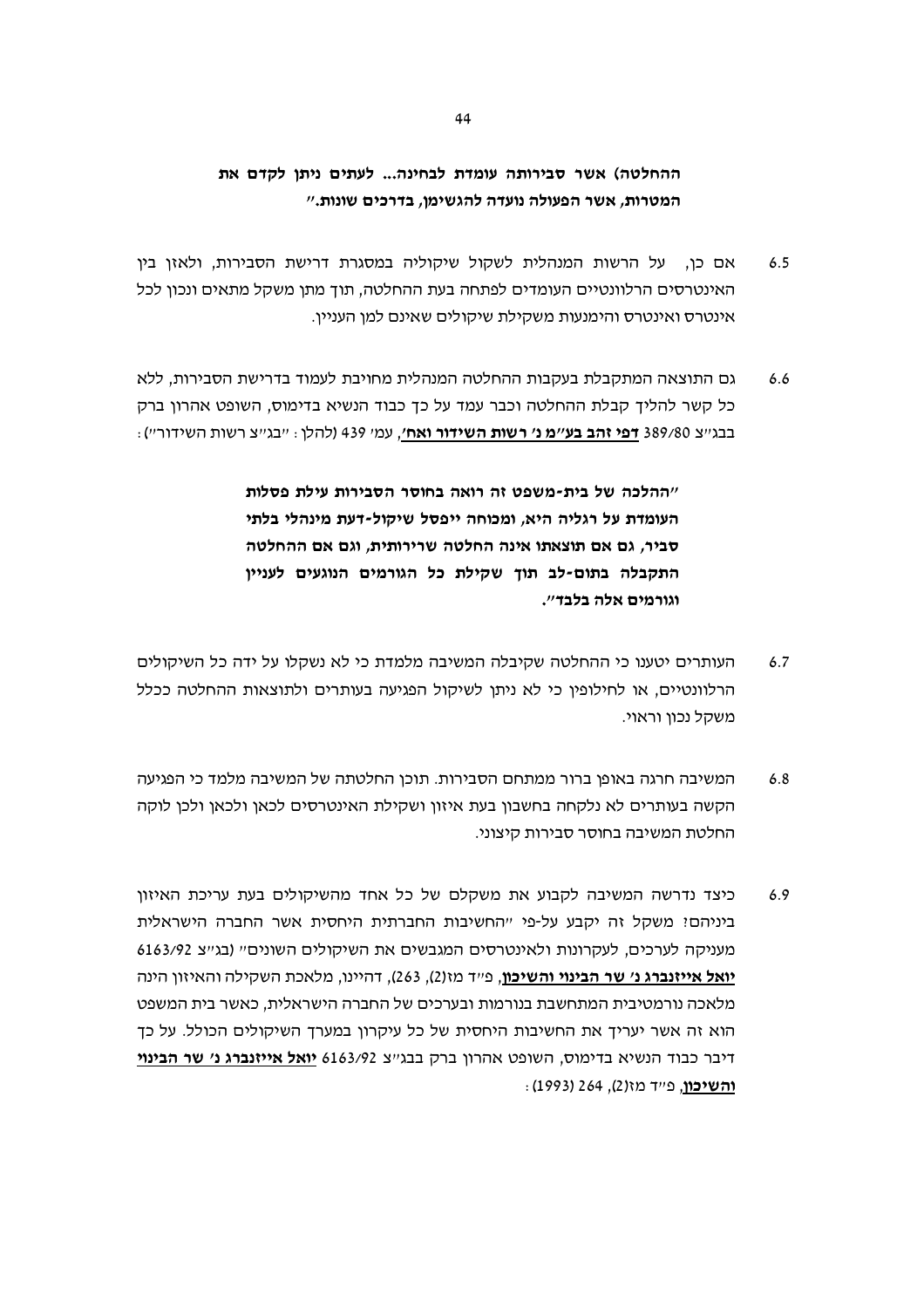"בקביעתה של "החשיבות החברתית היחסית" מהווה בית המשפט "פרשן נאמן להשקפות המקובלות על הציבור הנאור, שבתוכו הוא יושב" (השופט לנדוי בע"א 461/62 צים חברת השיט הישראלית בע"מ נ' מזיאר, בעמ' 1335). אלה הן ההשקפות המעוגנות בערכי יסוד ובתפישות יסוד. ולא ברוחות שעה חולפות. הן משקפות את "התודעה החברתית של העם שבתוכו יושבים השופטים" (מ' לנדוי, "הלכה ושיקול דעת בעשיית משפט" משפטים א (תשכ"ח-כ"ט) 292, 306). הן ביטוי ל"מערכת החיים הלאומיים" (השופט אגרנט בבג"צ 73/53, 87 חברת "קול העם" בע"מ ואח' נ' שר הפנים, בעמ' 884). הן משקפות את "חזון העם ואת ה'אני מאמין' שלו..." (הנשיא זמורה בבג"צ 10/48 זיו נ' הממונה בפועל על האזור העירוני ת"א ואח', בעמ' 89). אין הן פרי הסובייקטיביות השיפוטית. במתן משקל לשיקולים השונים השופט שואף, כמיטב יכולתו, לאובייקטיביות שיפוטית. לא את ערכיו הסובייקטיביים ולא את שיקוליו האישיים הוא משקף. השופט משקף "את ערכיה של מדינת ישראל כמדינה יהודית ודמוקרטית" (סעיף 1 לחוק יסוד: כבוד האדם וחירותו).

המשיבה אשר לא שקלה כנדרש את אינטרס העותרים והאינטרס הציבורי כבד המשקל  $6.10$ בעניין זה, פוגעת פגיעה קשה בעותרים, כורתת את ענף מחייתם והופכת את הארץ כולה למדבר שממה. החלטת המשיבה ושיקול דעתה נגועים בחוסר סבירות קיצוני ולעניין זה יפים דבריו של כבוד הנשיא בדימוס, השופט אהרון ברק בבגייצ 6163/92 יואל אייזנברג נ׳ שר הבינוי והשיכון, פייד מז(2), 229 (1993):

> "אין רשות שהיא מעל לחוק, אין רשות הרשאית לפעול מתוך חוסר סבירות. זהו גם שלטון החוק המהותי, אשר לפיו יש לאזן בין הערכים, העקרונות והאינטרסים של החברה הדמוקרטית, תוך הסמכת השלטון להפעיל שיקול דעת המאזן באופן ראוי בין השיקולים הראויים..."

 $6.11$ לחלופין, גם אם תטען המשיבה כי לקחה בחשבון את הפגיעה הקשה בעותרים ובציבור כולו בעת קבלת ההחלטה. הרי שהתוצאה אליה הגיעה היא אינה סבירה בעליל וטענת העותרים לחוסר סבירות קיצוני על כנה נשארת.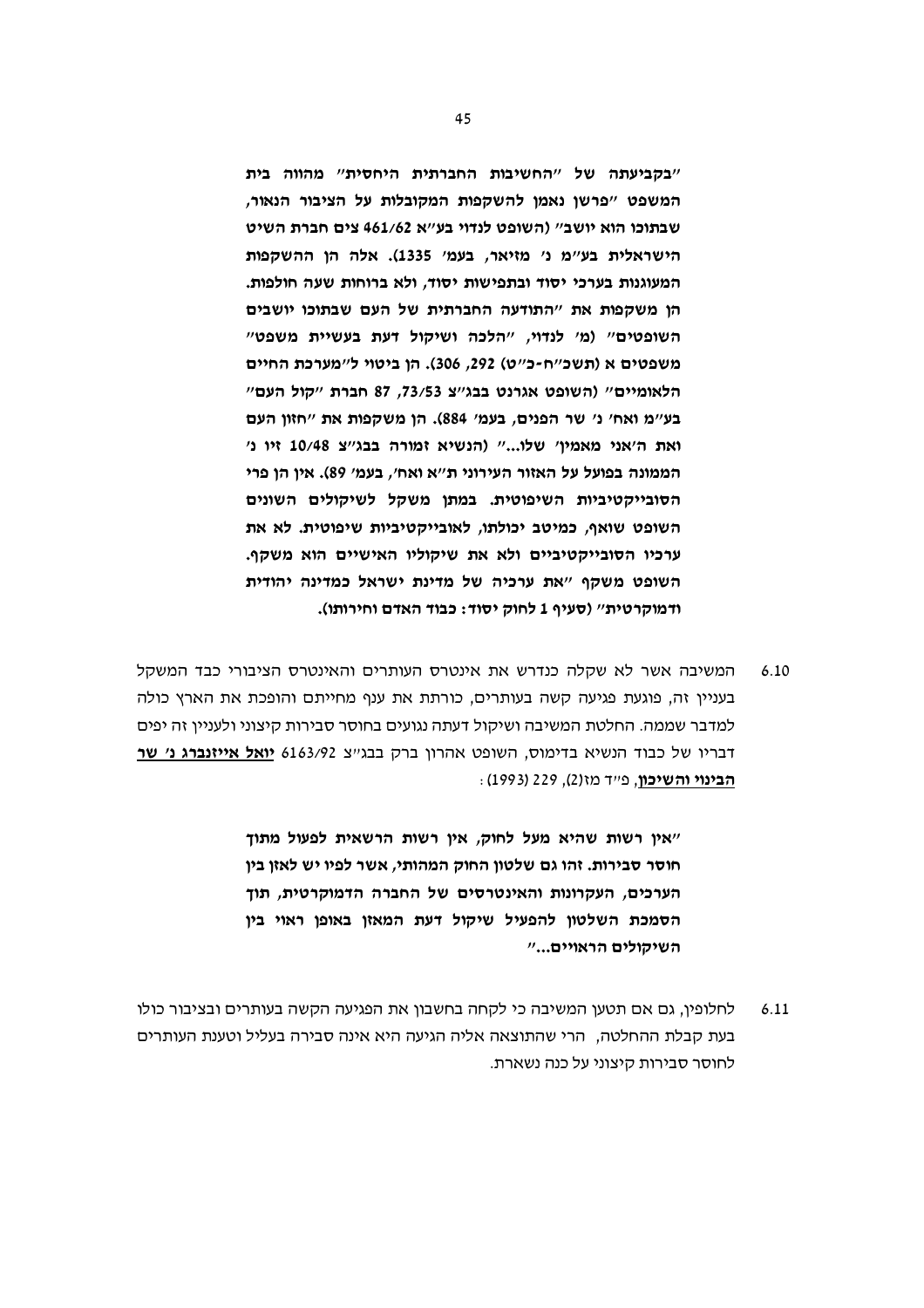- השופט פרופ׳ י׳ זמיר (י.זמיר, **הסמכות המנהלית**, כרך ב׳, עמ׳ 763, 1996) מפרש את כלל  $6.12$ הסבירות וקובע, כי החלטה מנהלית עשויה להיפסל אם היא לוקה בחוסר סבירות ׳מהותי׳ או יקיצוניי. הוא מתבסס על הנחה שהמחוקק, אשר העניק לרשות את הסמכות, התכוון לכד שהרשות תפעיל אותה באופו סביר.
- החלטת המשיבה נופלת אל מחוץ למתחם הסבירות ובחינת שיקול הדעת שהפעילו, כפי  $6.13$ שנסקר לעיל בפרק ההיסטוריה החקיקתית מלמדת כי נפלו בו פגמים של חוסר סבירות המצדיקים את התערבות בית המשפט נכבד זה.

#### הפגיעה בזכויות מכח חוק יסוד: חופש העיסוק  $\mathbf{r}$

**חוק יסוד: חופש העיסוק** (להלן : ״**החוק**״) קובע בסעיף 3 שבו את הזכות המוגנת אשר לשמה  $6.14$ ּחוקק

# ייכל אזרח או תושב של המדינה זכאי לעסוק בכל עיסוק, מקצוע או משלח יד".

סעיף 5 לחוק קובע את מחויבות רשויות השלטון, וביניהן המשיבה, לשמירה על הזכות  $6.15$ המוגנת בסעיף 3 לחוק :

# "כל רשות מרשויות השלטון חייבת לכבד את חופש העיסוק של כל אזרח או תושב."

- זכותם המוגנת של העותרים לחופש העיסוק וזכותם להתפרנס בכבוד נפגעו קשות ע״י  $6.16$ המשיבה, כפי שהוכח לעיל.
- הרצון להגן על הזכות ועם זאת לאפשר גמישות לרשות המחוקקת ולרשות המבצעת  $6.17$ בפעולותיהן הובילה לחקיקתו של סעיף 4 לחוק, המאפשר את הפגיעה בזכות בתנאים מגבילים :

"אין פוגעים בחופש העיסוק אלא בחוק ההולם את ערכיה של מדינת ישראל, שנועד לתכלית ראויה, ובמידה שאינה עולה על הנדרש, או לפי חוק כאמור מכוח הסמכה מפורשת בו."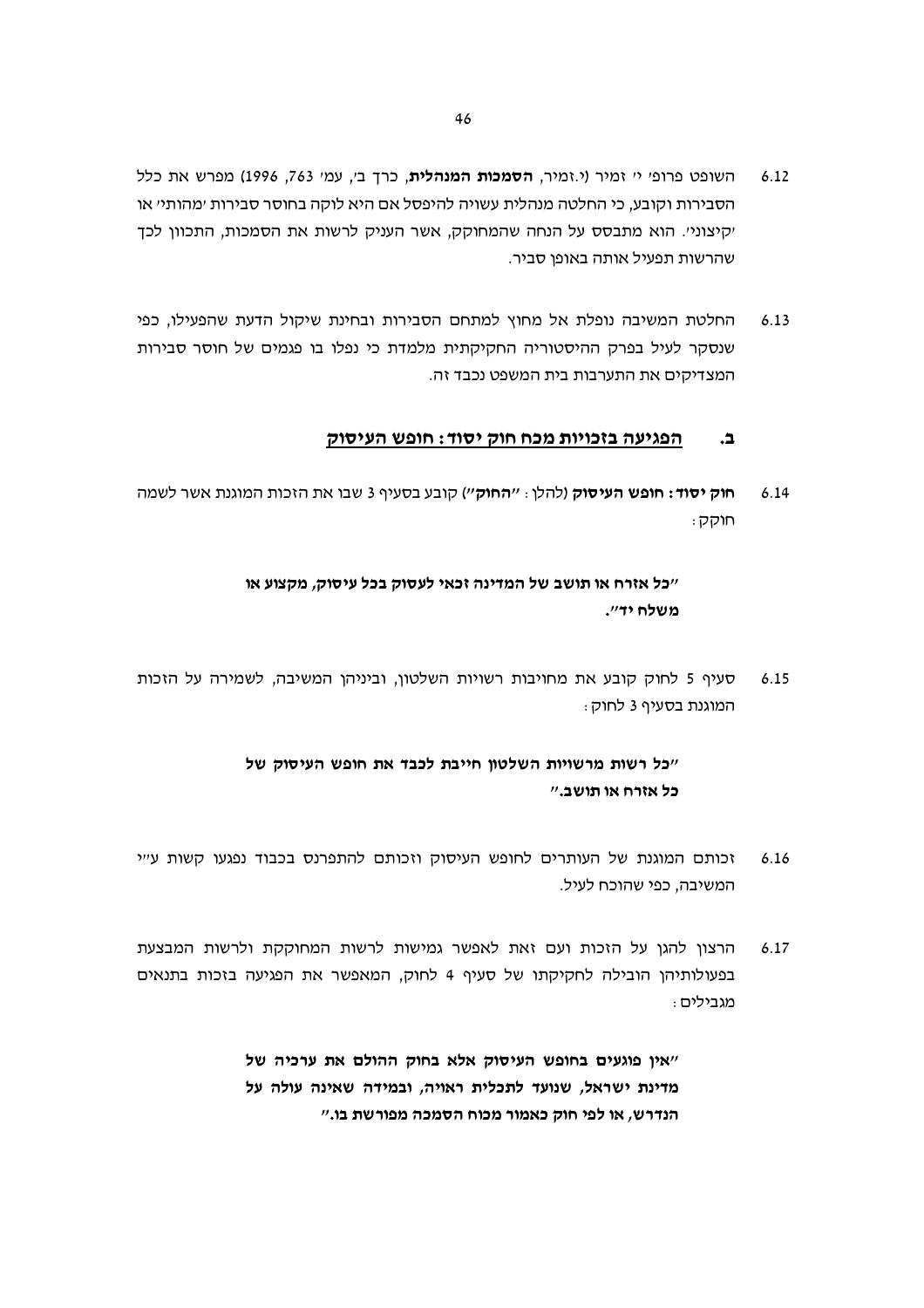- העותרים טוענים כי התקנות אינן עומדות בתנאי פסקת ההגבלה (סעיף 4 המוזכר לעיל)  $6.18$ ולפיכך יבקשו מבית המשפט סעד חוקתי אשר יגולם בביטול התקנות. לשם הוכחת טענת העותרים יש לבדוק האם הפגיעה עומדת בשלושת מבחני פסקת ההגבלה :
- דבר החוק הפוגע בזכות החוקתית צריך להלום את ערכיה של מדינת ישראל.  $\alpha$ 
	- עליו להיות לתכלית ראויה.  $\Delta$
	- מידתיות- פגיעתו בזכות החוקתית אינה צריכה לעלות על הנדרש.  $\cdot$
- ביחס למבחו הראשוו. הרי שערכיה של מדינת ישראל כוללים הגנה על מקורותיה הטבעיים.  $6.19$ מחד, ולפיכד חיסכון במים הינו ערד משמעותי וראשון במעלה לאור המצב הנוכחי, בו טמונה סכנה להתדלדלותם של מקורות המים הטבעיים בישראל עד כדי פגיעה בלתי הפיכה בהם. מאידך, גם הגנה על הצומח ואיכות הסביבה, הרעיון הציוני של הפרחת השממה, איכות חייהם של תושבי הערים, בריאותם הפיזית והנפשית ובריאות הקהילה העירונית הינם ערכים חשובים לא פחות אשר נרמסים ברגל גסה ע״י התקנות.
- ביחס למבחן השני, התקנות המדוברות ע״י המשיבה נחקקו לצורד חסכון במים ואין חולק כי  $6.20$ זוהי תכלית ראויה, בייחוד לאור משבר המים הנוכחי המאיים על מדינת ישראל.
- המבחן השלישי, מידתיות הפגיעה, מתחלק, עפייי הפסיקה (בגייצ 2334/02, <u>שטנגר נ׳ יו״ר</u>  $6.21$ . **הכנסת**, פדייי נח (1), 786) לשלושה מבחני משנה
- א. התאמה- האם קיים קשר רציונלי בין האמצעי שנקבע בדבר החוק לבין התכלית שבא האמצעי להגשים.
- ב. הכרחיות- אם לא ניתן להגשים את תכלית דבר החוק ע״י אמצעי אחר אשר פגיעתו בזכות חופש העיסוק קטנה יותר.
	- ג. תועלת- שקילת התועלת שתצמח לציבור לעומת הנזק שייגרם.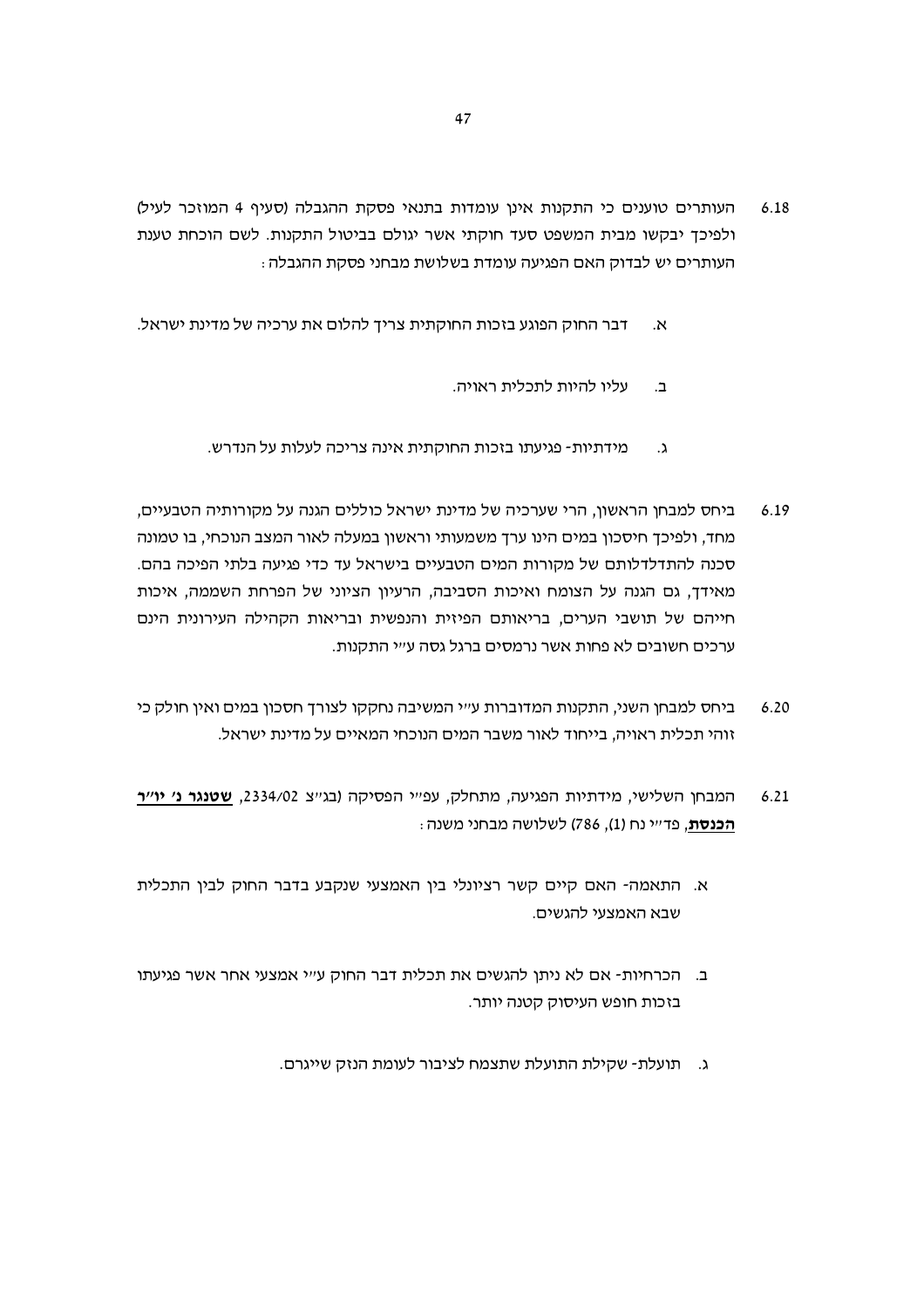הקשר הנדון, מדובר בפגיעה באחת מזכויות היסוד המוגנות ביותר של הפרט. על כן, יש מקום  $6.22$ להקפדה יתרה על מבחן המידתיות. ובהקשר זה קבע כבוד השופט (כתוארו אז) מי חשין בבגייצ 3648/97. **סטמקה נ' שר הפנים**, פייד נג(2), 728:

# ״כעוצמת הזכות הנפגעת או כעוצמת הפגיעה בזכות כו תהא עוצמת הקפדתנו עם הרשות בעילת המידתיות."

- עניין מבחן המשנה הראשון, לא ניתן להתעלם, מחד, מקיומו של קשר רציונלי בין האמצעי  $6.23$ איסור השקית גינות ואיסור שתילה בהו וביו המטרה: חיסכון במים לאור מצבו העגום של משק המים בישראל. מאידך, רמת הרציונליות שבקיום אמצעי זה פוחתת לאור העובדה הנטענת לעיל, כי כל צריכת המים לגינון בישראל, פרטי וציבורי כאחד, עומדת על כשלושה וחצי אחוזים מצריכת המים הכוללת בישראל. נתוו זה מלמד כי גם אם יקוימו התקנות במלואן והמשיבה תדאג לייבוש כל הגינות בישראל, הרי שמדובר בחיסכון של פחות מארבעה אחוזים מצריכת המים הכוללת רישראל.
- כבוד הנשיא בדימוס, השופט אהרון ברק, כבר עמד על טיבו של מבחן המשנה השני בספרו,  $6.24$ פרשנות במשפט, כרך שלישי: פרשנות חוקתית, הוצאת נבו (1994) ע׳ 546 :

"...על המחוקק לבחור - מתוד מגווו האמצעים האפשריים - את האמצעי הפוגע פחות בזכות אדם מוגנת. עליו להתחיל 'במדרגה' הפוגעת פחות, ולעלות אט אט בגרם המדרגות, עד שהוא מגיע לאותה מדרגה אשר במסגרתה התכלית מושגת בלא לפגוע מעבר לדרוש בזכות האדם... עליו להיות רגיש לזכויות האדם, ועליו לבחור באותם אמצעים אשר פוגעים בזכויות. אדם במידה הפחותה ביותר... הפגיעה בזכות אדם עולה על הנדרש, אם ניתן להשיג את עיקרי מהותה של המטרה החקיקתית - אם גם לא את מלוא היקפה - תוך אמצעים הפוגעים במידה מהותית פחות מאלו שהמחוקק ביקש לנקוט כדי להשיג את מלוא מטרתו".

הנה כי כו, הפגיעה בזכות אדם חוקתית ראויה רק אם לא ניתו להשיג את המטרה  $6.25$ החקיקתית בשימוש באמצעי אחר, שפגיעתו תהיה קטנה יותר. במקרה הנדון, הרי שהפגיעה בעותרים היא קשה מנשוא : אין המדובר בצמצום חופש העיסוק של העותרים או הגבלתו, אלא בשלילה מוחלטת של יכולת העותרים לעבוד בעיסוקם וכך גם את זכותם הבסיסית להתפרנס בכבוד.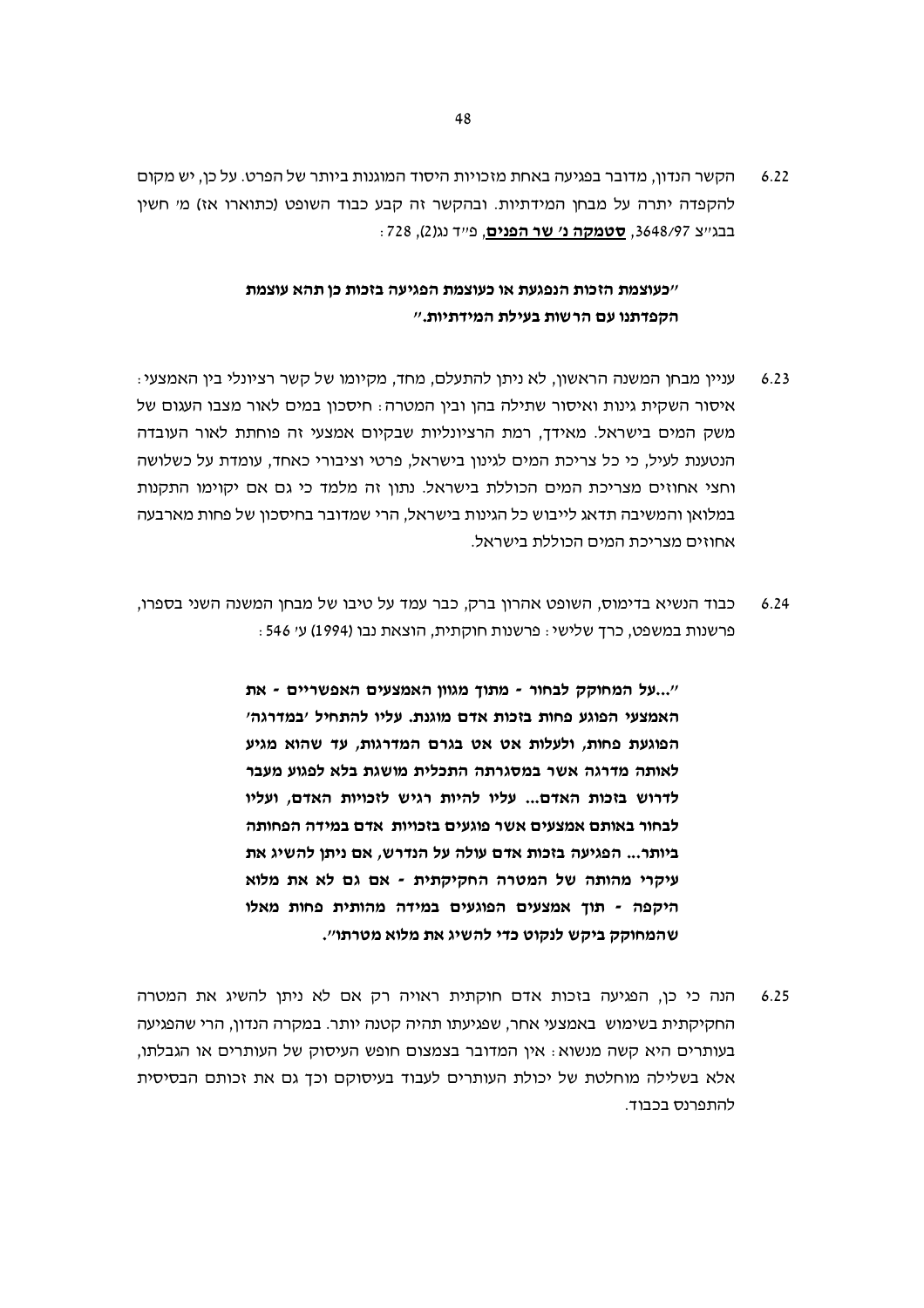- לאור עוצמתה הקשה של הפגיעה בעותרים והרגישות לה מחויבת המשיבה בבואה לפגוע  $6.26$ בזכותם המוגנת של העותרים, מן הראוי היה כי המשיבה תשקול את כל החלופות הרבות הקיימות בפניה לשם הגשמת המטרה, חלופות שרשימה חלקית שלהן נסקרה בפרק החלופות המפורט לעיל.
- איו כל הצדקה לפגיעה כה קשה בעותרים. כריתת ענף עיסוקם מו השורש ושלילת זכות  $6.27$ הבסיסית להתפרנס בכבוד, כאשר קיימות אלטרנטיבות כה רבות בהן ניתן להתמודד אל מול משבר המים אשר פוקד את ישראל בשנים האחרונות.
- המבחן המשנה השלישי מדגיש ביתר שאת את חוסר המידתיות שבחקיקת התקנות עייי  $6.28$ המשיבה. עפ״י דרישת המבחן, צריך האמצעי לפגוע בערכים, בעקרונות ובזכויות מתוך יחס ראוי לתועלת שהוא מביא בהגשמת התכלית (מבחן המידתיות במובן הצר). לשם כד יש לבדוק האם התועלת הנובעת מהאמצעי שננקט עולה על הנזק שנגרם לערכים, לעקרונות ולזכויות.
- העותרים טוענים כי התקנות אינן עומדות כלל במבחן המשנה השלישי, שכן התועלת אשר  $6.29$ תצמח מהן תביא לחיסכון של פחות מארבעה אחוזים מצריכת המים הכוללת בישראל. תועלת בהיקף כה קטו אינה מצדיקה פגיעה כה קשה בזכות יסוד מוגנת של העותרים.
	- גם הפסיקה כבר עמדה על ההגיון אשר טמון במבחן המשנה השלישי :  $6.30$

"הפעולה השלטונית המקורית תהא בלתי מידתית על פי מבחן המידתיות 'במובן הצר' אם הפחתה מסוימת ביתרון המושג מן הפעולה המקורית, למשל באמצעות נקיטה בחלופה האפשרית, תבטיח הפחתה משמעותית בנזק שנגרם מן הפעולה המקורית."

#### (בגייצ 2056/04, מועצת הכפר בית סוריק ואח׳ נ׳ ממשלת ישראל, פדייי נייח(5),807).

ראינו אם כן, כי מבחני המידתיות, אשר מצטברים הם, אינם מתקיימים במקרה זה: אין  $6.31$ הכרח להשתמש דווקא באמצעי זה על מנת להשיג את המטרה, יש אמצעים שפגיעתם פחותה בזכות היסוד של העותרים. יתירה מכך, אין יחס ראוי כלל בין התועלת המצומצמת שתצמח מהשימוש באמצעי אל מול פגיעתו הקשה בעותרים.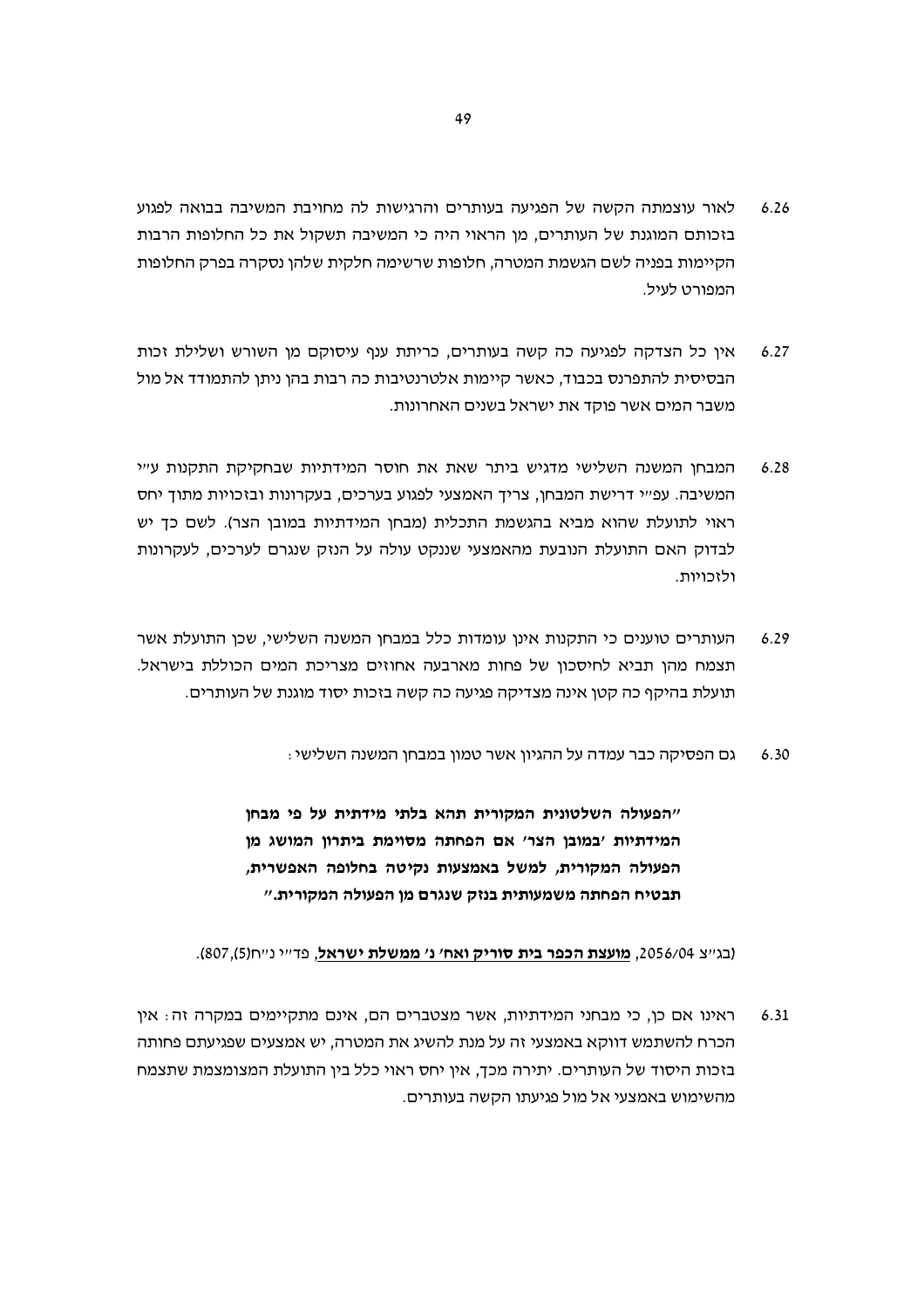לעניין הפגיעה הבלתי מידתית, גם כאשר הינה לתכלית ראויה, יפים דבריו של בית המשפט  $6.32$ בבגייצ 1715/97 **לשכת מנהלי השקעות בישראל נ׳ שר האוצר**, פייד נא(4) 367, 384, לאמור <del>.</del>

> "דרישת המידתיות מתמקדת באמצעים שנבחרו על-ידי המחוקק. על-פיה לא די בכך שתכליתו של החוק ראויה. נדרש כי האמצעים שנבחרו להגשמת התכלית הראויה הם מידתיים".

וכניסוחו של כבוד השופט זמיר בבגיש 987/97, יורונט קווי זהב (1992) בע״מ נ׳ שרת התקשורת, הגב׳ שולמית אלוני, סעיף 23:

> ״אל לה לרשות מנהלית לנקוט אמצעי שפגיעתו קשה מעבר לנדרש כדי להשיג את המטרה.זוהי דרישת המידתיות..."

אור האמור לעיל, התקנות אשר נחקקו ע״י המשיבה אינן עומדות בתנאי פסקת ההגבלה  $6.33$ הקבועה בסעיף 4 לחוק. לפיכך, זכאים העותרים לסעד חוקתי של ביטול התקנות או שינוין כד שלא יפגעו בזכויות העותרים.

#### ג. פגיעה באינטרס ההסתמכות על הבטחה שלטונית

- עותרים הסתמכו על הבטחה מנהלית ברורה מאליה, האפשרות לעסוק בענף הגננות על  $6.34$ תחומיו השונים. מעבר להגיון הבריא, המחייב את הסתמכותו של כל אדם על כד שתחום עיסוקו לא ייחסם בפניו בפתאומיות, ראיות להבטחה זו ניתן למצוא, בין היתר, בהקצבת מספר העובדים הזרים לעוסקים בענף ע״י משרד החקלאות.
- הפסיקה קבעה זה מכבר כי רשות שלטונית אשר נאלצת לשנות את מדיניותה, תכליל במאזן  $6.35$ שיקוליה בקבלת ההחלטה את הסתמכותם של הנפגעים מהשינוי:

"משחזרה בה רשות מינהלית מהחלטה שנתנה, ייבחן האיזון בין התפיסה כי כבילת ידי הרשות תפגע באינטרס שעל הגנתו היא מופקדת, לבין הצורך ביציבות המעשה המינהלי. צורך אחרון זה מקפל בתוכו את אינטרס ההסתמכות, הבא להגן על אזרח אשר שינה את מצבו לרעה בעקבות הפעולה המינהלית, ואת אינטרס הסופיות. הבא להקנות יציבות ליחסיו של הפרט עם הרשות ולהגו עליו מפני טלטלת ההחלטה בעניינו..."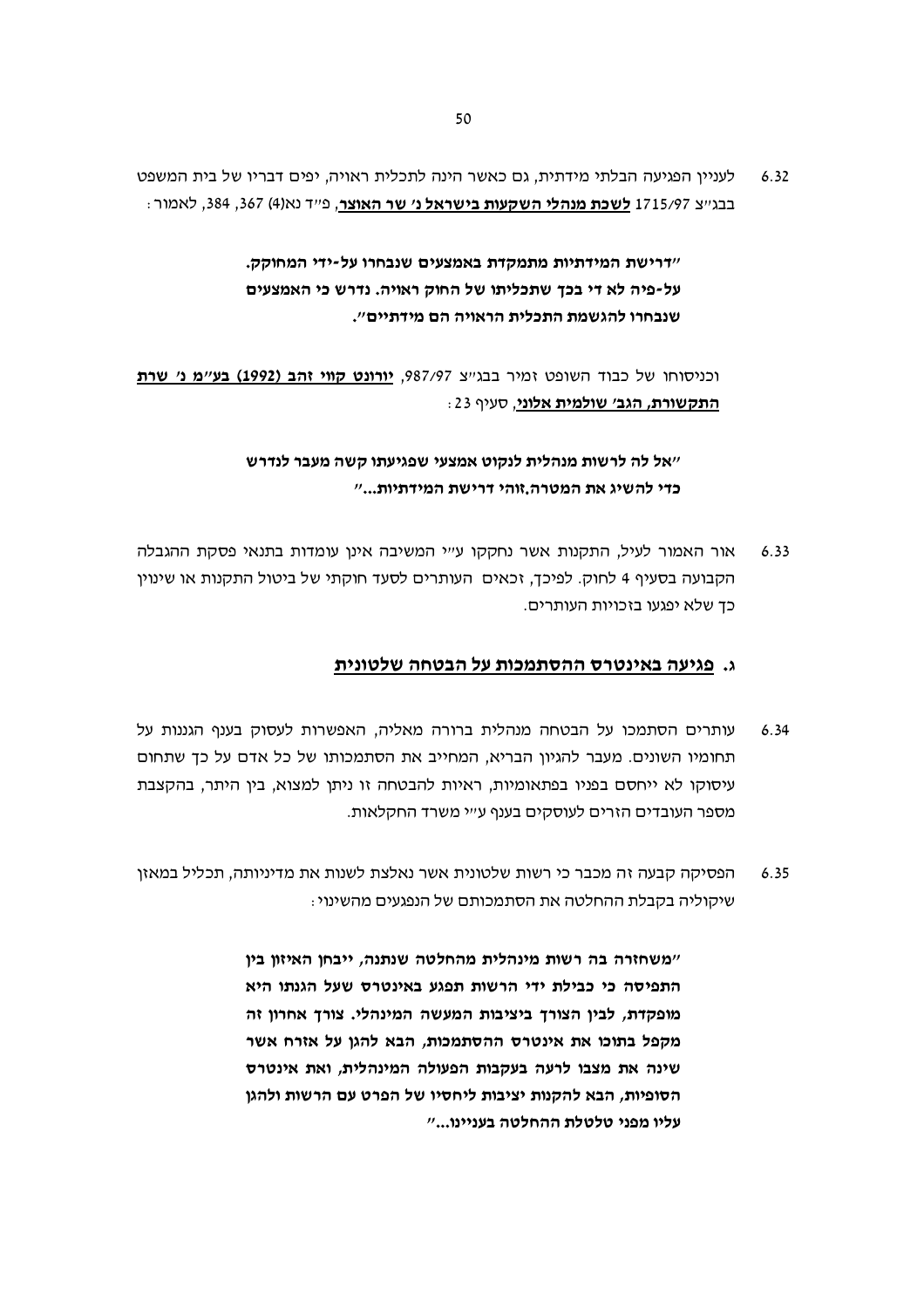#### (בגייצ 6781/96 חבר הכנסת אהוד אולמרט נ' היועץ המשפטי לממשלה, פייד נ(4) 793).

- רשות המים מחויבת היתה להעמיד לנגד עיניה את אינטרס ההסתמכות של הנפגעים על  $6.36$ מדיניותה ופעולותיה ובמקרה דנן, העותרים. רשות המים מחויבת היתה לכלול את אינטרס ההסתמכות של העותרים כחלק ממאזן האינטרסים הכולל בבואה לקבוע גזר דין מוות לענף הגננות וזאת בבירור לא עשתה.
- גם אם אין לא מדובר במקרה דנן בהבטחה שלטונית במובנה המקובל, הרי שעפ״י פסיקת  $6.37$ בית המשפט העליון, גם מעין הבטחה מנהלית. מזכה את המסתמך להגנה, אם בשינוי עמדת הרשות המנהלית אין התחשבות מספקת בהסתמכות שהסתמך על עמדת הרשות המנהלית :

"אין ספק בדבר שאפילו לו קבענו שניתנה לעותרים הבטחה מנהלית מוגדרת וברורה שלא יחול שינוי במצבם, יכלו השלטונות. . לשנות את מדיניותם, אם אך קיים לכך צידוק מספיק במאזן. האינטרסים הכולל.

אך נראה לנו שהשלטונות. . .היו אמורים לקבל את ההחלטה הסופית רק לאחר שהביאו בחשבוו בצורה מלאה את האינטרסים של העותרים, את המצג או "המעין מצג" שהובא לפניהם ואת העובדה שהם או רבים מהם שינו את מצבם בצורה, משמעותית עקב הנסיבות האמורות. נחה דעתנו שהדבר לא נעשה במקרה  $"$ לנן.

(בגייץ 3363/91 רפל נ' שר הבטחון, פייד מו(1) 397).

#### ד. שיהוי

העותרים צופים כי המשיבה תעלה את טענת השיהוי, לאחר שהליך התקנת התקנות כלל  $6.38$ פניה לציבור לקבל עמדתו. לטענתם, עתירה זו מוגשת בהקדם האפשרי ואינה נגועה כלל בשיהוי. יחד עם זאת, למען הזהירות, יטענו בעניין זה.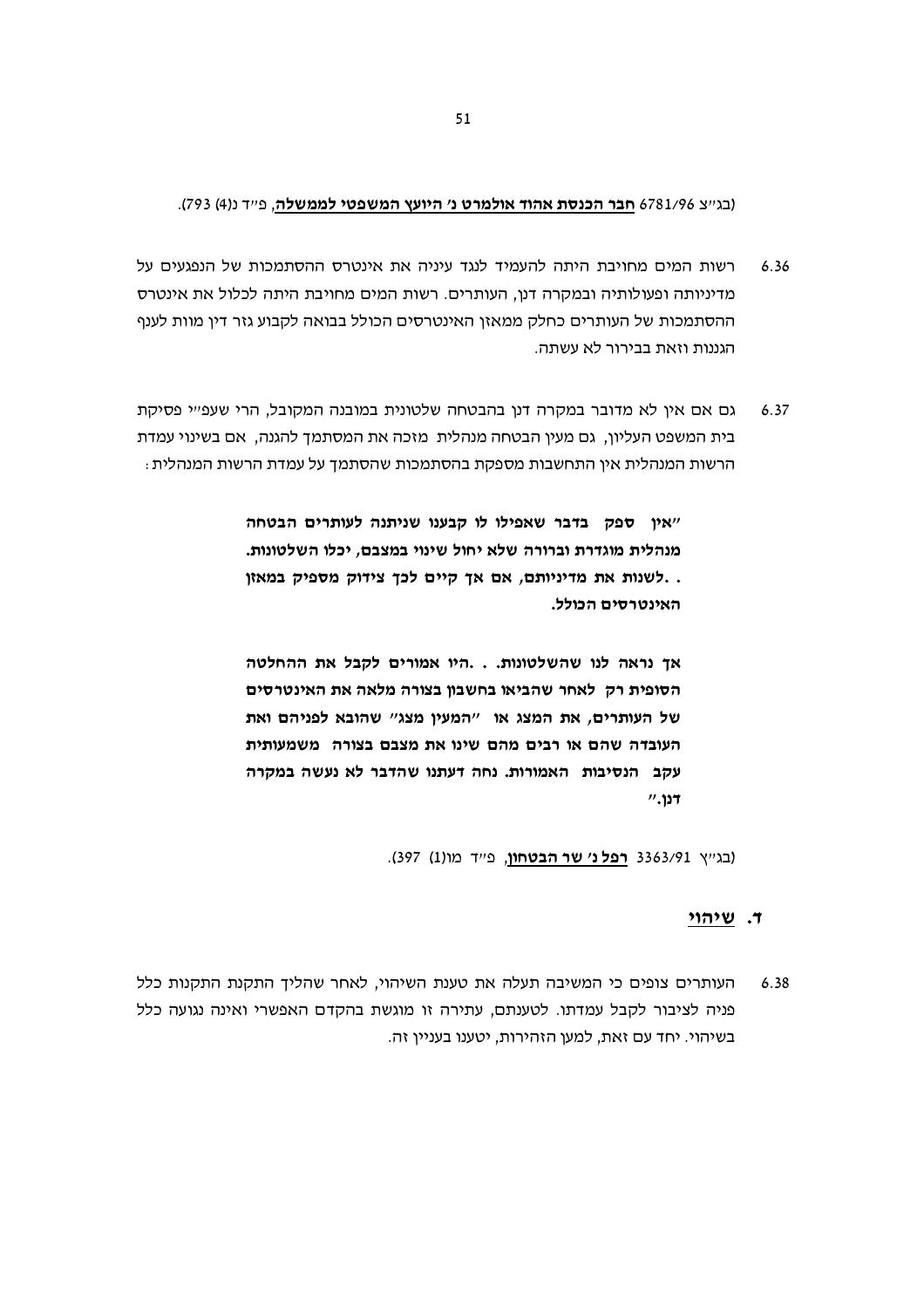מהו שיהוי ומהם התנאים המקימים אותו? על כך עונה כבוד השופטת פרוקצייה בבגייצ 6.39 52/06, חברת אלאקסא לפיתוח נכסי ההקדש המוסלמי בא"י נ' Simon Wiesenthal : (פורסם בנבו) Center Museum Corp

> "כלל הוא כי טענת שיהוי הנטענת כנגד עתירה לסעד מתחום המשפט הציבורי מצריכה בחינתם של שלושה יסודות: שיהוי סובייקטיבי, שיהוי אובייקטיבי, ומידת הפגיעה בשלטון החוק, העלולה להיגרם אם תידחה העתירה על הסף עקב שיהוי (עע"מ 2273/03 אי התכלת שותפות כללית נ' החברה להגנת הטבע ([פורסם בנבו], 7.12.06)). השיהוי האובייקטיבי והסובייקטיבי הינם מרכיבים הנדרשים במצטבר לצורך ביסוסה של טענת השיהוי. היבט הפגיעה בשלטון החוק בוחן את מהותה של העתירה לגופה והסעד המבוקש בה, ומבקש לאזן בין יסוד חלוף הזמן והנזק שנגרם בעטיו לצדדים המתדיינים ולאינטרס הציבורי הכללי, אל מול עוצמתו של האינטרס הציבורי הטמון בסעד המבוקש בעתירה לגופה, ומידת הנזק העלול להיגרם לשלטון החוק אם העתירה תידחה על הסף בלא הכרעה עניינית לגופה עקב שיהוי. מקום שהפגיעה הצפויה בשלטון החוק מאי-הכרעה בעתירה גוברת על הנזק הכולל הנגרם בהיזקקות לעתירה הנגועה בשיהוי, תידון העתירה לגופה חרף השיהוי (ענין אי התכלת, שם עע"מ 7142/01 הוועדה המקומית לתכנון ולבנייה חיפה נ' החברה להגנת הטבע, פד"י נו(3) 673, 679 (2002); ע"א 6805/99 תלמוד תורה הכללי והישיבה הגדולה עץ חיים בירושלים נ׳ הוועדה המקומית לתכנוו ולבנייה, ירושלים, פד"י נז(5) 433, 449-448 (  $\cdots$  (2003)

- $6.40$ עתירה זו מוגשת כחודשיים וחצי לאחר צאת התקנות אשר יצרו את הפגיעה, אך היא אינה מקימה את טענת השיהוי. כפי שיפורט להלו.
- בראשית הדברים יובהר כי עתירה זו הוכנה מספר שבועות לפני הגשתה, אך עקב המצב  $641$ הביטחוני והמלחמה המתנהלת בדרום, מצאו העותרים לנכון שלא להגישה קודם לכן.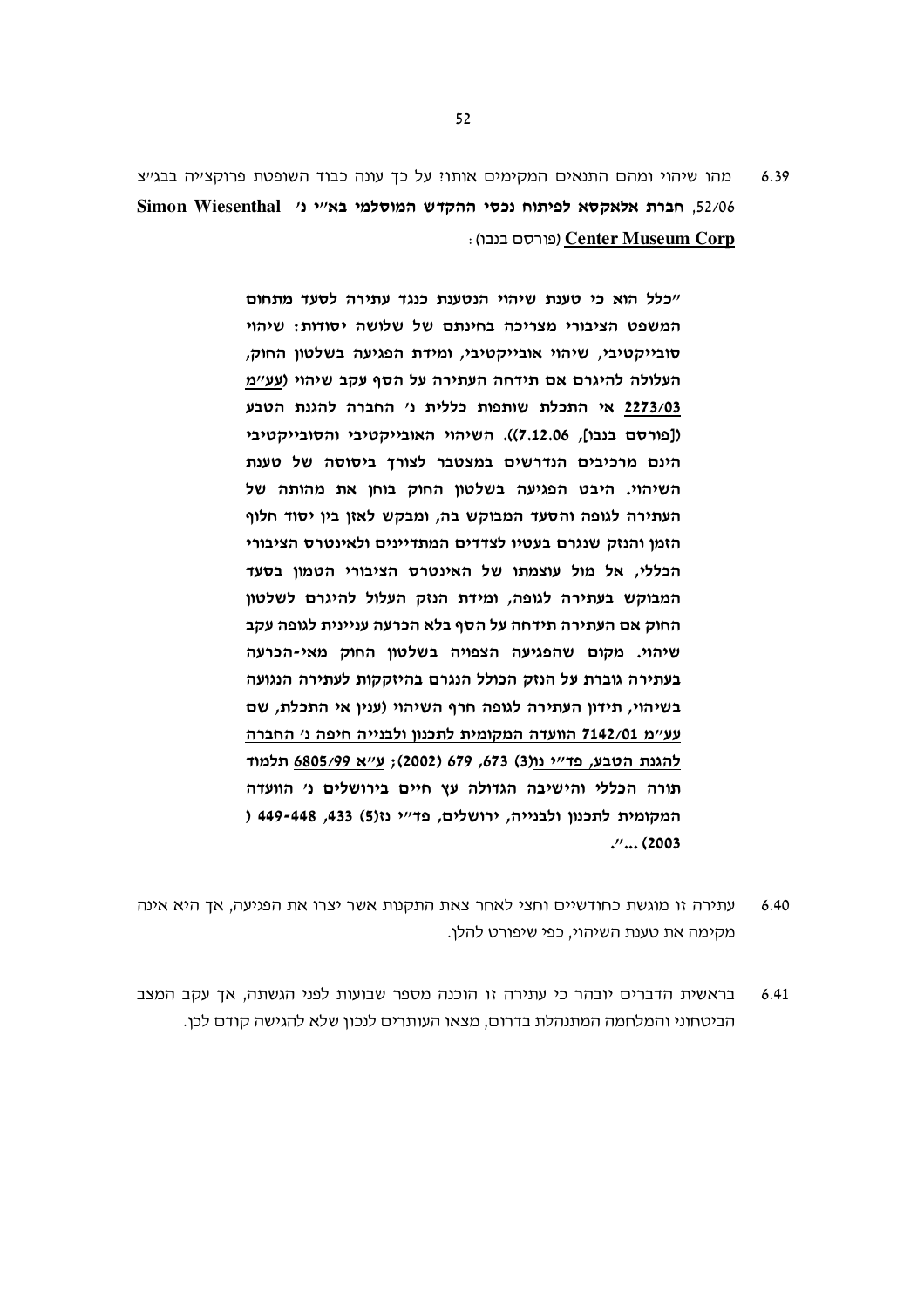- אל מול טענת השיהוי הסובייקטיבי יטענו העותרים בעצמם כי לא יכלו לשער את גודל  $6.42$ הפגיעה הצפויה ורק בתאריך 1.11.08, עם כניסת התקנות לתוקף, החלו העותרים להרגיש ביתר שאת את עוצמת הפגיעה ואת היקפה. המדובר בעשרה שבועות בין כניסת התקנות לתוקף ובין הגשת העתירה. זהו זמן סביר בהחלט כדי לאמוד בו את מידת הפגיעה ולעתור בעקבותיה.
- אל מול טענת השיהוי האובייקטיבי יש להסביר את אופייה המתמשך של הפגיעה בעותרים  $6.43$ ובציבור כולו. הפגיעה הכלכלית אותה ספגו במהלך עשרת השבועות האחרונים הינה כאין ואפס לעומת העתיד הצפוי להם. המדובר בנזק כלכלי אשר פגיעתו מורגשת היטב גם כעת, אד הדאגה העיקרית של העותרים היא הנזק העתידי, הטומן בחובו את כריתת ענף הגננות כולו. גם מבחינה ציבורית, הפגיעה העיקרית, כפי שתוארה לעיל, תתממש בשלב ייבוש הגינות ולפיכך מוגשת העתירה כעת, כאשר הפגיעה כבר החלה אך עוד אין תוצאות הרסניות ובלתי הפיכות.
- יודגש. כי בימים אלו ממש עדייו ממשיכה המשיבה להוציא הודעות שונות לעיתונות לפיהו  $644$ תחריף את הפגיעה במגזרים השונים במשק, ובמיוחד במגזרם של העותרים, ובין היתר פרסמה כי היא שוקלת להרחיב את איסור ההשקיה לכל השנה.
- שלישי, והחשוב מכל, הוא האינטרס הציבורי העומד מאחורי עתירה זו. המשיבה, באיסוריה, 6.45 מובילה לייבוש כל הגינות הציבוריות וחלק נכבד מהגינות הפרטיות בישראל. המשיבה תגרום להעלמת כל הצומח מחייהם של תושבי ישראל ועל הפגיעה רחבת ההיקף אשר תיגרם מכד לתושבים, בכל תחומי החיים, כבר עמדנו לעיל.
	- ללא כל קשר להתקיימותם של היסודות הנוספים בעילת השיהוי, כבר נקבע בפסיקה כי : 6.46

"פועלו של שיהוי, אפילו הוא מתקיים ביסודותיו הסובייקטיביים והאובייקטיביים, עשוי להישלל מקום שהמעשה, בגינו מובאת עתירה, מגלם פגיעה משמעותית באינטרס הציבורי, והימנעות מלהיזקק לה עלולה לפגוע בעקרונות יסוד של שלטון החוק"

(עע״מ 2273/03 אי התכלת שותפות כללית נ׳ החברה להגנת הטבע ([פורסם בנבו], פסקה 96).

איסוריה של המשיבה יהפכו את ישראל, בעתיד הקרוב מאוד, למדבר צחיח. מן הראוי כי 6.55 יינתו על כד הדיו לפני שיהיה מאוחר מדי.